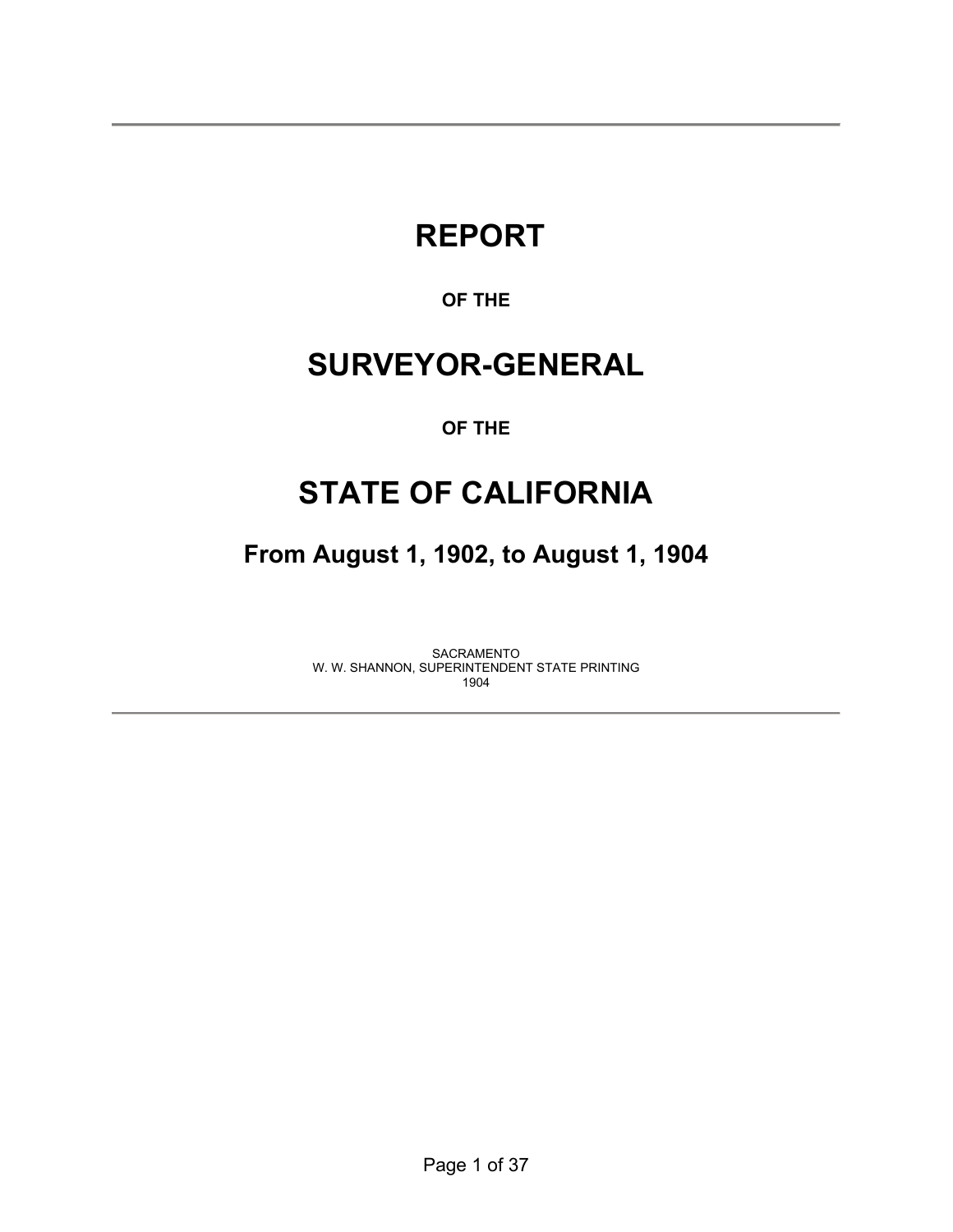# REPORT OF THE SURVEYOR-GENERAL.

 $\frac{1}{2}$ 

#### STATE OF CALIFORNIA, OFFICE OF THE SURVEYOR GENERAL, SACRAMENTO, September 13, 1904.

#### *To His Excellency,* GEORGE C. PARDEE, *Governor of the State of California.*

SIR: In accordance with the requirements of the law relating to the duties of the Surveyor-General, I have the honor to submit the following report of the transactions of this office from August 1, 1902, to August 1, 1904.

 The grant of 500,000 acres for internal improvements has been completely disposed of, and the only lands remaining to be sold are the sixteenth and thirty-sixth sections and lands in lieu thereof, the swamp and overflowed and tide lands, and the lands covered by the recession of the waters of inland lakes.

 The accompanying report of fees and deposits collected by this office and paid into the State Treasury indicates a considerable increase in the demand to obtain school lands. This increase is especially noticeable in the semi-arid regions of the State wherever either Government or private irrigation projects are contemplated. The withdrawal by the United States Government of several large tracts of land for the purpose of determining as to the advisability of including them in a permanent forest reservation has somewhat restricted the sale of school lands in certain districts, but as State Locating Agent I have as rapidly as possible made demand for indemnity for all vacant school lands included within the boundaries of such withdrawals.

#### SWAMP AND OVERFLOWED LANDS.

 The advancement of the idea of some general plan for the complete reclamation of the immense tracts of swamp lands which constitute a large portion of our most fertile valleys has created considerable inquiry as to the amount of this class of land which has been granted to the State, and to what extent the State has disposed of its title to the same. I have therefore embodied in my report a statement showing the amount of swamp and overflowed lands, apportioned as nearly as possible to the various counties, which the United States has segregated and listed to the State of California as such, and the amount which has been sold in each county as shown by records of this office. The seeming discrepancy between the amount of swamp land which has been listed to the State and the amount which the State has sold is due to the fact that the primal Acts of the State Legislature providing for the sale of this class of State lands allowed them to be sold prior to their segregation as such by the United States. A considerable quantity of land was sold by the State under the provisions of these Acts which the United States has since refused to segregate as such and which in reality should have been classified as tide lands instead of swamp lands.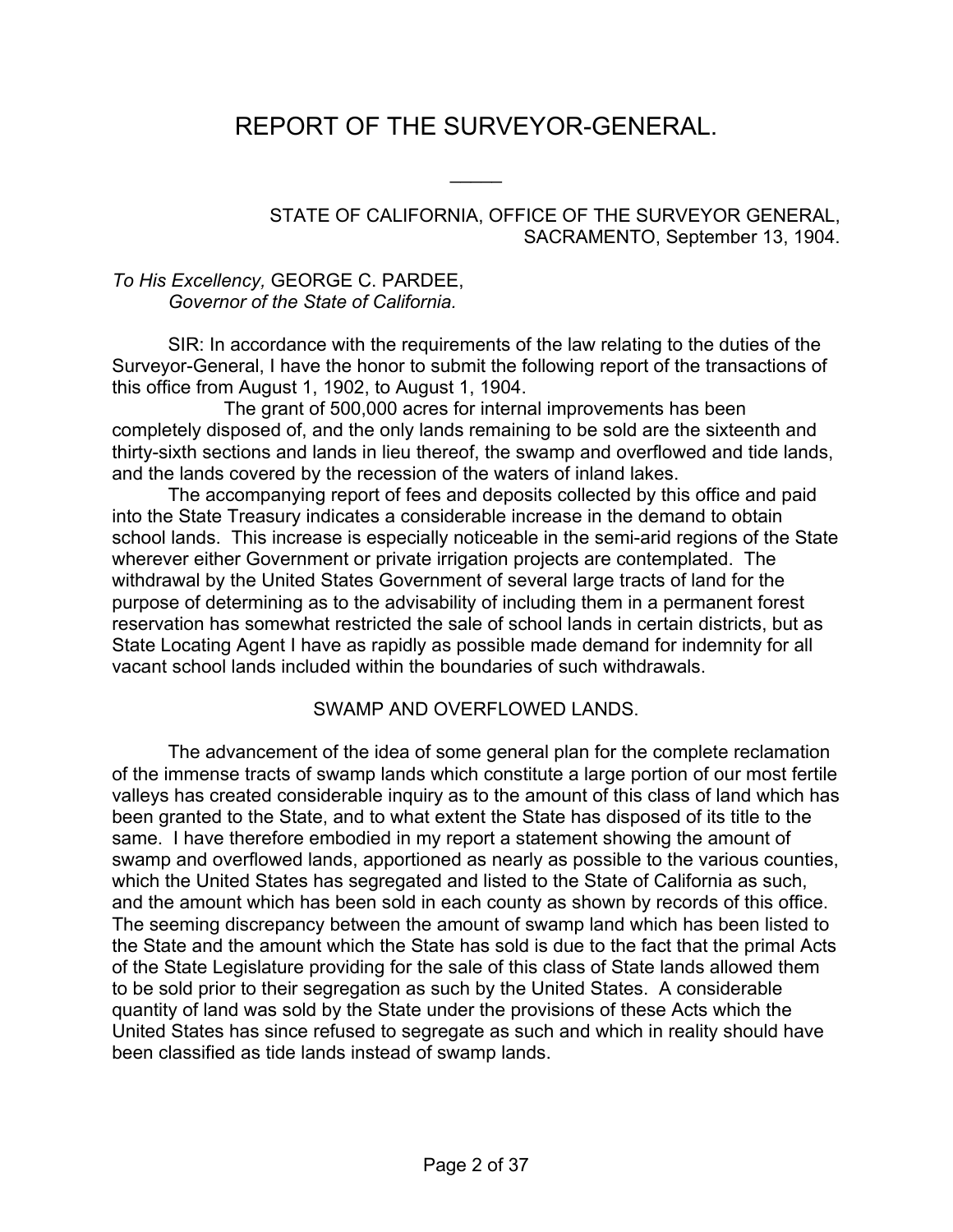#### LAWS RELATING TO SALE OF STATE LANDS.

 Since the commencement of my term of office there has been an increasing demand for copies of the laws relating to the sale of State lands. This demand is not confined to the residents of this State, but includes all sections of the United States, and as the State has never compiled its land laws in concise form I have supplemented this report with a digest of those sections of the statutes which provide for the sale of the different classes of State land and the method of procedure to obtain complete title to the same.

 The greatest difficulty that I have experienced in administering the affairs of this office has been the retroactive effect of certain sections of the statutes, and I would respectfully recommend that some legislative action be taken in the following cases:

#### LANDS SOLD TO THE STATE FOR DELINQUENT TAXES.

 Section 3788 of the Political Code provides that all parties desiring to purchase lands which have reverted to the State for non-payment of taxes must pay, in addition to the fixed price of lands of like character, a sum equal to the amount of delinquent taxes, penalties, costs, and accruing costs by virtue whereof the State became a purchaser thereof.

 In many instances these delinquent taxes extend back a great many years, and very often the additional amount which the purchaser would be required to pay is greatly in excess of the actual price of the land as fixed by the statutes. It is neither equitable nor just that a citizen of this State who desires to purchase a home from the State should be required to shoulder an additional burden because some prior purchaser has failed to fulfill his agreement with the State. In these cases the School Fund has not been diminished, and as the paramount idea in disposing of school lands is to increase the fund for the support of our public schools I would respectfully recommend that Section 3788 of the Political Code be amended so that, after the expiration of the time allowed for redemption, all lands upon which the full purchase price has not been paid, and which have reverted to the State by virtue of tax sales, shall be open for purchase at the same price as other State lands of like character.

#### PROCEEDINGS AGAINST DELINQUENT PURCHASERS.

 Section 3555 of the Political Code provides that when the execution of the judgment for costs in the proceedings to foreclose the interest of a purchaser and annulling a certificate of purchase for delinquent interest is returned not satisfied the judgment and costs must be paid from the principal or interest paid by the purchaser at the time of the original location.

 As it costs as much to proceed to annul a certificate of purchase for forty acres as it does one for six hundred and forty acres, I have found it extremely difficult to get the District Attorneys to commence proceedings. No blame should attach to them, as it is almost impossible in the majority of the counties to get the local papers to publish the list of delinquent purchasers when they have no assurance of being paid for the same. Their experience has been that in many cases there is not enough money paid at the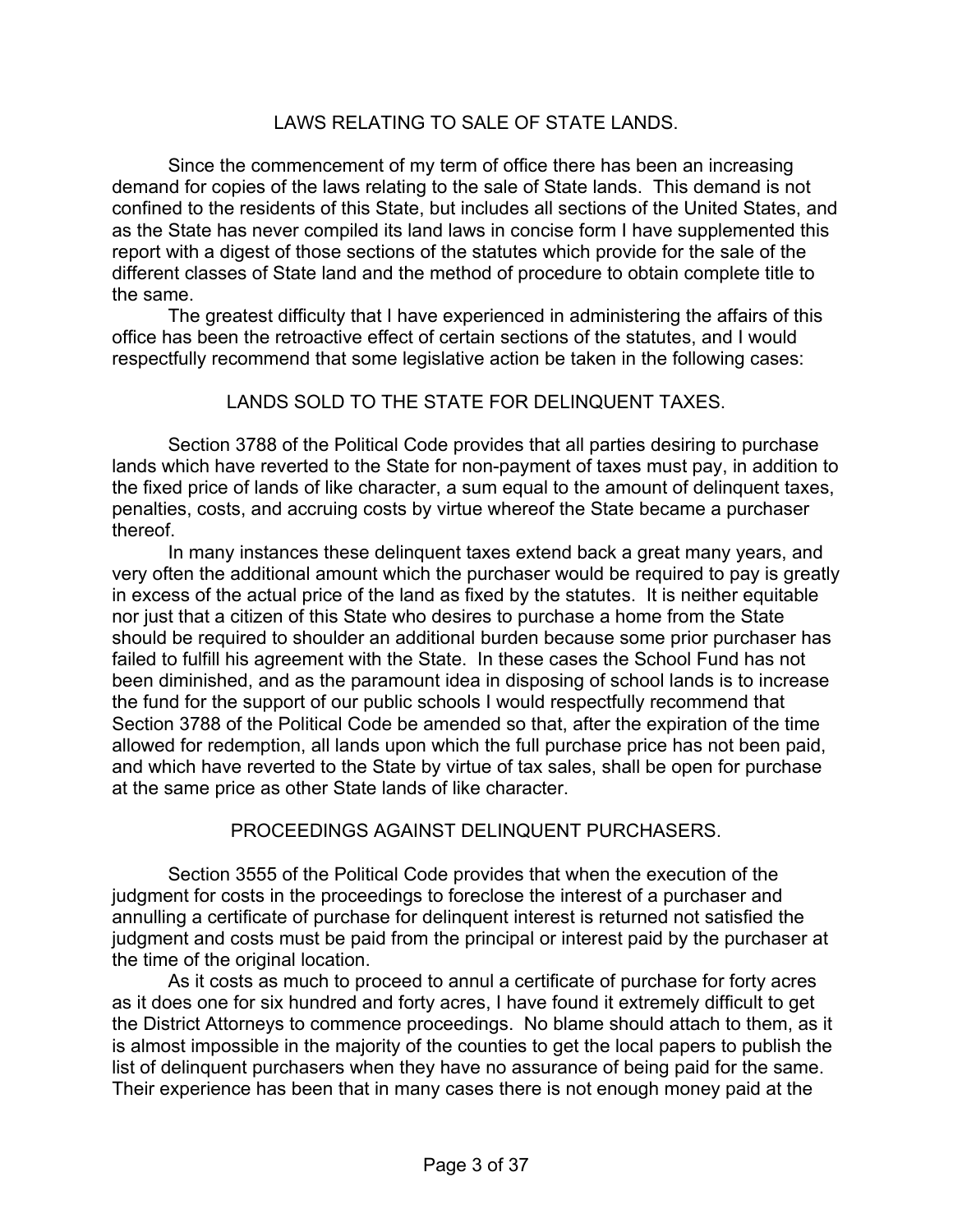time of the original location to satisfy their claims, and their only redress is to wait until the next session of the Legislature and endeavor to have their claims satisfied by a special appropriation.

 In order that we may be enabled to proceed systematically against delinquent purchasers, I would respectfully recommend that Section 3555 be amended so that a certificate of purchase could be annulled without securing judgment in the Superior Court, or that when the payments made upon the lands embraced in the certificate of purchase are not sufficient to satisfy the costs the State Board of Examiners shall be empowered to pay the deficiency out of the General Fund.

#### CONTEST CASES.

 Under the existing provisions of our statutes there is no method of procedure whereby the State can act to have any case of this character dismissed for failure to prosecute. A considerable area of State land is at present withdrawn from sale for the reason that many years ago contests were filed in the office of the State Surveyor-General and were by him referred to the various Superior Courts for adjudication. Complaints were filed as required by the statutes, but no effort was afterwards made to secure judgment. In a great many cases both parties to the action have disappeared, and although applications have been received to purchase these lands there does not appear to be any provision whereby the State could proceed to have the contests dismissed and cancel the old applications.

 I would respectfully recommend that the necessary legislation be enacted whereby, after the lapse of a certain time, the State could intervene in cases of this character and force the parties at interest to prosecute or to have such contests dismissed.

#### COUNTY BOUNDARIES.

 My attention has been called on several occasions to the conflicting claims of many of the counties of this State in reference to their boundaries, which is causing considerable trouble in properly assessing the real property in the State. Many tracts of land are assessed in two counties, and, unless the taxes are paid in both, the owner's title becomes clouded by proceedings instituted to collect delinquent taxes, or to sell the land to satisfy the same. In many cases the difficulty arises from the wording of the Act creating the boundary, but there does not appear to be any provision for an adjustment of the questions except by the Board of Supervisors of the interested counties. This practically precludes the settlement of the questions involved, and I would respectfully recommend that some legislation be enacted empowering certain officers of the State to arbitrate these questions, and where it is found impossible to survey the lines in compliance with the creative Act of the Legislature, to recommend such amendments as they shall deem necessary to settle all disputes.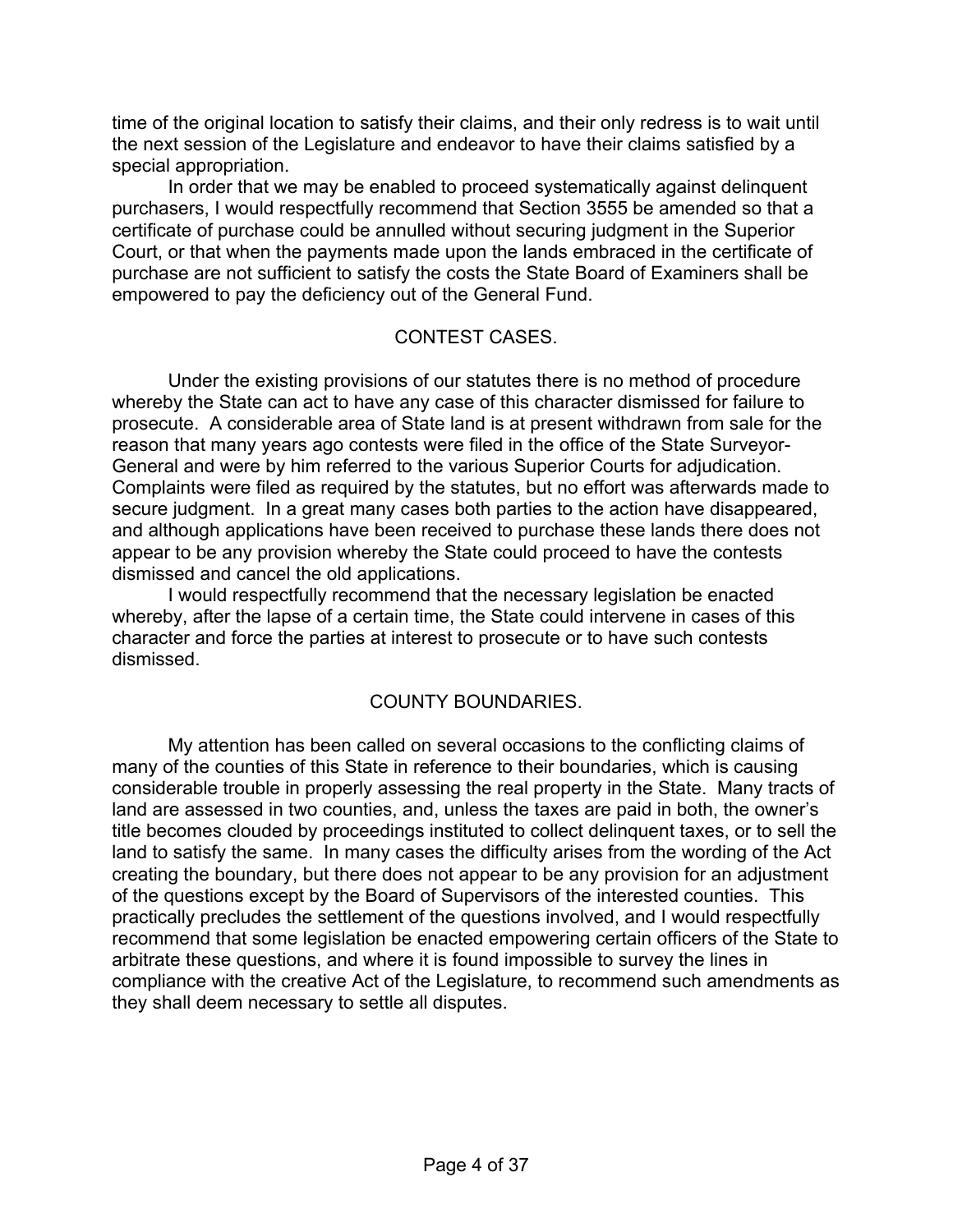#### RECORDS OF THE STATE TIDE LAND COMMISSION.

 The records which were delivered to this office by the State Tide Land Commission are in a deplorable condition. Many were probably never delivered and many more have drifted away since being filed here. I have endeavored to classify the remainder and file them so that they would be easily accessible to all parties searching this class of titles. While arranging these records I discovered that several important records, especially in reference to the tide lands adjacent to San Francisco were missing. Private parties in San Francisco have advised the Honorable Secretary of State that they were in possession of copies of certain records of the Tide Land Commission which they would be willing to dispose of for a fair consideration. I have made several trips to San Francisco specially to examine these records, but on each occasion the parties who are interested in disposing of the same have been unable to arrange matters so that I could make a careful examination. If these records will supply the data missing from this office they are of more value to the State than to any individual, and should be purchased, provided a fair price could be agreed upon.

#### REFURNISHING OF OFFICE.

 By an Act of the Legislature, approved March 20, 1903, the sum of \$5,000 was appropriated for the purpose of furnishing this office with modern metallic filing and book cases and to make such other repairs as were necessary. The filings and records had accumulated to such an extent that the amount appropriated was insufficient to furnish the necessary files for all of the records of the office. I therefore deemed it advisable to purchase steel filing cases for all of the permanent records and those where were used most frequently and to utilize the remainder of the fund in rearranging the files then in use so as to facilitate the handling of the work in the office. After considering several plans and propositions I entered into a contract with the Yawman & Erb Manufacturing Company to furnish and install all of the necessary steel files and book cases for the sum of \$3,984.90. These were installed in the latter part of March, and at the present time all of the approved applications and all of the patent papers are filed in fireproof metallic cases, with enough vacant cases to file all the additional papers of this class for the next five years.

 While preparing to install the steel cases I discovered that the office was in a very unsanitary condition, and I therefore had it thoroughly cleaned and removed the ancient steam heating register which monopolized considerable space and afforded very little warmth. In order to increase the sanitary condition I decided to do away with carpets, and have replaced the same with a pine floor, which is stained and waxed and covered with rugs which can easily be removed and cleaned.

 One of the greatest hindrances to the work of this office has been the lack of light in certain portions, and I therefore had all the tall antique furniture removed and replaced by modern designs of lesser height, so that every portion is now thoroughly lighted.

 Our correspondence had increased to such an extent that it was absolutely necessary to introduce some more modern method of handling the same. After a careful examination of the systems in use by the largest commercial houses in the State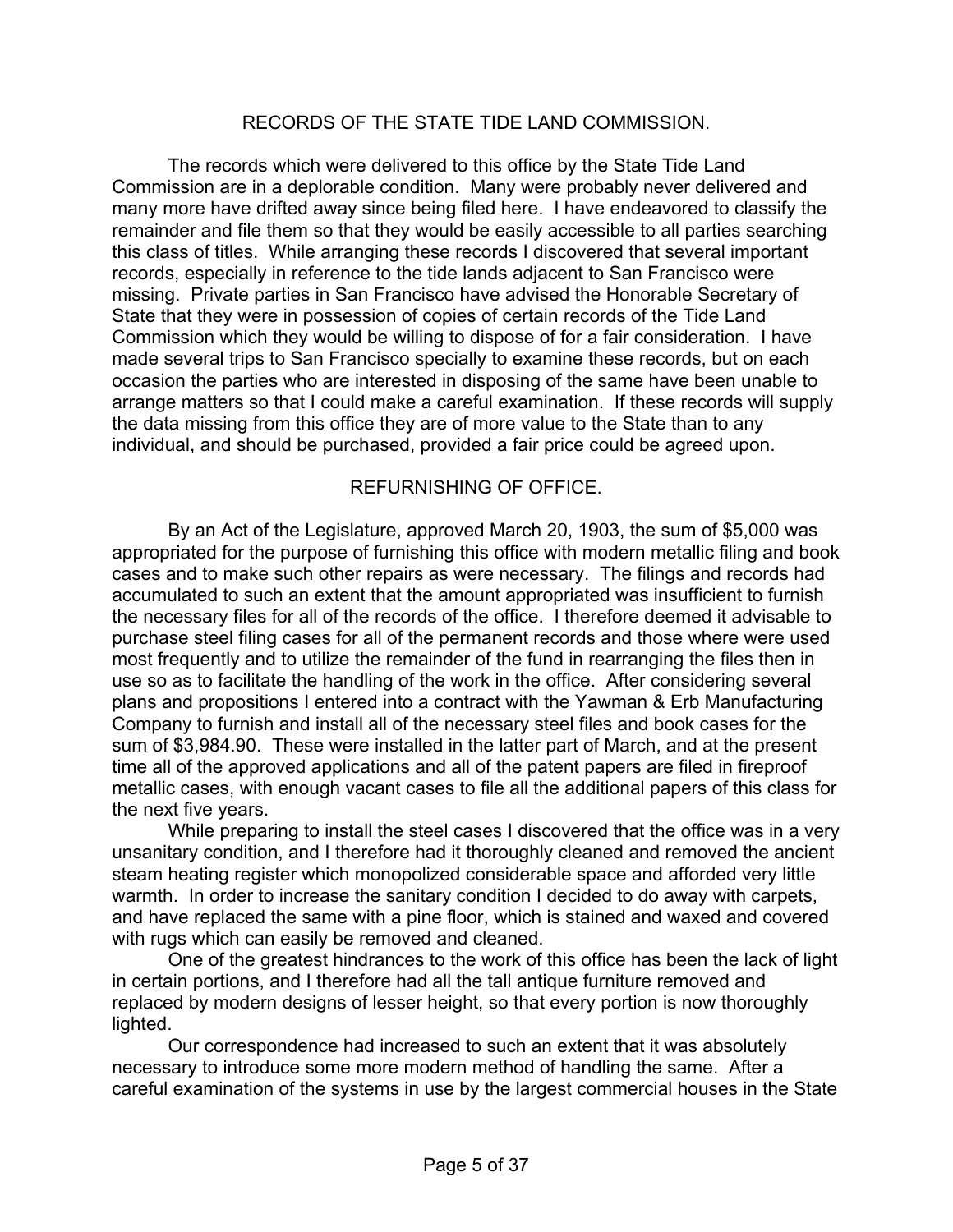I have installed a rapid roller copier and a vertical filing cabinet, and am satisfied that we can handle our correspondence in one half the time and with a saving of at least eighty per cent of the required filing space.

 There is a small balance still on hand, and I am at present investigating the various methods for filing maps, in the hope of discovering some compact system for filing the maps of this office, which are of many sizes and therefore difficult to classify and arrange.

 The office at present is thoroughly up to date and modern in every respect, and with the present clerical force all inquiries should meet with prompt attention.

Respectfully submitted.

VICTOR H. WOODS, *State Surveyor-General, and Ex-officio Register State Land Office.* 

## **GENERAL OFFICE BUSINESS**

 $\overline{\phantom{a}}$ 

AMOUNT OF FEES COLLECTED BY SURVEYOR-GENERAL.

 From August 1, 1902, to August 1, 1904, the Surveyor-General collected and paid into the State Treasury the following fees:

| 1902 -   | August.                                                                                              | \$856 50    |
|----------|------------------------------------------------------------------------------------------------------|-------------|
|          |                                                                                                      | 1,202 00    |
|          | October.                                                                                             | 1.277 00    |
|          | November.                                                                                            | 801 50      |
|          |                                                                                                      | 660 00      |
| $1903 -$ |                                                                                                      | 980 00      |
|          |                                                                                                      | 825 50      |
|          |                                                                                                      | 876 50      |
|          |                                                                                                      |             |
|          |                                                                                                      | 1.342 50    |
|          |                                                                                                      | 1,084 50    |
|          |                                                                                                      | 957 00      |
|          |                                                                                                      | 1,102 50    |
|          |                                                                                                      | 1,262 00    |
|          | ${\bf September.}\label{def:3} \begin{minipage}[c]{0.9\linewidth} \textbf{September.}\end{minipage}$ | 1.058 50    |
|          | October.                                                                                             | 984 00      |
|          |                                                                                                      | 799 00      |
|          |                                                                                                      | 711 00      |
| $1904 -$ |                                                                                                      | 501 00      |
|          |                                                                                                      | 566 00      |
|          |                                                                                                      | 768 50      |
|          |                                                                                                      | 492 50      |
|          |                                                                                                      | 870 50      |
|          |                                                                                                      | 569 50      |
|          |                                                                                                      | 472 50      |
|          |                                                                                                      |             |
|          |                                                                                                      | \$21,020 50 |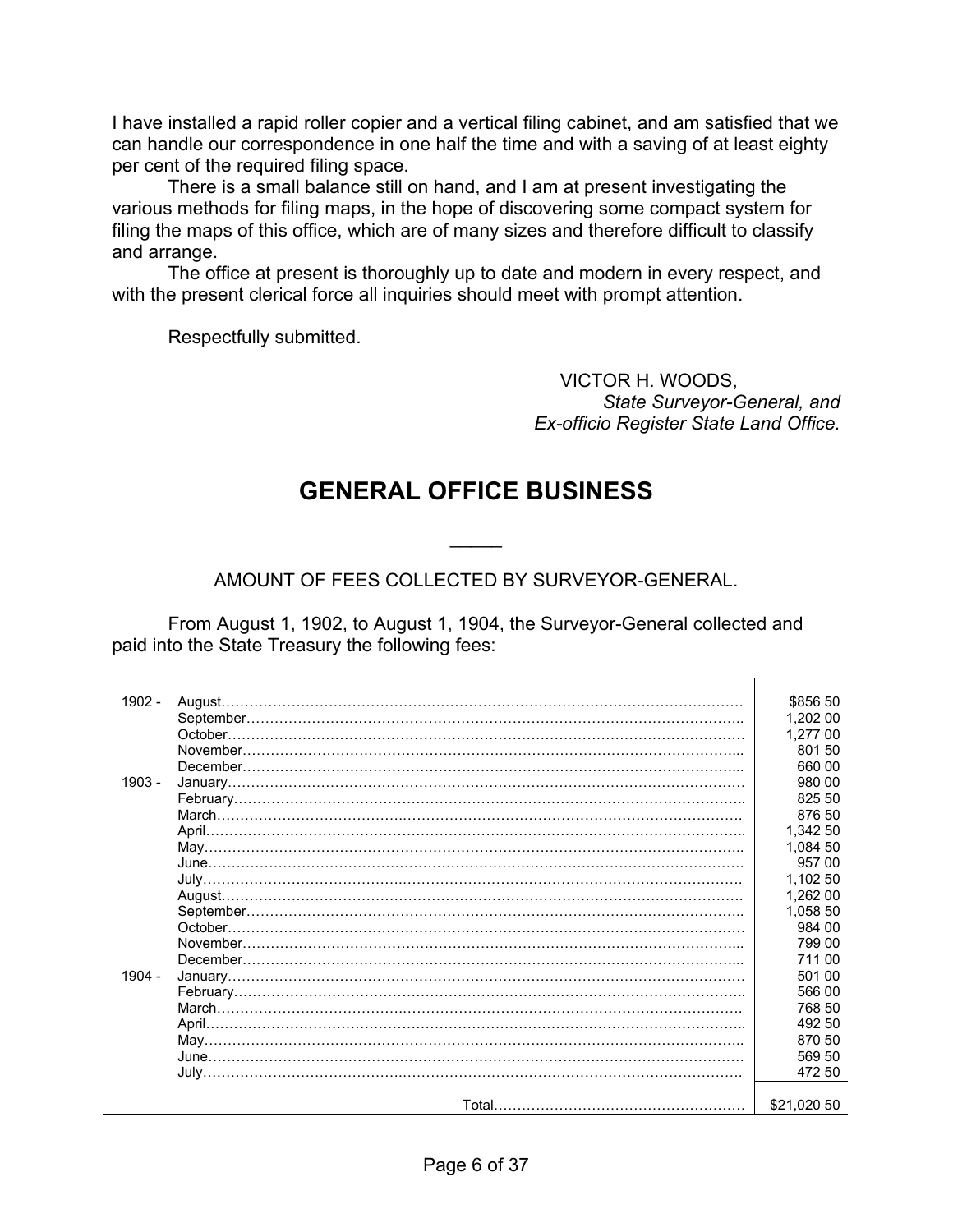#### AMOUNT OF DEPOSITS RECEIVED BY SURVEYOR-GENERAL.

 Under the Act of March 20, 1889, the Surveyor-General received from August 1, 1902 to August 1, 1904, and paid into the State Treasury, deposits as follows:

| 1902 - |          | \$1,620 00  |
|--------|----------|-------------|
|        |          | 2,720 00    |
|        |          | 3,340 00    |
|        |          | 1,560 00    |
|        |          | 720 00      |
| 1903 - |          | 1,660 00    |
|        |          | 1.600 00    |
|        |          | 940 00      |
|        |          | 2,880 00    |
|        |          | 2,060 00    |
|        |          | 1,060 00    |
|        |          | 680 00      |
|        |          | 1,200 00    |
|        |          | 1.240 00    |
|        | October. | 1,540 00    |
|        |          | 820 00      |
|        |          | 680 00      |
| 1904 - |          | 640 00      |
|        |          | 680 00      |
|        |          | 700 00      |
|        |          | 680 00      |
|        |          | 480 00      |
|        |          | 240 00      |
|        |          | 480 00      |
|        |          |             |
|        |          | \$30,220 00 |
|        |          |             |

#### AMOUNT OF FEES COLLECTED BY THE REGISTER OF THE STATE LAND OFFICE.

 From August 1, 1902, to August 1, 1904, the Register of the State Land Office collected and paid to the proper officers the following fees:

|        | Month | Paid to Secretary of State | Paid into State Treasury. |
|--------|-------|----------------------------|---------------------------|
| 1902 - |       | \$51 00                    | \$117 00                  |
|        |       | 80 00                      | 117 00                    |
|        |       | 49 00                      | 75.00                     |
|        |       | 66 00                      | 90 00                     |
|        |       | 25 00                      | 1.335 00                  |
| 1903 - |       | 50 00                      | 99 00                     |
|        |       | 34 00                      | 84 00                     |
|        |       | 37 00                      | 63 00                     |
|        |       | 70 00                      | 130 00                    |
|        |       | 25 00                      | 1.026 00                  |
|        |       | 37 00                      | 99 00                     |
|        |       | 34 00                      | 54 00                     |
|        |       | 1 00                       | 27.00                     |
|        |       | 110 00                     | 162 00                    |
|        |       | 88 00                      | 108 00                    |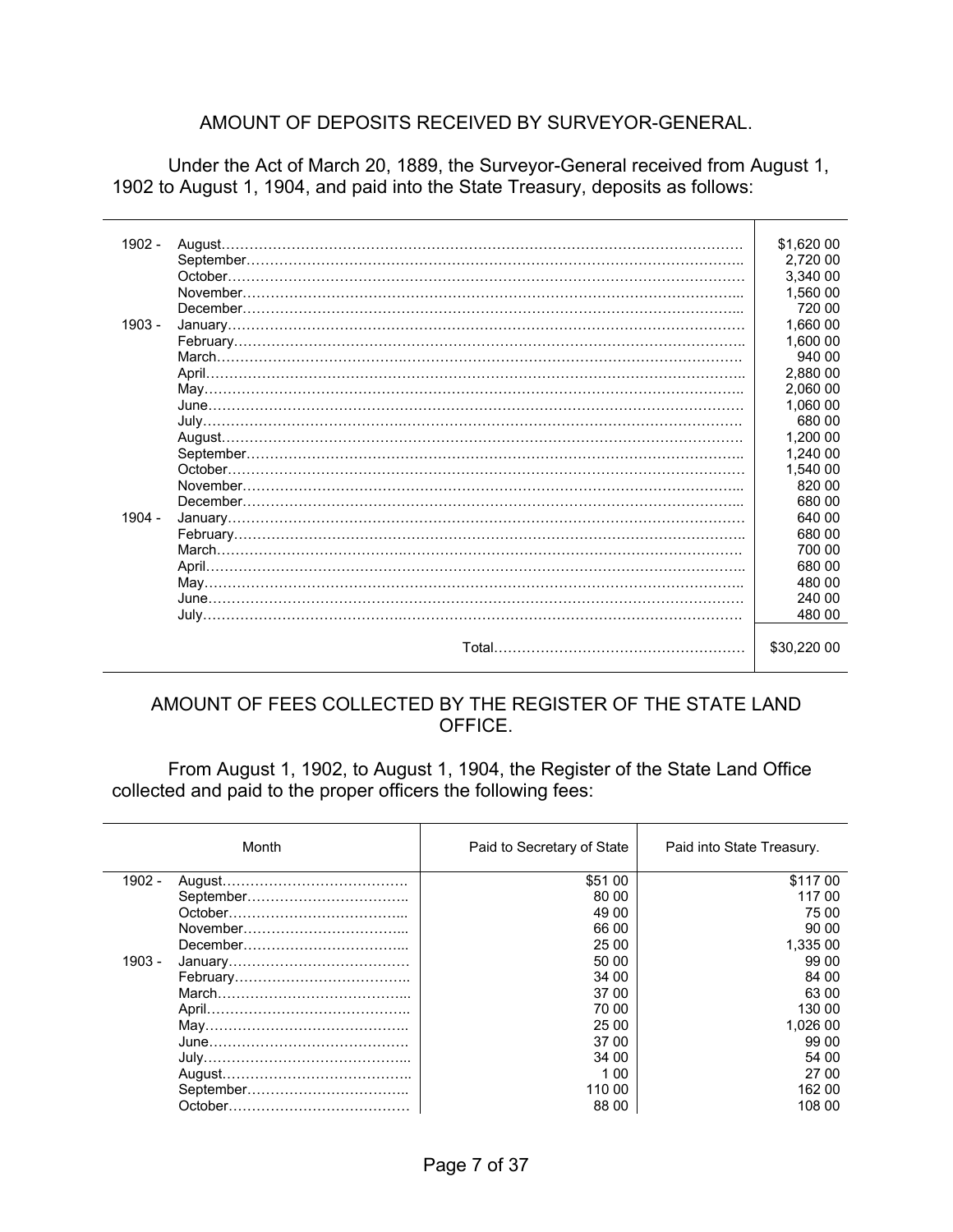|          |        | 72 00      | 114 00     |
|----------|--------|------------|------------|
|          |        | 152 00     | 2,085 00   |
| $1904 -$ |        | 84 00      | 93 00      |
|          |        | 126 00     | 180 00     |
|          |        | 57 00      | 102 00     |
|          |        | 53 00      | 81 00      |
|          |        | 57 00      | 1,005 00   |
|          |        | 90 00      | 129 00     |
|          |        | 30 00      | 60 00      |
|          | Totals | \$1,478 00 | \$7,435 00 |

#### FINANCIAL RECAPITULATION.

|                                                                                  | \$21,020 50<br>30.220 00<br>7.435 00 |
|----------------------------------------------------------------------------------|--------------------------------------|
| Amount of fees collected by Register of State Land Office for Secretary of State | 1,478 00                             |
|                                                                                  | \$60.153 50                          |

## APPLICATIONS TO PURCHASE STATE LANDS

From August 1, 1902 to August 1, 1904, applications to purchase state lands have been received and filed as follows:

| <b>District</b> | Number of<br>applications | Acres        |
|-----------------|---------------------------|--------------|
|                 | 658                       | 217.822.96   |
|                 | 161                       | 73.449.41    |
|                 | 253                       | 117.463.51   |
| Stockton.       | 65                        | 21.906.58    |
|                 | 636                       | 350.937.37   |
| Shasta.         | 547                       | 266.551.58   |
|                 | 89                        | 23.075.20    |
|                 | 89                        | 36.202.68    |
|                 | 801                       | 431.950.46   |
|                 | 167                       | 81.423.40    |
|                 | 63                        | 20.525.76    |
| Lake lands.     | 523                       | 257.490.51   |
| Tide lands.     | 13                        | 1.241.92     |
|                 | 4.065                     | 1.900.091.34 |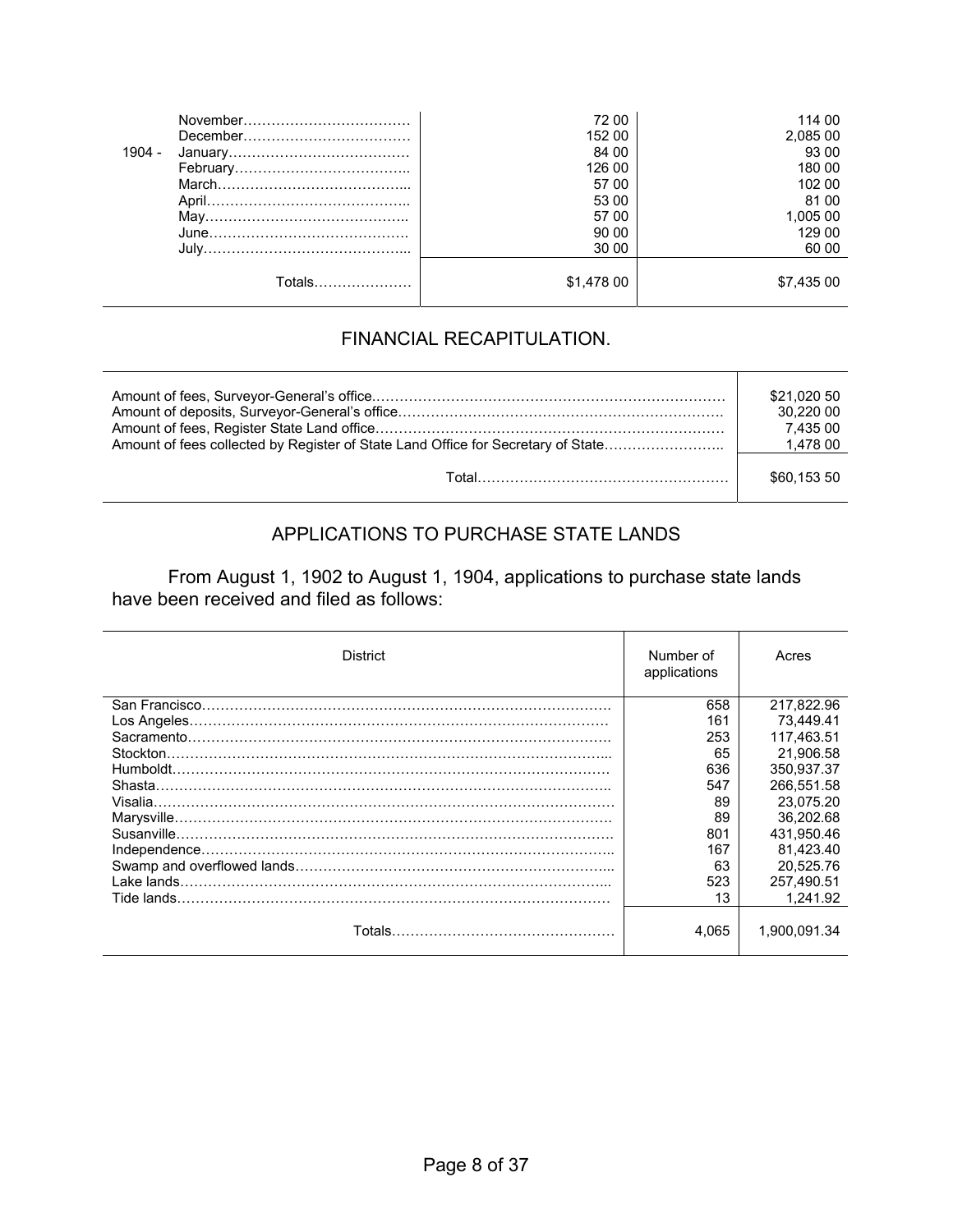#### APPROVALS OF APPLICATIONS TO PURCHASE STATE LANDS.

 From August 1, 1902, to August 1, 1904, applications to purchase State lands have been approved as follows:

| <b>District</b>         | Number of<br>Approvals. | Acres        |
|-------------------------|-------------------------|--------------|
|                         | 407                     | 84,774.47    |
|                         | 142                     | 65.985.64    |
|                         | 229                     | 93.840.52    |
| Stockton.               | 65                      | 15.082.63    |
|                         | 316                     | 83.072.02    |
| Shasta                  | 505                     | 176.023.18   |
|                         | 58                      | 18.436.61    |
|                         | 81                      | 28.060.10    |
| Susanville.             | 629                     | 294.920.79   |
|                         | 122                     | 47.379.85    |
|                         | 44                      | 8.731.19     |
| Lake lands.             | 394                     | 199.881.08   |
| Tide lands.             | 13                      | 1.319.28     |
| Totals…………………………………………… | 3.005                   | 1,117,507.36 |

#### CERTIFICATES OF PURCHASE ISSUED

#### From August 1, 1902 to August 1, 1904

| Grant | Number of<br>certificates | Acres      |
|-------|---------------------------|------------|
|       | 1.489                     | 359,398.95 |
|       |                           | 400.00     |
|       | 41                        | 8.678.64   |
|       | 14                        | 1.345.10   |
|       | 111                       | 45,978.69  |
|       | 1.658                     | 415.801.38 |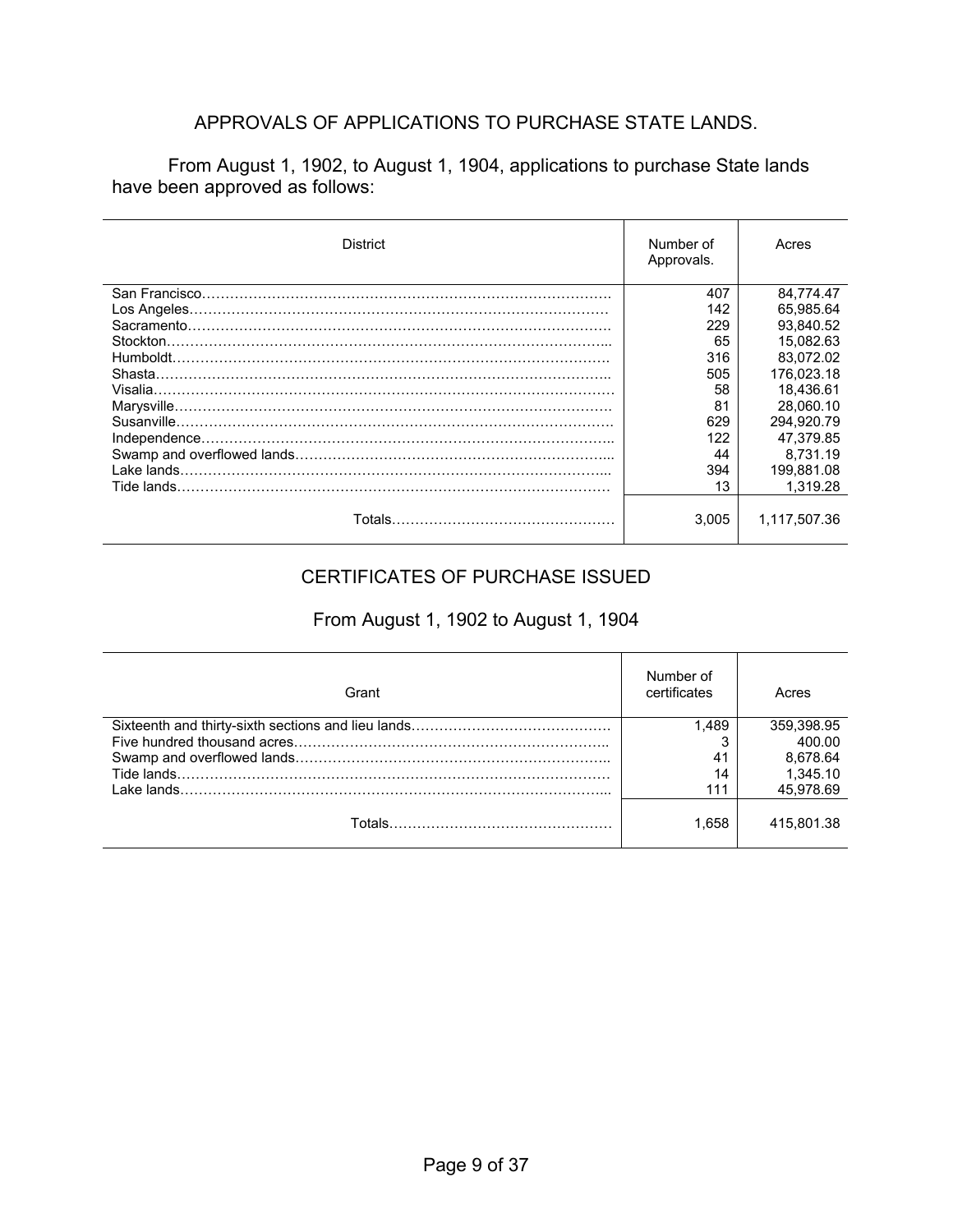#### PATENTS ISSUED

#### From August 1, 1902, to August 1, 1904

| Grant | Number of<br>patents | Acres      |
|-------|----------------------|------------|
|       | 561                  | 170,639.75 |
|       |                      | 640.04     |
|       | 44                   | 5,005.874  |
|       | 15                   | 757.86     |
|       | 54                   | 17.525.00  |
|       | 676                  | 19.568.524 |

#### LANDS LISTED TO THE STATE

 From August 1, 1902, to August 1, 1904, lands have been listed to the State of California by the United States, as follows:

| Grant |                        |
|-------|------------------------|
|       | 39,059.50<br>32,357.02 |
| ั∩tal | 71.416.52              |

#### SCHOOL LAND PAYMENTS.

Amount received by County Treasurers for the State, principal, and interest, on account of sale of school lands from August 1, 1902, to August 1, 1904.

| County | Principal  | Interest | Total     |
|--------|------------|----------|-----------|
|        |            | \$156 80 | \$156 80  |
|        | \$3.173 33 | 919 25   | 4.092 58  |
|        | 2.977 05   | 568 15   | 3,545 20  |
|        | 9.866 07   | 367 04   | 10.233 11 |
|        | 2.050 00   | 200 40   | 2.250 40  |
|        | 50 00      | 360 80   | 41080     |
|        | 26 10      |          | 26 10     |
|        | 6.641 59   | 93 04    | 6,734 63  |
|        | 9.713 04   | 1,634 19 | 11.347 23 |
|        | 12.046 60  | 2.214 25 | 14.260 85 |
|        | 517 13     | 604 33   | 1.121 46  |
|        | 12.389 00  | 757 63   | 13.146 63 |
|        | 1.449 86   | 1.645 78 | 3.095 64  |
|        | 4.965 35   | 4.995 21 | 9.960 56  |
|        |            | 112 00   | 112 00    |
|        | 1,327 58   | 687 36   | 2.014 94  |
|        | 39.70580   | 2.295 20 | 42.001 00 |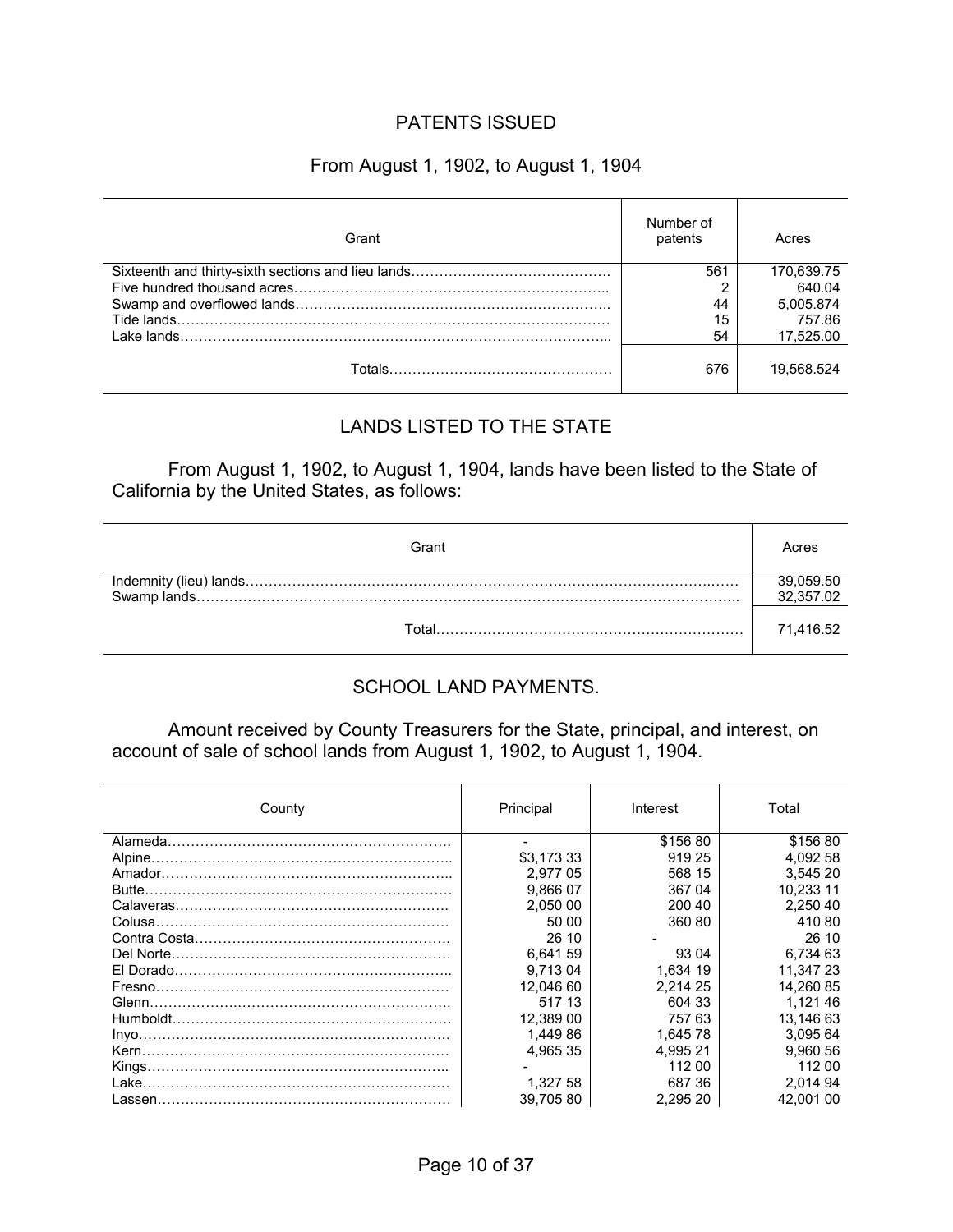|                             | 1,499 49     | 1,518 80   | 3,018 29    |
|-----------------------------|--------------|------------|-------------|
|                             | 800 00       | 385 29     | 1,185 29    |
|                             |              |            |             |
|                             | 210 00       | 151 32     | 361 32      |
|                             | 32,14284     | 1,739 54   | 33,882 38   |
|                             | 2,881 49     | 1,929 01   | 4,810 50    |
|                             | 37,060 71    | 1,871 36   | 38,932 07   |
|                             | 2,020 07     | 6,769 27   | 8,789 34    |
|                             | 3,684 86     | 2,963 87   | 6,64873     |
|                             | 383 91       | 80 02      | 463 93      |
|                             | 3,070 00     | 66979      | 3,739 79    |
|                             |              |            |             |
|                             | 3,71361      | 69 95      | 3,783 56    |
|                             | 42,113 06    | 988 45     | 43,101 51   |
|                             | 1,176 09     | 789 94     | 1,966 03    |
|                             | 480 00       | 79 66      | 559 66      |
|                             | 4,909 37     | 4,988 04   | 9,89741     |
|                             | 2,709 16     | 2,502 01   | 5,211 17    |
|                             | 12,035 66    | 4,428 19   | 16,46385    |
|                             |              |            |             |
|                             | 1,759 17     | 982 08     | 2,741 25    |
|                             | 3,941 44     | 1,459 01   | 5,400 45    |
|                             | 160 00       | 579 40     | 739 40      |
|                             | 3,525 02     | 795 60     | 4,320 62    |
|                             | 2,874 37     | 860 73     | 3,735 10    |
|                             | 80 00        | 18150      | 261 50      |
|                             | 35,257 74    | 1,001 32   | 36,259 06   |
|                             | 940 00       | 34 93      | 974 93      |
|                             | 65,770 79    | 3,55075    | 69,321 54   |
|                             | 40 00        | 560        | 45 60       |
|                             | 2,598 66     | 182 24     | 2,780 90    |
|                             | 1,36185      | 1,003 44   | 2,365 29    |
|                             | 50 00        |            | 50 00       |
|                             | 11,184 67    | 953 96     | 12,138 63   |
|                             | 18,146 79    | 589 10     | 18,73589    |
|                             | 2,350 00     | 1,375 38   | 3,725 38    |
|                             | 5,548 30     | 1,033 88   | 6,582 18    |
|                             | 584 98       | 375 26     | 960 24      |
|                             | 664 44       | 110 46     | 774 90      |
| Yuba…………………………………………………………… | 40 00        | 54 13      | 94 13       |
| Totals                      | \$414,667 04 | \$64,66471 | \$479,33175 |
|                             |              |            |             |

#### SWAMP AND OVERFLOWED LAND.

 The following statement shows the amount of swamp and overflowed land listed to the State of California by the United States, and the disposition of the same by the State:

| County | Acres Listed to<br>the State by the<br><b>United States</b> | Acres Sold for<br>which Patents<br>have been<br>Issued. | Acres Sold for<br>which Certificates<br>of Purchase have<br>been Issued. |
|--------|-------------------------------------------------------------|---------------------------------------------------------|--------------------------------------------------------------------------|
|        | 10,086.36                                                   | 20.989.16                                               | 169.18                                                                   |
|        | 7.321.09                                                    | 8.409.41                                                | 641.05                                                                   |
|        |                                                             |                                                         |                                                                          |
|        | 2.764.49                                                    | 3.460.13                                                |                                                                          |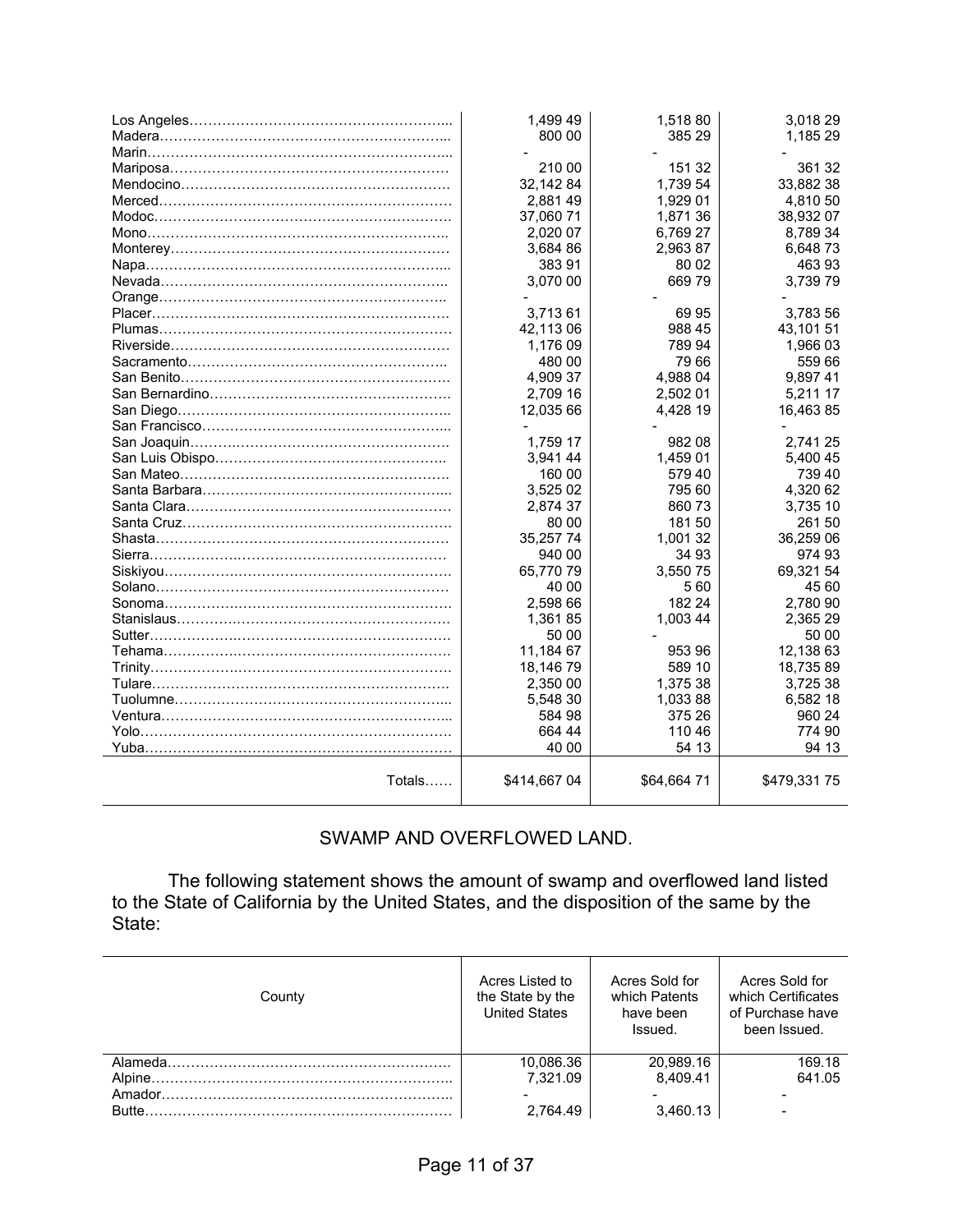|                                | 93,999.40     | 94,782.83    | 391.67    |
|--------------------------------|---------------|--------------|-----------|
|                                | 30,285.52     | 50,080.65    | 1,323.74  |
|                                | 7,607.80      | 5,856.24     | 1,895.32  |
|                                |               | 888.73       | 80.00     |
|                                | 133,275.05    | 130,910.42   | 7,331.40  |
|                                | 19,830.10     | 30,829.30    | 2,907.13  |
|                                | 11,903.38     | 19,166.63    | 2,387.22  |
|                                | 840.00        | 720.00       | 280.00    |
|                                | 183,745.42    | 186,707.66   | 2,660.97  |
|                                | 226,349.92    | 230,256.74   | 6,056.54  |
|                                | 1,072.22      | 2,575.26     | 945.25    |
|                                | 68,613.37     | 64,330.98    | 5,988.20  |
|                                |               |              |           |
|                                | 55.29         |              |           |
|                                | 14,836.04     | 13,175.36    | 2,015.79  |
|                                | 2,629.64      | 10,572.90    | 572.79    |
|                                |               |              |           |
|                                | 867.47        | 2,662.92     | 213.95    |
|                                | 42,061.90     | 38,021.16    | 498.87    |
|                                | 54,851.38     | 20,653.05    | 9,258.74  |
|                                | 6,145.87      | 5,929.61     | 2,268.91  |
|                                |               | 2,403.80     | 250.82    |
|                                |               | 16,168.73    | 981.41    |
|                                |               |              |           |
|                                | 1,034.84      | 1,034.84     |           |
|                                |               | 4,960.00     | 640.00    |
|                                | 35,878.36     | 51,377.65    | 1,960.00  |
|                                | 40,080.32     | 40,729.07    | 82.67     |
|                                | 165,069.71    | 162,002.23   | 5,061.90  |
|                                |               |              |           |
|                                | 1,022.79      | 1,439.85     | 1,774.57  |
|                                | 701.57        | 2,717.42     | 214.80    |
|                                |               | 1,055.13     |           |
|                                | 242,377.76    | 210,498.65   | 4,855.94  |
|                                |               |              |           |
|                                |               | 17,264.97    | 2,119.49  |
|                                |               |              |           |
|                                | 1,280.00      | 11,724.08    | 1,077.94  |
|                                |               |              |           |
|                                | 17,435.28     | 17,300.45    | 511.05    |
|                                | 720.00        | 726.72       |           |
|                                | 13,693.37     | 29,930.77    | 8,696.34  |
|                                |               |              |           |
|                                | 118,739.22    | 95,147.46    | 3,778.49  |
|                                | 1,748.31      | 19,831.44    | 196.08    |
| Stanislaus…………………………………………………… | 9,095.49      | 14,201.40    | 1,167.82  |
|                                | 112,821.09    | 112,984.56   | 3,323.66  |
|                                | 5,146.86      | 5,605.10     |           |
|                                | 877.34        | 780.00       | 197.34    |
|                                | 157,674.87    | 166,599.15   | 3,139.96  |
|                                | 4,632.96      | 5,315.13     |           |
|                                |               | 360.00       |           |
|                                | 163,035.40    | 163,129.41   | 3,967.49  |
|                                |               |              |           |
| Totals                         | 2,0418,207.25 | 2,096,267.14 | 91,844.42 |
|                                |               |              |           |
|                                |               |              |           |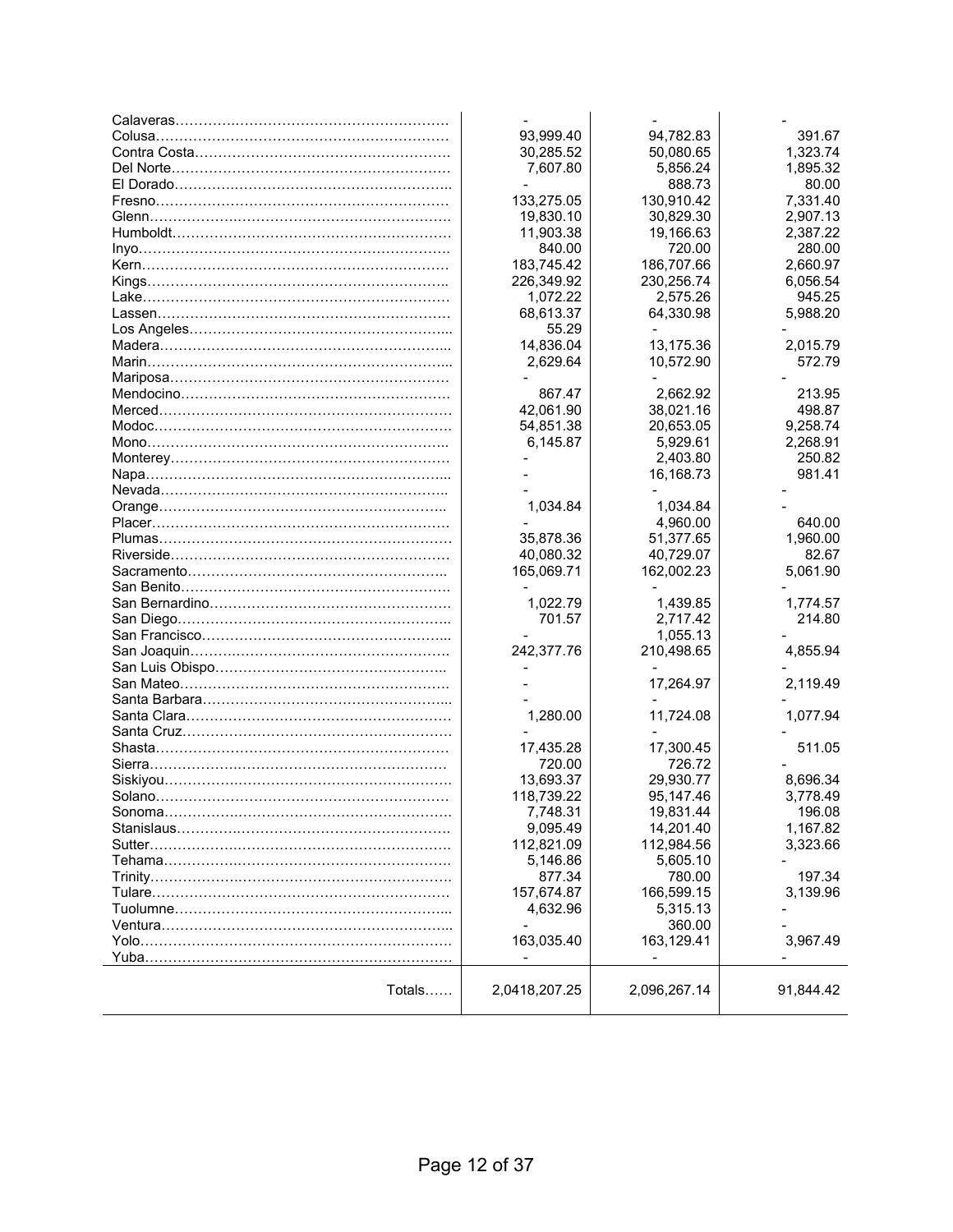#### SWAMP LAND DISTRICTS.

 From August 1, 1902, to August 1, 1904, swamp land districts were formed and reported to this office as follows:

| No. of<br>Dist. | County.                                                   | Date of Filing. | No. of<br>Dist. | County.    | Date of Filing. |
|-----------------|-----------------------------------------------------------|-----------------|-----------------|------------|-----------------|
| 729 A           | Modoc                                                     | July 15, 1902   | 742             | Yolo       | Aug. 5, 1903    |
| 729 B           | Yolo                                                      | Sept. 17, 1902  | 743             | Kings      | Aug. 6, 1903    |
| 730             | Yolo                                                      | Dec. 16, 1902   | 744             | Sacramento | Sept. 11, 1903  |
| 731             | San Joaquin                                               | Feb. 2. 1903    | 745             | Sacramento | Sept. 25, 1903  |
| 732             | Lassen                                                    | Mar. 17, 1903   | 746             | Sacramento | Oct. 24, 1903   |
| 733             |                                                           | Mar. 17, 1903   | 747             | Yolo       | Nov. 12, 1903   |
| 734             | Modoc                                                     | Mar. 17, 1903   | 748             | Kings      | Dec. 10, 1903   |
| 735             | Merced                                                    | May 14, 1903    | 749             | Kings      | Dec. 21, 1903   |
| 736             | Merced                                                    | May 14, 1903    | 750             | Kings      | Dec. 28, 1903   |
| 737             |                                                           | May 15, 1903    | 751             | Kings      | Jan. 23, 1904   |
| 738             | Shasta                                                    | June 6, 1903    | 752             | Yolo       | Feb. 5. 1904    |
| 739             | Kings                                                     | June 6, 1903    | 753             | Kings      | Feb. 9, 1904    |
| 740             | $\mathsf{Modoc}\dots \dots \dots \dots \dots \dots \dots$ | June 23, 1903   | 754             | San Mateo  | July 14, 1904   |
| 741             | <u>Yolo…………………………</u>                                     | Aug. 1, 1903    | 755             | Sacramento | July 25, 1904   |
|                 |                                                           |                 |                 |            |                 |

#### SWAMP LAND RECLAMATION.

 From August 1, 1902, to August 1, 1904, evidence of complete reclamation, or the expenditure of two dollars per acre in gold coin in work of reclamation, was received from the County Boards of Supervisors for the following described swamp land districts, and the proper statements in relation thereto were sent to the County Treasurers:

| No. of<br>Dist. | County.                                                   | Area, in Acres. | Payments as<br>Required to Co.<br>Treasurers. | Remarks.               |
|-----------------|-----------------------------------------------------------|-----------------|-----------------------------------------------|------------------------|
| 733             | Modoc                                                     | 489.78          | \$276 50                                      | Completed.             |
| 729 A           | $\mathsf{Modoc}\dots \dots \dots \dots \dots \dots \dots$ | 42.07           | 22 75                                         | Completed.             |
| 735             | Merced                                                    | 37.45           | 103 35                                        | \$2 per acre expended. |
| 736             | Merced                                                    | 204.00          | 204 00                                        | \$2 per acre expended. |
| 737             | $\mathsf{Modoc}\dots \dots \dots \dots \dots \dots \dots$ | 76.63           | 45 96                                         | Completed.             |
| 743             | Kings                                                     | 3.840.00        | 2.466 02                                      | Completed.             |
| 738             | Stanislaus                                                | 160.00          | 50 39                                         | Completed.             |
| 739             | Kings                                                     | 6,638.79        | 6,040 42                                      | Completed.             |
| 740             | $\mathsf{Modoc}\dots \dots \dots \dots \dots \dots \dots$ | 76.05           | 56 12                                         | Completed.             |
| 751             | Kings                                                     | 1,280.19        | 743 50                                        | Completed.             |
| 748             | Kings                                                     | 2,693.28        | 1.851 05                                      | Completed.             |
| 753             | Kings                                                     | 1.920.00        | 1.087 87                                      | Completed.             |
|                 | Totals                                                    | 17.458.24       | \$12,94793                                    |                        |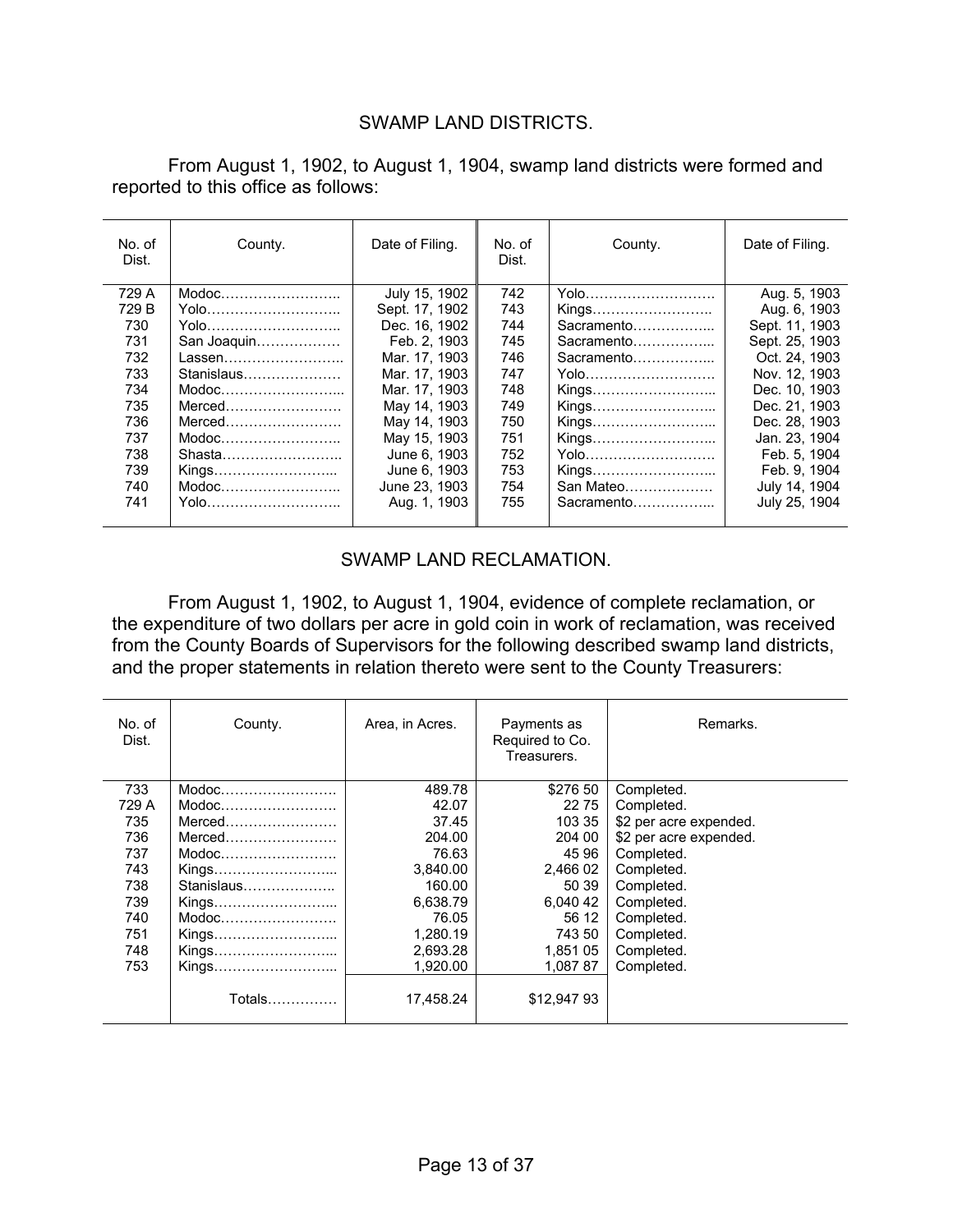#### COUNTY BOUNDARIES.

 On January 20, 1902, at the request of the Board of Supervisors of Glenn County, to have the boundary line between Glenn and Lake counties and Glenn and Mendocino counties surveyed and located, Mr. J. F. Weston, County Surveyor of Glenn County, was appointed to survey and locate said boundary lines and the necessary instructions were issued to him for the making of said surveys, the State of California not to be responsible for any part of the expense of said surveys. On April 10, 1903, Mr. Weston filed his plat and field notes of the survey of said boundary, which were very complete and showed careful attention to all the details of the instructions issued to him. At the same time the Clerk of the Board of Supervisors of Glenn County asked that the approval of the survey be withheld until they could produce evidence that the same was not in conformity with the Act of the Legislature creating Glenn County. At my request, Mr. Weston came to this office and explained that his survey did not follow the line as described in the statutes and that it was not possible to do so. On June 3, 1903, the Board of Supervisors of Glenn County passed a set of resolutions stating that as all the expenses of the survey had been paid by Glenn County and as said survey was not according to the statutes and not satisfactory to the citizens of Glenn County, the same should not be approved. Early in July of 1903, a conference was held with the members of the Boards of Supervisors of Glenn County, when the matter of the survey by J. F. Weston was thoroughly discussed, together with Mr. Weston's reasons for locating the boundary line as shown on his plats. I explained to the members present that from the description of the topography, as given by Mr. Weston, I did not thing it possible to locate a line to correspond with the theoretical line described in the creative Act of the Legislature, and that, as Mr. Weston's survey was not in conformity with the statutes, and as Glenn County seemed to be the only parties interested, the said survey would not be approved.

 On August 8, 1903, at the request of the Board of Supervisors of Glenn County to have the boundary line between Glenn and Lake counties surveyed and located, Mr. Thomas L. Knock, County Surveyor of Glenn County, was appointed to survey and locate said boundary line and the necessary instructions were issued to him for the making of said survey, the State of California not to be responsible for any part of the expense of said survey. Mr. Knock filed a very incomplete report of the survey of the portion of the boundary line in dispute. I notified the Board of Supervisors of Glenn County that this survey could not be approved, and requested that they should meet at this office to discuss the matter. Several members of the board, together with Mr. Knock, met in this office, and after considerable discussion it was decided that the theoretical line described in Section 3916, Political Code, could not be located and that all further action in this matter should be suspended until the next session of the State Legislature, when an effort should be made to have the said section so amended that the boundary line could be located practically and all further disputes settled.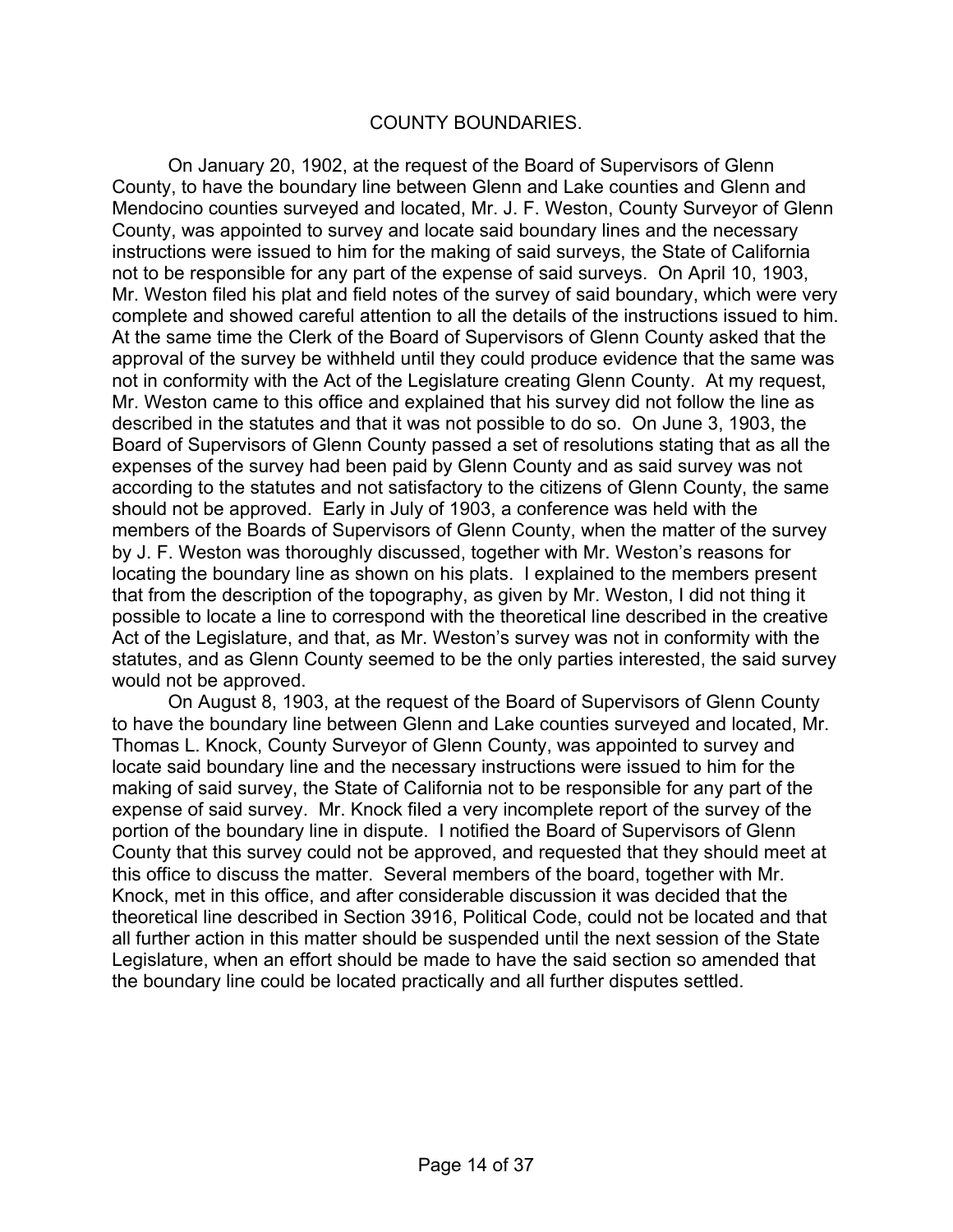#### DELINQUENT INTEREST ON STATE SCHOOL LAND.

 In May, 1903, and May, 1904, complete delinquent lists were sent out to the District Attorney of each county in the State where there were delinquent purchasers of State school lands.

#### CONTESTED CASES.

 From August 1, 1902, to August 1, 1904, thirty-three orders of reference were issued from the office of the State Surveyor-General to the Superior Courts of the various counties in which the contested lands were situated.

#### ASSESSORS' LISTS.

 On March 1, 1903, and March 1, 1904, certified lists of lands sold during the preceding years were forwarded to the County Assessors of the various counties of the State, as provided for in Section 3659, Political Code.

#### AREA OF THE STATE OF CALIFORNIA.

 The total area of land and water surface in the State of California, as shown by the latest annual report (1901) of the Commissioner of the General Land Office, is 158,233 square miles, or 101,269,120 acres, as follows:

| Subdivisions                                  | Acres.     | Acres.      |
|-----------------------------------------------|------------|-------------|
| Area of land surface (156,203 square miles) - |            |             |
|                                               | 41,857,242 |             |
|                                               | 42,049,008 |             |
|                                               | 16,063,670 |             |
|                                               |            | 99,969,920  |
|                                               |            | 1.299.200   |
|                                               |            |             |
|                                               |            | 101,269,120 |

#### FOREST RESERVATIONS.

 The United States Forest Reservations established in the State of California, embracing an estimated area of 8,943,518 acres, are as follows:

| Name of Reservation.            | Locality - County.                                                               | Date of<br>Proclamation<br>Creating<br>Reservation. | Estimated<br>Area - Acres. |
|---------------------------------|----------------------------------------------------------------------------------|-----------------------------------------------------|----------------------------|
| San Gabriel Timber Land Reserve | Los Angeles and San Bernardino                                                   | Dec. 20, 1892                                       | 555.520                    |
| San Bernardino Forest Reserve   | Mono, Mariposa, Fresno, Tulare,<br>Invo and Kern<br>San Bernardino and Riverside | Feb. 14, 1893<br>Feb. 25, 1893                      | 4,096,000<br>737.280       |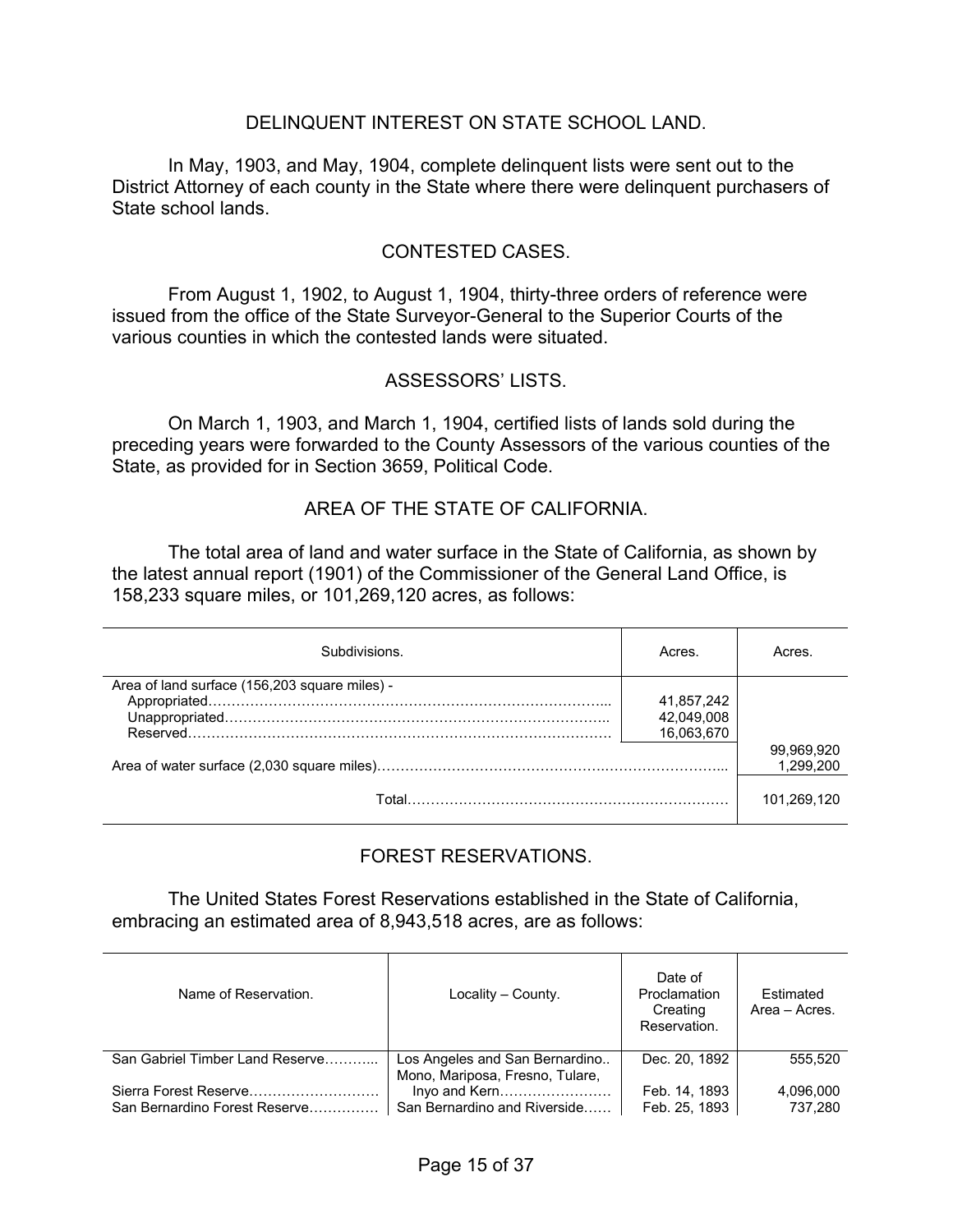| Trabuco Cañon Forest Reserve                                    | Riverside                                                   | Feb. 25, 1893<br>Jan., 30, 1899 | 109.920   |
|-----------------------------------------------------------------|-------------------------------------------------------------|---------------------------------|-----------|
| San Jacinto Forest Reserve                                      | Riverside and San Diego<br>Alpine, Amador, Mono, Calaveras, | Feb. 25, 1893                   | 737,180   |
| Stanislaus Forest Reserve<br>Pine Mountain and Zaca Lake Forest | and Tuolumne<br>San Luis Obispo, Santa Barbara,             | Feb. 22, 1897                   | 691.200   |
|                                                                 | Ventura, and Los Angeles                                    | June 29, 1898                   | 1.735.083 |
| Lake Tahoe Forest Reserve                                       |                                                             | Apr. 13, 1899                   | 136.335   |
| Santa Ynez Forest Reserve                                       | Santa Barbara                                               | Oct. 2. 1899                    | 145.000   |
| Total                                                           |                                                             |                                 | 8.943.518 |

#### LICENSED LAND SURVEYORS.

 The following is a complete list of all surveyors' licenses issued by this office since the approval of the Act of March 31, 1891, the same being an Act to define the duties of and to license land surveyors:

| No. | Name.                        | Address.                                       | Date of License. |
|-----|------------------------------|------------------------------------------------|------------------|
| 1   | Charles Terrraine Healey     | 101 S. Broadway, Los Angeles                   | July 20, 1891    |
| 2   | James Malcomb Gleaves        |                                                | July 20, 1891    |
| 3   |                              | 318 Pine St., San Francisco                    | July 20, 1891    |
| 4   |                              | 819 Market St., San Francisco                  | July 20, 1891    |
| 5   | Chas. Henry Holcomb          | 21 <sup>st</sup> & Clement Sts., San Francisco | July 20, 1891    |
| 6   | Thomas Lennington Knock      |                                                | July 20, 1891    |
| 7   |                              |                                                | July 20, 1891    |
| 8   |                              |                                                | July 20, 1891    |
| 9   |                              | Woodland, Yolo County                          | July 20, 1891    |
| 11  |                              | 819 Market St., San Francisco                  | July 20, 1891    |
| 12  | Adolph Theodore Herrmann     |                                                | July 22, 1891    |
| 13  | Edmund L. Van der Naillen    | 723 Market St., San Francisco                  | July 27, 1891    |
| 14  | Arthur Walter Keddie         | Quincy, Plumas County                          | Aug. 10, 1891    |
| 15  |                              |                                                | Aug. 10, 1891    |
| 16  |                              |                                                | Aug. 10, 1891    |
| 17  |                              |                                                | Aug. 10, 1891    |
| 18  |                              |                                                | Aug. 10, 1891    |
| 19  |                              |                                                | Aug. 10, 1891    |
| 20  | Jason Russell Meek           |                                                | Aug. 10, 1891    |
| 21  |                              |                                                | Aug. 18, 1891    |
| 22  | Sam Houston Rice             | Ukiah, Mendocino County                        | Aug. 12, 1891    |
| 23  | David Edward Hughes          | Irvington, Alameda County                      | Aug. 13, 1891    |
| 24  |                              |                                                | Aug. 13, 1891    |
| 25  | Charles Henry Congden        |                                                | Aug. 13, 1891    |
| 26  | Joseph Armitage Shaw         | Ferndale, Humboldt County                      | Aug. 13, 1891    |
| 27  |                              | Bakersfield, Kern County                       | Aug. 15, 1891    |
| 28  | Arthur D. Gassaway           | Forest City, Siskiyou County                   | Aug. 18, 1891    |
| 29  | Allen Crosby Hardison        | Santa Paula, Ventura County                    | Aug. 18, 1891    |
| 30  |                              |                                                | Aug. 18, 1891    |
| 31  | Frederick William Skinner    |                                                | Aug. 18, 1891    |
| 32  | Russell Lambert Dunn         | Auburn, Placer County                          | Aug. 24, 1891    |
| 33  | Hiram Clay Kellogg           | Anaheim, Orange County                         | Sept. 7, 1891    |
| 34  |                              |                                                | Sept. 7, 1891    |
| 35  | Joseph Russell Mauran        |                                                | Sept. 10, 1891   |
| 36  |                              | La Porte, Plumas County                        | Sept. 10, 1891   |
| 37  | John Frederick Herman Stable |                                                | Sept. 10, 1891   |
| 38  | Jonathan C. Shephard         |                                                | Sept. 10, 1891   |
| 39  | George Henry Mitchell        | Callahan, Siskiyou County                      | Sept. 10, 1891   |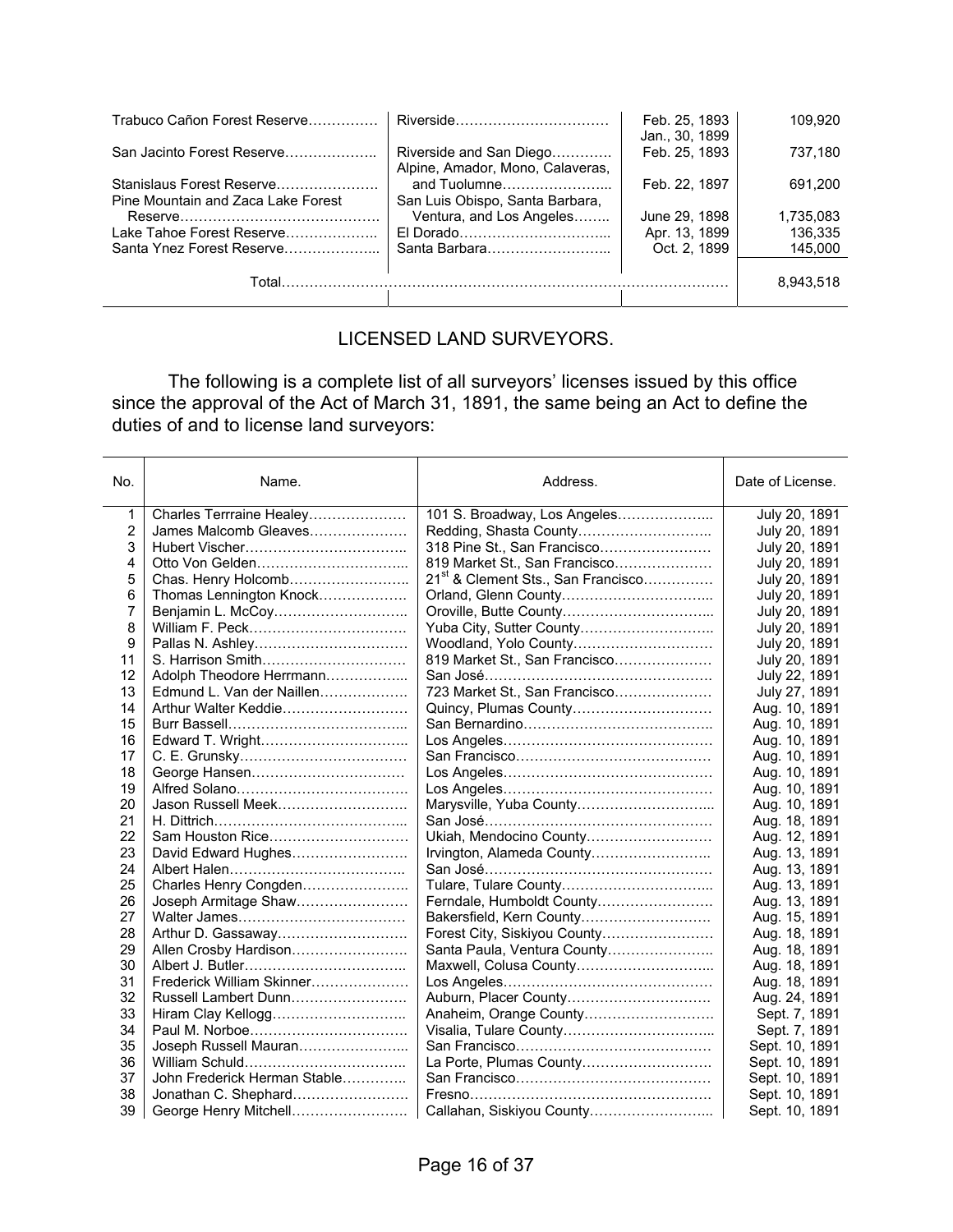| 40  | Lemuel Franklin Bassett     |                                | Sept. 10, 1891 |
|-----|-----------------------------|--------------------------------|----------------|
| 41  | Valentine James Rowan       |                                | Oct. 16, 1891  |
| 42  |                             |                                | Oct. 16, 1891  |
| 43  | James William Johnson       | Riverside, Riverside County    | Oct. 16, 1891  |
| 44  | Samuel R. Langworthy        | Riverside, Riverside County    | Oct. 16, 1891  |
| 45  |                             |                                | Oct. 16, 1891  |
| 46  | Frank H. Olmstead           | Riverside, Riverside County    | Oct. 16, 1891  |
| 47  |                             | Oceanside, San Diego County    | Oct. 16, 1891  |
| 48  | David Floyd McIntire        | Lakeport, Lake County          | Nov. 10, 1891  |
| 49  | Gustavus Olivio Newman      | Riverside, Riverside County    | Nov. 10, 1891  |
| 50  | Thomas Martin Tapp          | Colton, San Bernardino County  | Nov. 10, 1891  |
| 51  |                             |                                | Nov. 10, 1891  |
| 52  | Charles John Lathrop        | College City, Colusa County    | Nov. 10, 1891  |
| 53  | Ernest August Zoellin       |                                | Nov. 10, 1891  |
| 54  |                             |                                | Nov. 10, 1891  |
| 55  | William H. Tinker           | Coronado, San Diego County     | Nov. 16, 1891  |
| 56  | William Anthony Burr        |                                | Nov. 16, 1891  |
| 57  | John Allibone Morton        |                                | Nov. 17, 1891  |
| 58  | Charles Dewey Martin        | Merced, Merced County          | Nov. 24, 1891  |
| 59  |                             |                                | Nov. 24, 1891  |
| 60  | Curtis Mason Barker         | Mayfield, Santa Clara County   | Nov. 24, 1891  |
| 61  | Davenport Bromfield         | Redwood City, San Mateo County | Nov. 24, 1891  |
| 62  |                             |                                |                |
|     | Stonewall Jackson Harris    | Rio Vista, Solano County       | Nov. 24, 1891  |
| 63  |                             | Jerseydale, Mariposa County    | Nov. 24, 1891  |
| 65  |                             | Hanford, Kings County          | Nov. 23, 1891  |
| 66  | Adolphus Henry Coulter      | San Andreas, Calaveras County  | Nov. 23, 1891  |
| 67  | Wiley Edwards Brasfield     | College City, Colusa County    | Nov. 23, 1891  |
| 68  | Charles Edwin Uren          | Grass Valley, Nevada County    | Nov. 23, 1891  |
| 69  | Smith P. McKnight           |                                | Nov. 23, 1891  |
| 70  | Wirt Robinson Macmurdo      | Bakersfield, Kern County       | Nov. 23, 1891  |
| 71  | Frederick Thomas Newbery    |                                | Nov. 23, 1891  |
| 72  | Edward Clement Uren         | Auburn, Placer County          | Nov. 23, 1891  |
| 73  | Lucien Bonaparte Healy      | Red Bluff, Tehama County       | Nov. 23, 1891  |
| 74  | Carroll McTarnahan          |                                | Nov. 21, 1891  |
| 75  | Robert Allen Brown          | Porterville, Tulare County     | Nov. 24, 1891  |
| 76  | William Penn Stoneroad      | Merced, Merced County          | Nov. 24, 1891  |
| 77  | Zebulon Brownlow Stuart     |                                | Nov. 24, 1891  |
| 78  |                             | San Jacinto, San Diego County  | Nov. 24, 1891  |
| 79  | Joacob William Kaerth       | Maxwell, Colusa County         | Nov. 24, 1891  |
| 80  |                             |                                | Dec. 8, 1891   |
| 81  | Samuel Elbert Brackins      | Redding, Shasta County         | Dec. 29, 1891  |
| 82  | Edward Lowens               |                                | Dec. 29, 1891  |
| 83  | Charles W. Hendel           | La Porte, Plumas County        | Jan. 4, 1892   |
| 84  |                             | Selma, Fresno County           | Jan. 4, 1892   |
| 85  | Charles Carroll Taylor      | Gaberville, Humboldt County    | Jan. 4, 1892   |
| 86  |                             |                                | Jan. 4, 1892   |
| 87  | Ernst Nicholas Willberg     |                                | Jan. 4, 1892   |
| 88  | Frank Ephraim Herrick       | Eureka, Humboldt County        | Jan. 4, 1892   |
| 89  | Jesse T. Meddock            | Comptche, Mendocino County     | Jan. 4, 1892   |
| 90  | Thomas Montague Shaw        |                                | Jan. 4, 1892   |
| 91  | Sampson L. Ward             | Nuevo, San Diego County        | Jan. 5, 1892   |
| 92  |                             |                                | Jan. 5, 1892   |
| 93  | John Simpson McNeish        | Bakersfield, Kern County       | Jan. 5, 1892   |
| 94  | George Ellis Washburn       |                                | Jan. 13, 1892  |
| 95  | George Frederick Allardt    |                                | Feb. 15, 1892  |
| 96  | Newton Van Vliet Smyth      | Santa Rosa, Sonoma County      | Feb. 27, 1892  |
|     |                             |                                |                |
| 97  |                             |                                | Feb. 27, 1892  |
| 98  |                             |                                | Mar. 5, 1892   |
| 99  | Thomas Jefferson Montgomery | Ukiah, Mendocino County        | Mar. 12, 1892  |
| 100 |                             | Ukiah, Mendocino County        | Mar. 12, 1892  |
| 101 | Thomas Henry James          |                                | Mar. 17, 1892  |
| 102 |                             |                                | Mar. 29, 1892  |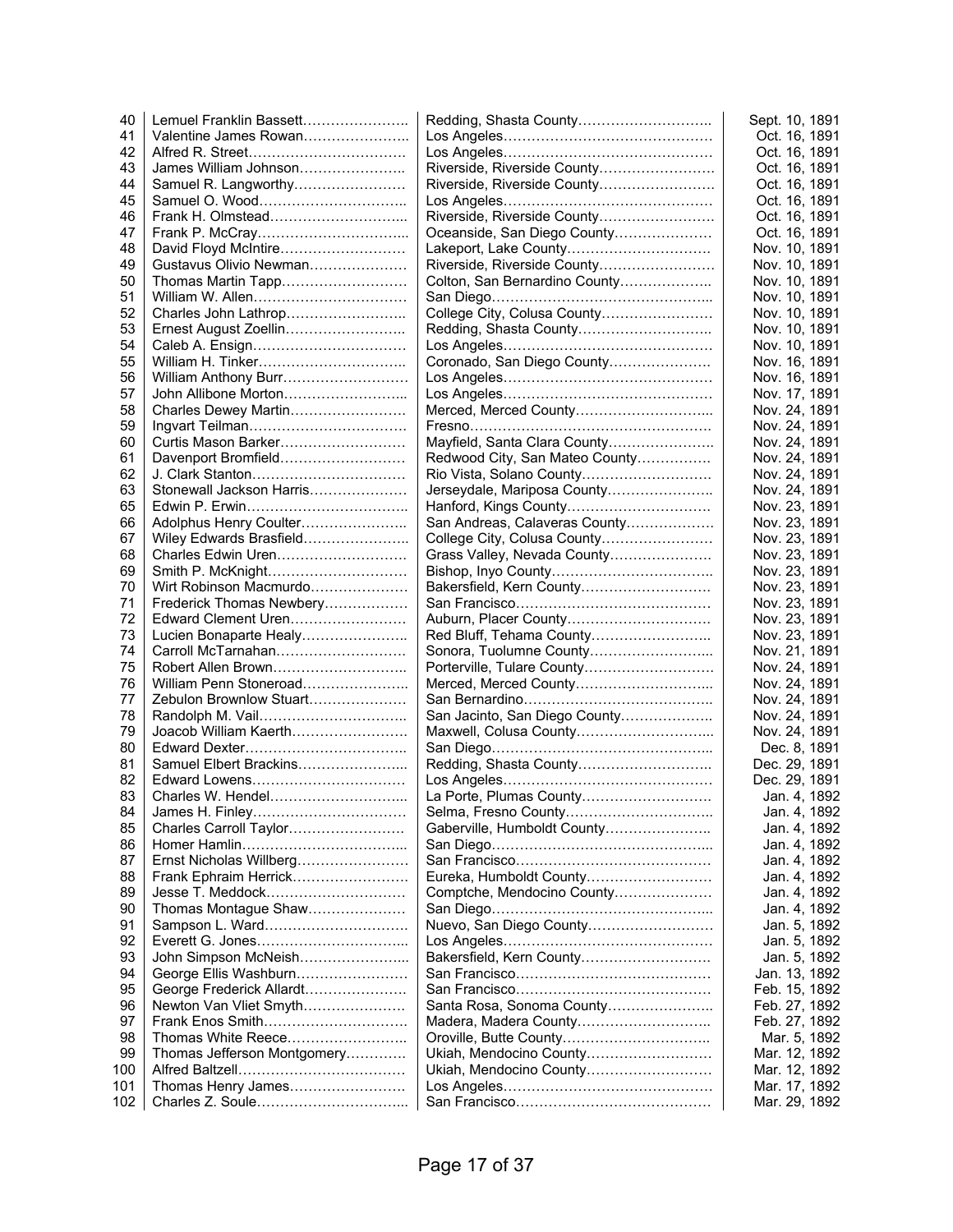| 103 |                                | Eureka, Humboldt County                 | Mar. 29, 1892  |
|-----|--------------------------------|-----------------------------------------|----------------|
| 104 | William F. H. Mueser           |                                         | April 21, 1892 |
| 105 | Jefferson Davis Etter          |                                         | May 11, 1892   |
| 106 | Cassius Morton Phinney         |                                         | May 14, 1892   |
| 107 | Waldo Wade Waggoner            | Nevada City, Nevada County              | June 20, 1892  |
| 108 | Alonzo Tulley Fowler           |                                         | July 6, 1892   |
| 109 |                                | Redlands, San Bernardino County         | July 13, 1892  |
| 110 | George Warner Sherwood         | Riverside, Riverside County             | Aug. 4, 1892   |
| 111 | Vandiver Reid Eilliott         | Paso Robles, San Luis Obispo            | Aug. 9, 1892   |
| 112 |                                |                                         | Sept. 17, 1892 |
| 113 |                                |                                         | Oct. 11, 1892  |
| 114 | Lucius Franklin Cooper         | Crescent City, Del Norte County         | Oct. 11, 1892  |
| 115 | Augustus T. Smith              | Eureka, Humboldt County                 | Nov. 7, 1892   |
| 116 | William Frank Luning           |                                         | Dec. 16, 1892  |
| 117 | Edwin Morris Capps             |                                         | Dec. 20, 1892  |
| 118 |                                | Susanville, Lassen County               | Dec. 20, 1892  |
| 119 | George Fiske Wakefield         |                                         | Dec. 20, 1892  |
| 120 | Charles W. Sawyer              | San Lucas, Monterey County              | Dec. 20, 1892  |
| 121 | George W. Pearson              |                                         | Dec. 28, 1892  |
| 122 | Henry Edward Clermont Freusier |                                         | Jan. 5, 1993   |
| 123 | Joseph Lees Maude              | Riverside, Riverside County             | Feb. 1, 1893   |
| 124 | Francis L. Mennet              | San Miguel, San Luis Obispo County      | Feb. 2, 1893   |
| 125 | Walter Ephraim Downs           | Sutter Creek, Amador County             | Feb. 16, 1893  |
| 126 | Lewis Vanderbilt               | Ferndale, Humboldt County               | Mar. 14, 1893  |
| 127 | George Lafayette Hoxie         |                                         |                |
| 128 |                                |                                         | Mar. 14, 1893  |
| 129 | Harvey Johnson Sarter          | Little Shasta, Siskiyou County          | Mar. 17, 1893  |
|     | James Bond Pope                |                                         | April 3, 1893  |
| 130 | George M. Pearson              | Wildomar, San Diego County              | May 1, 1893    |
| 131 | S. Henderson Finley            | Santa Ana, Orange County                | May 1, 1893    |
| 132 | Porter Perrin Wheaton          |                                         | June 1, 1893   |
| 133 | Julius H. Striedinger          |                                         | June 26, 1893  |
| 134 |                                | Berkeley, Alameda County                | June 26, 1893  |
| 135 | Robert Emmet Donohoe           | Ukiah, Mendocino County                 | July 6, 1893   |
| 136 |                                | Red Bluff, Tehama County                | July 18, 1893  |
| 137 | James M. Doyle                 |                                         | Sept. 27, 1893 |
| 138 | Henry Bloom Shackleford        |                                         | Oct.7, 1893    |
| 139 |                                | Lower Lake, Lake County                 | Oct. 24, 1893  |
| 140 | Henry Orbison Evans            | Riverside, Riverside County             | Nov. 4, 1893   |
| 141 | William Williss Fogg           |                                         | Nov. 14, 1893  |
| 142 | Kingsbury Sanborn              | Riverside, Riverside County             | Nov. 28, 1893  |
| 143 | Oscar Wood Jasper              |                                         | Dec. 12, 1893  |
| 144 |                                |                                         | Dec. 14, 1893  |
| 145 | John Henry Garber              | Salinas, Monterey County                | Dec. 30, 1893  |
| 146 | George Frederic Spurrier       |                                         | Jan 18, 1894   |
| 147 |                                | Santa Margarita, San Luis Obispo County | Feb. 13, 1894  |
| 148 |                                | Los Banos, Merced County                | Feb. 15, 1894  |
| 149 | Frederick Edward Lewis         |                                         | Mar. 6, 1894   |
| 150 | Samuel Davis Kendall           |                                         | Mar. 14, 1894  |
| 151 | John Randolph Price            | Colusa, Colusa County                   | Mar. 15, 1894  |
| 152 | Alfred Lewis McCandless        | Salinas, Monterey County                | April 14, 1894 |
| 153 | Charles Freeman Nourse         |                                         | April 21, 1894 |
| 154 | Edward Nelson Eager            |                                         | May 28, 1894   |
| 155 |                                | Modesto, Stanislaus County              | June 7, 1894   |
| 156 | Thomas David Allin             | Pasadena, Los Angeles County            | July 2, 1894   |
| 157 | Joshua Francis Weston          |                                         | July 2, 1894   |
| 158 | Lawrence Hartsborne Shortt     |                                         | July 30, 1894  |
| 159 |                                |                                         | July 30, 1894  |
| 160 | Roscoe Wheeler, Jr             | Fruitvale, Alameda County               | Aug. 11, 1894  |
| 161 |                                |                                         | Sept. 13, 1894 |
| 162 |                                |                                         | Sept. 13, 1894 |
| 163 |                                | Modesto, Stanislaus County              | Sept. 18, 1894 |
| 164 | Charles Albert Spurrier        | Modesto, Stanislaus County              | Sept. 18, 1894 |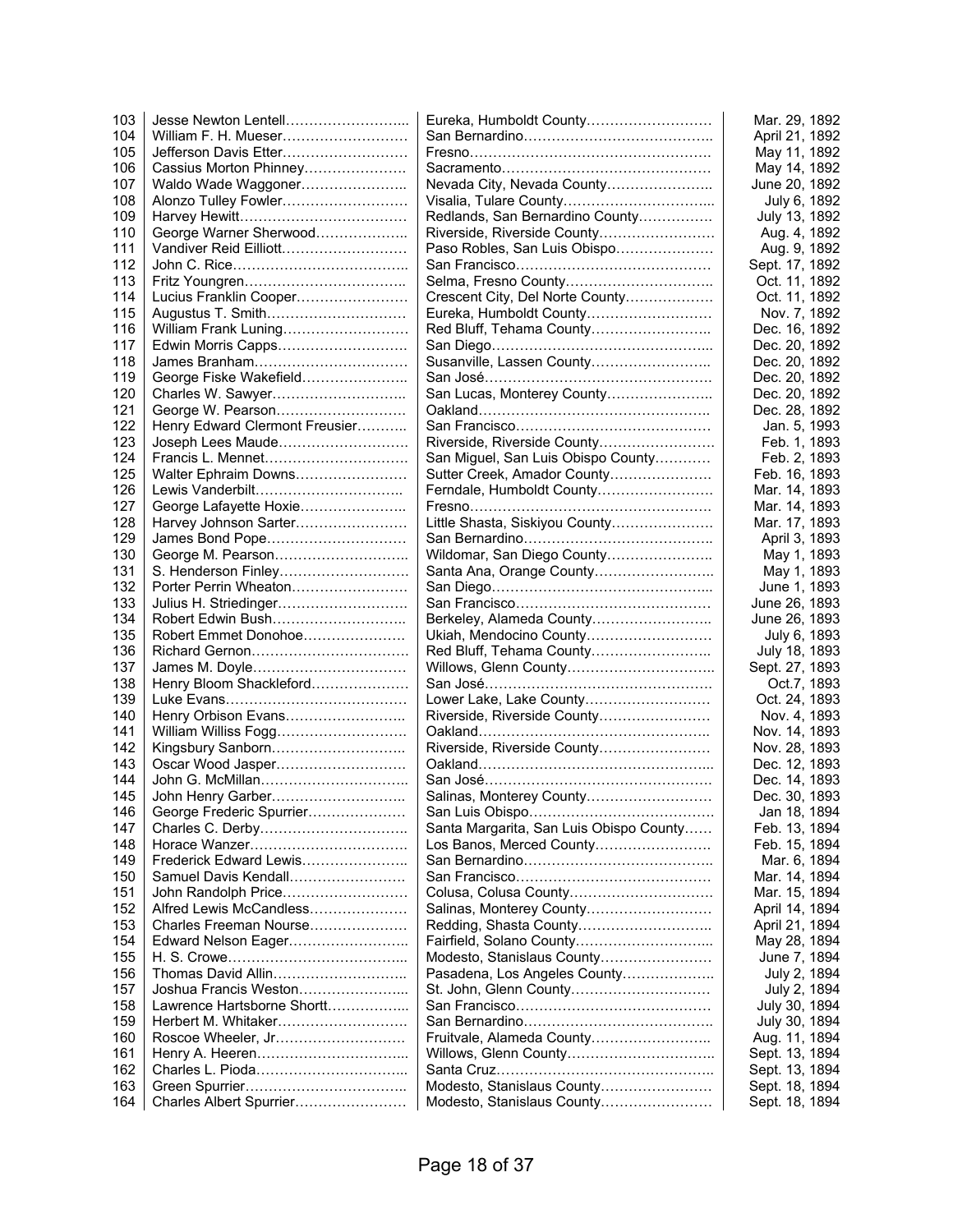| 165 |                            |                                   | Sept. 24, 1894 |
|-----|----------------------------|-----------------------------------|----------------|
| 166 | George Allen Doyle         |                                   | Sept. 24, 1894 |
| 167 |                            |                                   | Sept. 29, 1894 |
| 168 |                            |                                   | Oct. 11, 1894  |
| 169 | William Howard Earl        | Lake Greeno, Lassen County        | Oct. 17, 1894  |
| 170 |                            |                                   | Oct. 17, 1894  |
| 171 | George Alfred Brown        |                                   | Oct. 17, 1894  |
| 172 |                            |                                   | Oct. 17, 1894  |
| 173 |                            | South Riverside, Riverside County | Oct. 20, 1894  |
| 174 |                            |                                   | Oct. 24, 1894  |
| 175 | Benjamin McLeran           |                                   | Nov. 1, 1894   |
| 176 | Charles W. Henderson       |                                   | Nov. 1, 1894   |
| 177 | Charles Wilbur Guptill     | Yuba City, Sutter County          | Nov. 1, 1894   |
| 178 | David Lindsay Wishon       |                                   | Nov. 14, 1894  |
| 179 |                            |                                   | Nov. 15, 1894  |
| 180 | Richard P. Hammond         |                                   | Nov. 15, 1894  |
| 181 |                            |                                   | Nov. 27, 1894  |
| 182 | George Lewis Nusbaumer     |                                   | Nov. 27, 1894  |
| 183 | Fred. Manning Miller       | Grass Valley, Nevada County       | Nov. 28, 1894  |
| 184 |                            |                                   | Dec. 18, 1894  |
| 185 |                            | Ontario, San Bernardino County    | Dec. 26, 1894  |
| 185 |                            | Anderson, Shasta County           | Jan. 5, 1895   |
| 186 |                            |                                   | Jan. 7, 1895   |
| 187 | James Walter Phillips      |                                   | Jan. 7, 1895   |
| 188 | Henry Beach Fisher         |                                   | Jan. 9, 1895   |
| 189 | Frank Ferdinand Flournay   |                                   | Jan. 14, 1895  |
| 190 | Hayden Lewis Demeritt      | Benicia, Solano County            | Jan. 17, 1895  |
| 191 |                            | Lakeport, Lake County             | Jan. 18, 1895  |
| 192 | Albert Van der Naillen, Jr |                                   | Jan. 24, 1895  |
| 193 | Elam Cameron Brown         | Martinez, Contra Costa County     | Jan. 29, 1895  |
| 194 | Irving Allen Hubon         |                                   | Feb. 11, 1895  |
| 195 |                            |                                   | Feb. 12, 1895  |
| 196 | Samuel Worsley Smith       | Sonora, Tuolumne County           | Feb. 12, 1895  |
| 197 |                            | Hollister, San Benito County      | Feb. 12, 1895  |
| 198 | Edmund Davis Grove         | Modesto, Stanislaus County        | Feb. 13, 1895  |
| 199 | John Jackson Lewis         | Watsonville, Santa Cruz County    | Feb. 14, 1895  |
| 200 | Charles Stephen Tilton     |                                   | Feb. 1895      |
| 201 |                            |                                   | Mar. 2, 1895   |
| 202 | William Penn Humphreys     |                                   | Mar. 20, 1895  |
| 203 | Lemuel D. Davis            | Downieville, Sierra County        | Mar. 29, 1895  |
| 204 | William Truman Kirkwood    | Ukiah, Mendocino County           | Mar. 29, 1895  |
| 205 |                            | Hollister, San Benito County      | Mar. 29, 1895  |
| 206 |                            |                                   | Mar. 29, 1895  |
| 207 | George Bell Douglas        | Modesto, Stanislaus County        | April 1, 1895  |
| 208 | Norman Benjamin Kellogg    |                                   | April 12, 1895 |
| 209 | George Lynde Richardson    | San Rafael, Marin County          | April 12, 1895 |
| 210 | Lucius Edgar Ricksecker    | Occidental, Sonoma County         | April 16, 1895 |
| 211 |                            | Gazelle, Siskiyou County          | April 18, 1895 |
| 212 | George Herbert Herrold     |                                   | April 25, 1895 |
| 213 | Frank Ellsworth Trask      | Ontario, San Bernardino County    | April 25, 1895 |
| 214 | Charles C. Brown           | Norwalk, Los Angeles County       | April 30, 1895 |
| 215 | Albert Park Campbell       | Lakeview, Riverside County        | May 7, 1895    |
| 216 |                            | Georgetown, El Dorado County      | May 29, 1895   |
| 217 | George Allen Atherton      |                                   | June 24, 1895  |
| 218 | Stephen E. Kieffer         | Anaheim, Orange County            | July 16, 1895  |
| 219 | Charles Augustus Robinson  |                                   | Aug. 26, 1895  |
| 220 |                            | Harrison, San Mateo County        | Oct. 1, 1895   |
| 221 |                            |                                   | Oct. 9, 1895   |
| 222 | Albert Augustus Smith      | Alturas, Modoc County             | Oct. 22, 1895  |
| 223 |                            | Riverside, Riverside County       | Nov. 7, 1895   |
| 224 |                            | Susanville, Lassen County         | Jan. 2, 1896   |
| 225 |                            | Weaverville, Trinity County       | Jan. 8, 1896   |
|     |                            |                                   |                |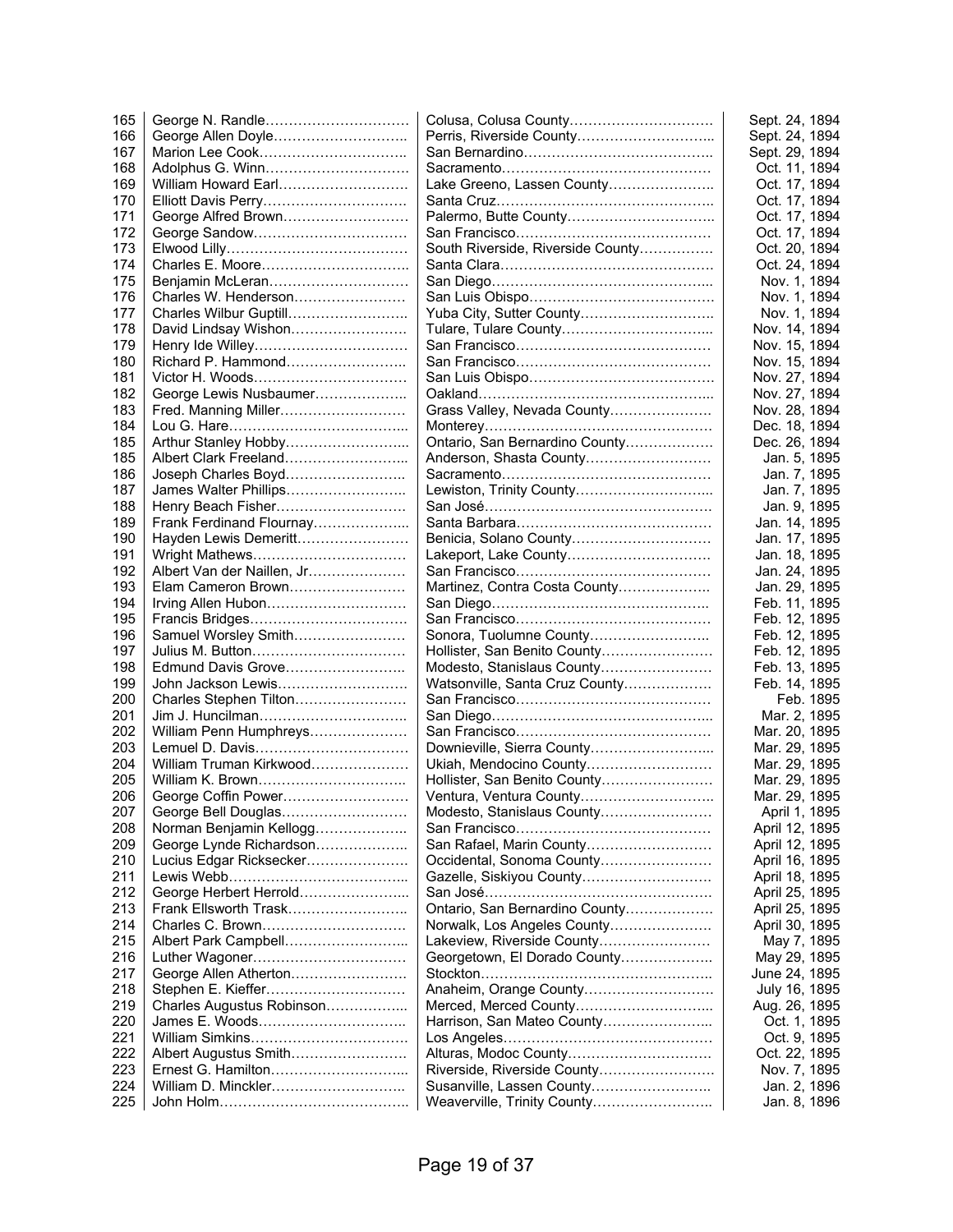| 226        | Victor Talmage McCraw                                | Hollister, San Benito County    | Jan. 30, 1896                  |
|------------|------------------------------------------------------|---------------------------------|--------------------------------|
| 227        | Joseph Henry Smith                                   |                                 | Feb. 10, 1896                  |
| 228        | Henry Christian Langrehr                             |                                 | Feb. 17, 1896                  |
| 229        |                                                      |                                 | Feb. 24, 1896                  |
| 230        |                                                      |                                 | April 17, 1896                 |
| 231        | Thomas W. Bulpin                                     | South Pasadena, Los Angeles Co  | May 21, 1896                   |
| 232        |                                                      | Santa Ana, Orange County        | May 21, 1896                   |
| 233        | William Baruch Gilbert                               | Redwood City, San Mateo County  | June 5, 1896                   |
| 234        | George H. Spencer                                    |                                 | June 13, 1896                  |
| 235        | Michael M. O'Shaughnessy                             |                                 | June 27, 1896                  |
| 236        | Robert H. Edmiston                                   |                                 | July 8, 1896                   |
| 237        | James B. Cowden                                      |                                 | Aug. 8, 1896                   |
| 238        | Charles Albert de St. Maruice                        | Colusa, Colusa County           | Oct. 1, 1896                   |
| 239        | James Malcolm Gleaves, Jr                            | Redding, Shasta County          | Oct. 2, 1896                   |
| 240        | Joseph Rogers Wilkinson                              |                                 | Oct. 10, 1896                  |
| 241        | George B. Applegate                                  |                                 | Oct. 14, 1896                  |
| 242        | Charles S. Rogers                                    | Anaheim, Orange County          | Oct. 27, 1896                  |
| 243        | Oscar Constantin Hueber                              | Healdsburg, Sonoma County       | Nov. 2, 1896                   |
| 244        | John Church Bunner                                   |                                 | Nov. 4, 1896                   |
|            |                                                      |                                 |                                |
| 245        | Dreuzy Allwyn Jones                                  |                                 | Nov. 12, 1896                  |
| 246        |                                                      |                                 | Dec. 16, 1896                  |
| 247        | Ralph Laban Harter                                   | San Andreas, Calaveras County   | Dec. 19, 1896                  |
| 248        | Walter Harold Kirkbride                              | Nevada City, Nevada County      | Dec. 26, 1896                  |
| 249        | Harry Fritsch Stafford                               |                                 | Jan. 6, 1897                   |
| 250        | Joseph Archibald Graham                              | St. Helena, Napa County         | Jan. 11, 1897                  |
| 251        | William Cyrus Elsemore                               | Eureka, Humboldt County         | Jan. 12, 1897                  |
| 252        | Harry Webb Harris Penniman                           | San Andreas, Calaveras County   | Jan. 22, 1897                  |
| 253        | Ernest McCullough                                    | Sausalito, Marin County         | Feb. 1, 1897                   |
| 254        |                                                      |                                 | Feb. 1, 1897                   |
| 255        | Fred Walter Stickney                                 | Little River, Mendocino County  | Feb. 3, 1897                   |
| 256        |                                                      | San Andreas, Calaveras County   | Mar. 13, 1897                  |
| 257        | Andrew Swickard                                      | Eureka, Humboldt County         | Mar. 25, 1897                  |
| 258        | Samuel F. Pearson                                    | Riverside, Riverside County     | April 9, 1897                  |
| 259        |                                                      |                                 | May 15, 1897                   |
| 260        | Merriweather A. Macmurdo                             | Bakersfield, Kern County        | May 15, 1897                   |
| 261        | John George Hopper                                   | Sonora, Tuolumne County         | May 26, 1897                   |
| 262        |                                                      |                                 | May 29, 1897                   |
| 263        | Edmund Matteson                                      |                                 | July 1, 1897                   |
| 264        | Archibald Lynn Finney                                |                                 | July 1, 1897                   |
| 265        | Frank Albert McKee                                   | Frank, Humboldt County          | July 17, 1897                  |
| 266        | Henry Arthur Harvey                                  | Crescent City, Del Norte County | Oct. 1, 1897                   |
| 267        | John Ellsworth Rockhold                              | Riverside, Riverside County     | Oct. 6, 1897                   |
| 268        | Clarence H. Wallace                                  | St. Helena, Napa County         | Dec. 21, 1897                  |
| 269        | Alva Leslie Sloan                                    |                                 | Dec. 22, 1897                  |
| 270        | Sam Leroy Waller                                     |                                 | Jan. 5, 1898                   |
| 271        | James McDermitt Davidson                             | Montague, Siskiyou County       | Jan. 19, 1898                  |
| 272        | Joseph Madison Graham                                | St. Helena, Napa County         | Jan. 31, 1898                  |
|            |                                                      |                                 |                                |
| 273        |                                                      |                                 | Feb. 15, 1898                  |
| 274        |                                                      |                                 | Feb. 21, 1898                  |
| 275        |                                                      | Independence, Inyo County       | Feb. 24, 1898                  |
| 276        | William Warren Orcutt                                | Santa Paula, Ventura County     | Mar. 15, 1898                  |
| 277        | Edward William Nolan                                 | Callahan, Siskiyou County       | April 2, 1898                  |
| 278        | John Stephens Bedford                                |                                 | May 3, 1898                    |
| 279        |                                                      |                                 | May 24, 1898                   |
| 280        | Henry Clay Ingram                                    | Weaverville, Trinity County     | May 24, 1898                   |
| 281        | John Andrick Barry                                   | Ventura, Ventura County         | June 1, 1898                   |
| 282        |                                                      |                                 | June 6, 1898                   |
| 283        | Ernest Fredric Tabor                                 | Escondido, San Diego County     | June 9, 1898                   |
| 284        |                                                      |                                 | June 10, 1898                  |
|            |                                                      |                                 |                                |
| 285        | Alexander Culberson Swartz                           |                                 | June 14, 1898                  |
| 286<br>287 | Charles Bennett Greenwell<br>Henri Herbert Henderson | Hueneme, Ventura County         | June 23, 1898<br>June 25, 1898 |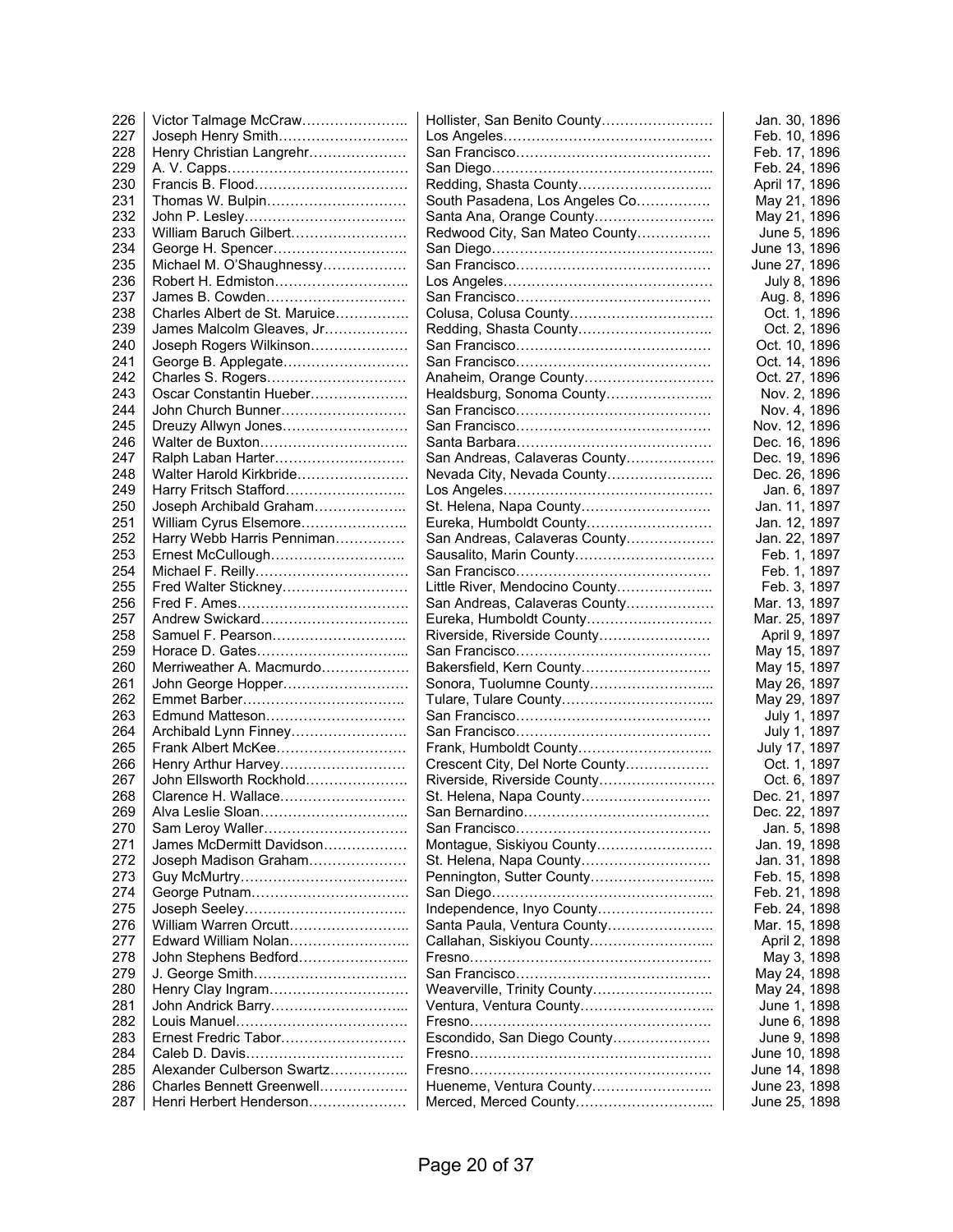| 288 | Plinny Corbin Huntington     |                                 | July 7, 1898                   |
|-----|------------------------------|---------------------------------|--------------------------------|
| 289 |                              | Quincy, Plumas County           | July 11, 1898                  |
| 290 | Anthony White Dozier         |                                 | July 16, 1898                  |
| 291 | Alfredo Ramon Talamantes     |                                 | Aug. 12, 1898                  |
| 292 | Joseph Benjamin Wand         | Ventura, Ventura County         | Aug. 13, 1898                  |
| 293 | George Almas Knowlton        |                                 | Aug. 22, 1898                  |
| 294 |                              | Grass Valley, Nevada County     | Aug. 26, 1898                  |
| 295 | Frank Alexander Steiger      | Vacaville, Solano County        | Sept. 2, 1898                  |
| 296 | Harris DeHaven Cormick       | Eureka, Humboldt County         | Sept. 26, 1898                 |
| 297 |                              | Eureka, Humboldt County         | Oct. 1, 1898                   |
| 298 |                              |                                 | Oct. 5, 1898                   |
| 299 | Arthur Lewis Jones           |                                 | Oct. 14, 1898                  |
| 300 | George Brinton Kearney       |                                 | Oct. 24, 1898                  |
| 301 | Claus Peter Christensen      |                                 | Oct. 24, 1898                  |
| 302 |                              | Oroville, Butte County          | Oct. 28, 1898                  |
| 303 | Frank Meriweather Smith      | Lake Greeno, Lassen County      | Oct. 28, 1898                  |
| 304 | Arthur Leon Church           |                                 | Oct. 29, 1898                  |
| 305 |                              |                                 |                                |
|     | Charles Ward Talbot          |                                 | Nov. 1, 1898                   |
| 306 |                              | Hanford, Kings County           | Nov. 1, 1898                   |
| 307 | Alvin Mitchell Acton         | Madera, Stanislaus County       | Nov. 4, 1898                   |
| 308 | Edward Frederick Lippert     |                                 | Dec. 9 1898                    |
| 309 | Frank Eugene Quail           | Homestead, San Diego County     | Jan. 3, 1899                   |
| 310 | Phineas Denton Holcomb       |                                 | Jan. 26, 1899                  |
| 311 | Herman William Scheld        | Yreka, Siskiyou County          | Jan. 30, 1899                  |
| 312 | John B. Benedict             |                                 | Feb. 10, 1899                  |
| 313 | Roy Lucius Cooper            | Crescent City, Del Norte County | Feb. 11, 1899                  |
| 314 | George Randall Warren        | Riverside, Riverside County     | Feb. 13, 1899                  |
| 315 | William George Dixon         |                                 | Mar. 3, 1899                   |
| 316 | Paul Emile Lepodis           | Colegrove, Los Angeles County   | Mar. 4, 1899                   |
| 317 |                              |                                 | Mar. 7, 1899                   |
| 318 | Hugh Edgar Weston            |                                 | Mar. 28, 1899                  |
| 319 | Robert Lee Reading           | Redding, Shasta County          | April 11, 1899                 |
| 320 |                              |                                 | April 15, 1899                 |
| 321 | William Symmonds             | Sebastopol, Sonoma County       | June 8, 1899                   |
| 322 | Reuben Anderson Sawyer       |                                 | June 27, 1899                  |
| 323 | William Sutphen Graham       |                                 | June 29, 1899                  |
| 324 | William Lincoln Rockwell     | Bakersfield, Kern County        | July 7, 1899                   |
| 325 |                              | Bakersfield, Kern County        | Aug. 1, 1899                   |
| 326 | Henry Arthur Kims            | Ingomar, Merced County          | Aug. 3, 1899                   |
| 327 | James Mitchell Barney        | Menlo Park, San Mateo County    | Aug. 19, 1899                  |
| 328 | Charles Bertram Lewis        | Watsonville, Santa Cruz County  | Aug. 19, 1899                  |
| 329 | George Henry Perrin          |                                 | Sept. 21, 1899                 |
| 330 | Charles David Smith          |                                 | Nov. 8, 1899                   |
| 331 |                              | Redding, Shasta County          | Nov. 11, 1899                  |
| 332 | Armand Maurice Vivier        |                                 | Nov. 15, 1899                  |
| 333 | William Lear Brown           | Corona, Riverside County        | Nov. 17, 1899                  |
| 334 | John Archibald Adams         |                                 | Dec. 20, 1899                  |
| 335 | Henry Joshua Randall         | Gualala, Mendocino County       | Jan. 5, 1900                   |
| 336 | David Edw'd Waite Williamson |                                 | Jan. 5, 1900                   |
| 337 |                              |                                 | Jan. 29, 1900                  |
| 338 | George Henry Freiermuth      |                                 | Feb. 1, 1900                   |
| 339 | Ernest Simon Wheeler         |                                 | Feb. 10, 1900                  |
| 340 | William Bolivar Marye        |                                 | Mar. 14, 1900                  |
| 341 | George Wilbert Connors       | Santa Rosa, Sonoma County       | Mar. 27, 1900                  |
| 342 | Frank Samuel Hyde            | Riverside, Riverside County     | May 12, 1900                   |
| 343 | Leo Valtus Youngsworth       |                                 | May 18, 1900                   |
| 344 | Oliver Hazzard Buckman       |                                 | June 25, 1900                  |
| 345 | Otto Hjalmar Newman          | Riverside, Riverside County     | July 6, 1900                   |
| 346 | John Douglas Browne          | Bakersfield, Kern County        |                                |
| 347 | Charles Beardsley Gleaves    |                                 | July 20, 1900<br>Aug. 14, 1900 |
| 348 | William Addison Foster       |                                 |                                |
| 349 | Alexander Chope Fulmor       | Humboldt, Humboldt County       | Aug. 18, 1900                  |
|     |                              |                                 | Aug. 27, 1900                  |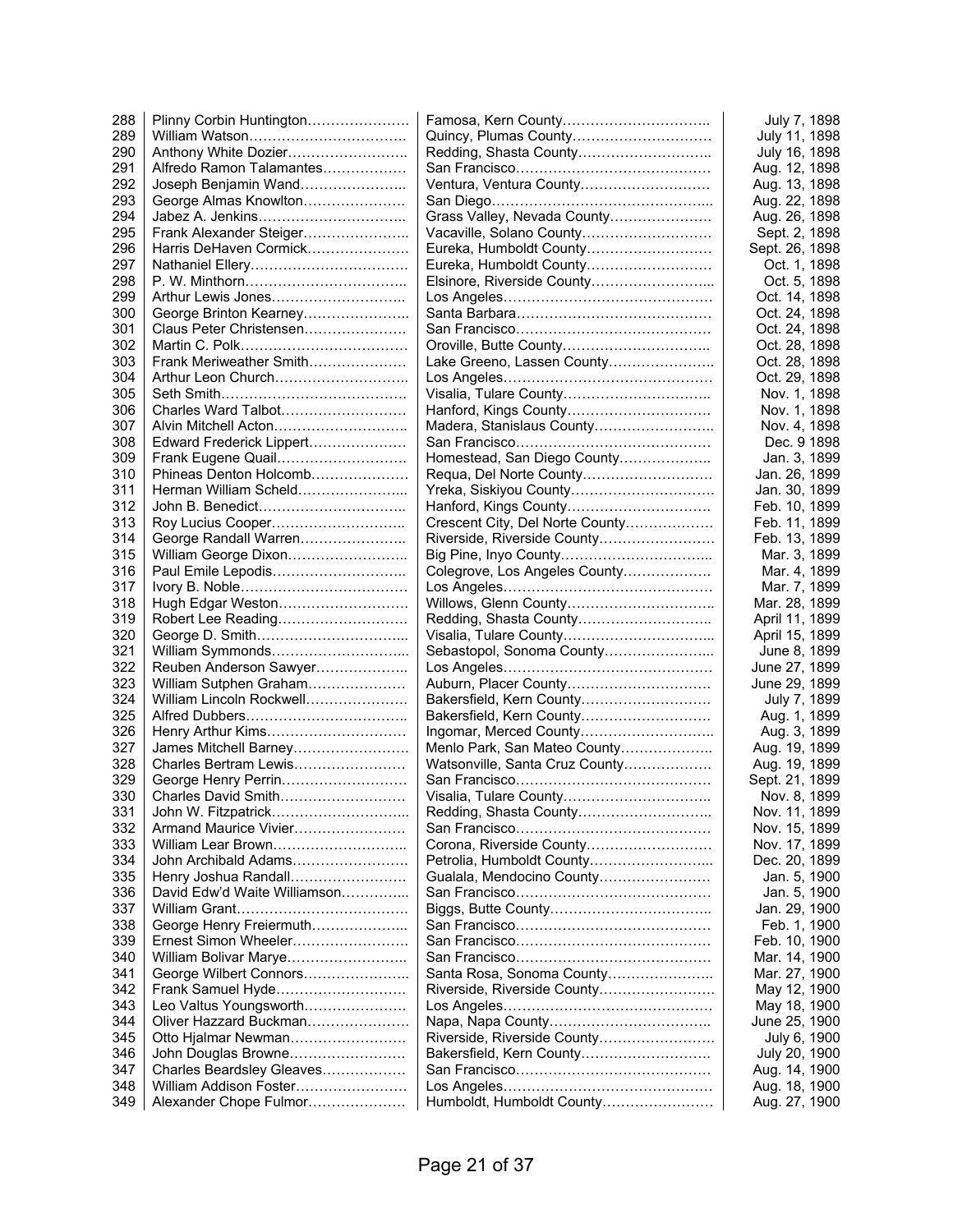| 350 | Christian Peter Jensen    |                                   | Oct. 9, 1900   |
|-----|---------------------------|-----------------------------------|----------------|
| 351 | Abbot Miles Green         | Haydenhill, Lassen County         | Oct. 29, 1900  |
| 352 |                           |                                   | Nov. 13, 1900  |
| 353 | John W. Bowden            | Briceland, Humboldt County        | Dec. 5, 1900   |
| 354 | Edward J. Morser          |                                   | Dec. 10, 1900  |
| 355 |                           |                                   | Dec. 13, 1900  |
| 356 | Henry Lee Ward            |                                   | Jan. 3, 1901   |
| 357 |                           |                                   | Jan. 12, 1901  |
| 358 | Harry Kreider Wheeler     |                                   | Feb. 5, 1901   |
| 359 |                           |                                   | Feb. 11, 1901  |
| 360 |                           | Bakersfield, Kern County          | Feb. 6, 1901   |
| 361 | Alfred Leigh Glassell     |                                   | Mar. 2, 1901   |
| 362 | Edward Cocke Prather      |                                   | Mar. 13, 1901  |
| 363 | Perry Andrew Haviland     |                                   | Mar. 13, 1901  |
| 364 | Percy William Darre       | Kingsburg, Fresno County          | Mar. 19, 1901  |
| 365 | Marvel L. Wheeler         |                                   | May 13, 1901   |
| 366 | Augustus Denison Phares   |                                   | June 15, 1901  |
| 367 | Charles Edmund Sloan      |                                   | July 6, 1901   |
| 368 | Henry Berkeley Budd       | Moore's Flat, Nevada County       | Sept. 6, 1901  |
| 369 |                           |                                   | Sept. 30, 1901 |
|     |                           | Colusa, Colusa County             |                |
| 370 | Isaac Newton Chapman      |                                   | Oct. 22, 1901  |
| 371 | Oroville Hugh Packer      |                                   | Oct. 28, 1901  |
| 372 | John Baxter Rogers        |                                   | Oct. 31, 1901  |
| 373 | Gilbert Ellis Bailey      |                                   | Nov. 1, 1901   |
| 374 | Frank Whitney Boardman    | Eureka, Humboldt County           | Nov. 26, 1901  |
| 375 | Frank Hopkins Green       | Eureka, Humboldt County           | Nov. 30, 1901  |
| 376 |                           | Vernalis, San Joaquin County      | Dec. 21, 1901  |
| 377 | Lyman Fenn Warner, Jr     | Auburn, Placer County             | Dec. 30, 1901  |
| 378 | James B. Meredith         |                                   | Jan. 7, 1902   |
| 379 | Lynn Spry Carruth         |                                   | Feb. 6, 1902   |
| 380 | Arthur Maurice Allen      |                                   | Mar. 22, 1902  |
| 381 |                           |                                   | Mar. 31, 1902  |
| 382 | Frederick J. P. Kuhlmann  |                                   | April 11, 1902 |
| 383 | Herbert Seldon Richardson | Eureka, Humboldt County           | April 26, 1902 |
| 384 | Frank Augustus Geisez     |                                   | May 3, 1902    |
| 385 | Lawrence Esmond McCabe    |                                   | May 14, 1902   |
| 386 | Charles Ernest Dana       |                                   | June 10, 1902  |
| 387 |                           |                                   | June 10, 1902  |
| 388 | Byron Napoleon Springer   | Ukiah, Mendocino County           | June 11. 1902  |
| 389 | Clifford Holton Towle     | Alturas, Modoc County             | June 11, 1902  |
| 390 | John Lenington Moyer      |                                   | June 11, 1902  |
| 391 | John Lewis Wittenmeyer    | Martinez, Contra Costa County     | June 11, 1902  |
| 392 |                           |                                   | June 11, 1902  |
| 393 | Lafayette L. Mann         |                                   | July 10, 1902  |
| 394 |                           |                                   | July 26, 1902  |
| 395 | William Shinn Coulter     | San Andreas, Calaveras County     | July 30, 1902  |
| 396 |                           | Riverside, Riverside County       | July 30, 1902  |
| 397 |                           | Arroyo Grande, San Luis Obispo    | Aug. 18, 1902  |
| 398 |                           |                                   | Aug. 23, 1902  |
| 399 | Charles Thomason Dozier   |                                   | Sept. 3, 1902  |
| 400 | William Milo Rumsey       |                                   | Sept. 10, 1902 |
| 401 | Richard Charles Tumelty   | Stockton, San Joaquin County      | Sept. 13, 1902 |
| 402 | John Patrick Black        | Santa Maria, Santa Barbara County | Oct. 28, 1902  |
| 403 | George Francis Taylor     |                                   | Oct. 30, 1902  |
| 404 | William Mayo Meek         |                                   | Nov. 10, 1902  |
| 405 | Archibald McClure Strong  | Independence, Inyo County         | Nov. 11, 1902  |
| 406 |                           |                                   | Nov. 18, 1902  |
| 407 |                           | Alturas, Modoc County             | Nov, 19, 1902  |
| 408 | Mason Wright Buffington   | Bakersfield, Kern County          | Nov. 20, 1902  |
| 409 |                           |                                   | Nov, 25, 1902  |
| 410 | Fred Charles Kaulback     | Quincy, Plumas County             | Jan. 19, 1903  |
| 411 | Charles L. Reynolds       |                                   | Jan. 22, 1903  |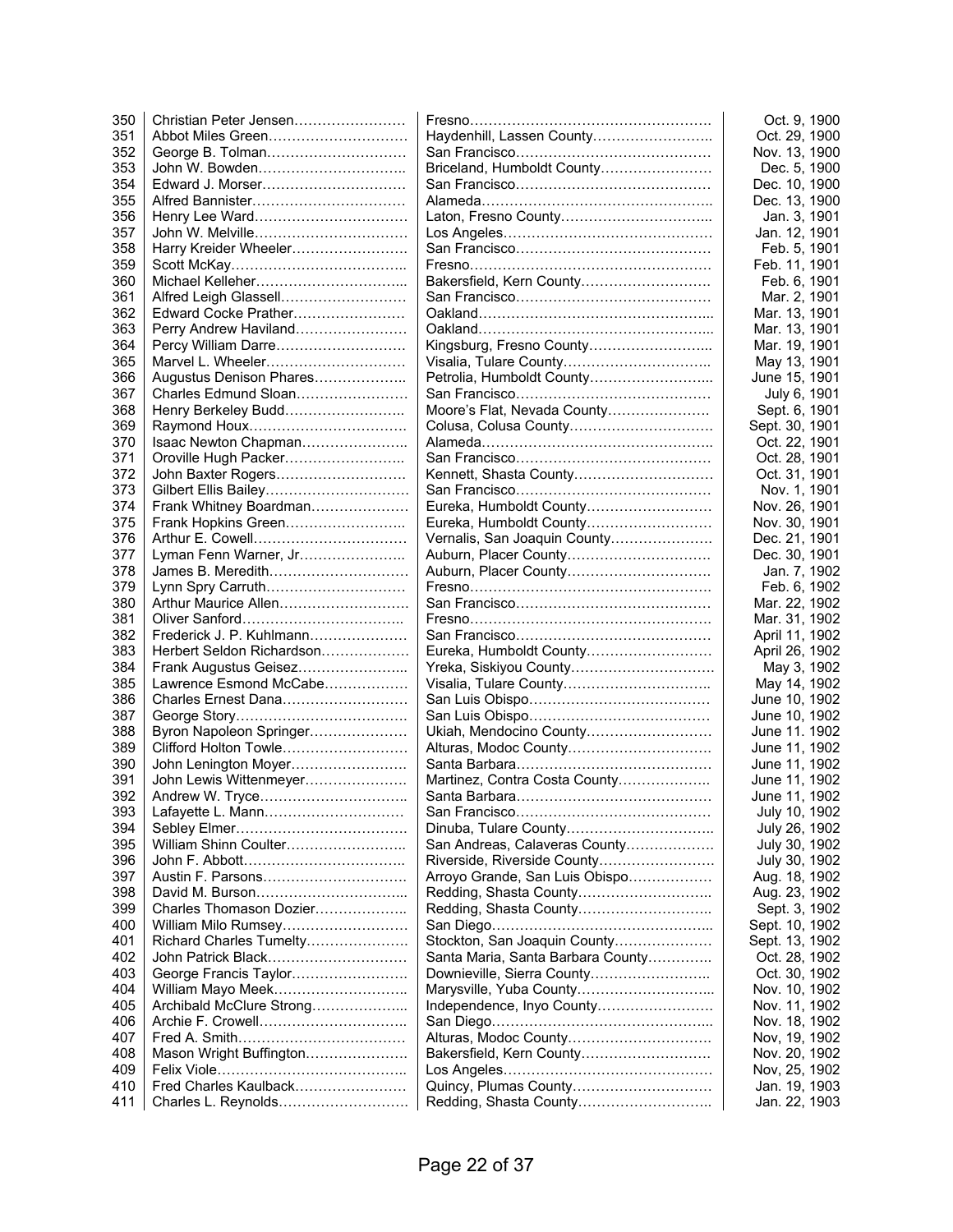| 412 |                           |                                   | Jan. 29, 1903  |
|-----|---------------------------|-----------------------------------|----------------|
| 413 | Walter Dean O'Brien       |                                   | Feb. 5, 1903   |
| 414 | Lewis George Williams     | Santa Cruz, Santa Cruz County     | Feb. 5, 1903   |
| 415 | Edward Harding Bailey     | Whittier, Los Angeles County      | Feb. 14, 1903  |
| 416 | William Herbert Shafer    |                                   | Feb. 20, 1903  |
| 417 |                           |                                   | Feb. 27, 1903  |
| 418 |                           | Pomona, Los Angeles County        | Mar. 9, 1903   |
| 419 |                           | Modesto, Stanislaus County        | April 13, 1903 |
| 420 | Addison Austin Patterson  | Santa Maria, Santa Barbara County | June 10, 1903  |
| 421 |                           | St. John, Glenn County            | June 15, 1903  |
| 422 | Henry Sidney Smith        | Rural Delivery No. 6, San José    | June 24, 1903  |
| 423 | Robert George Evenden     | Auburn, Placer County             | June 7, 1903   |
| 424 | George S. Manuel          |                                   | Aug. 19, 1903  |
| 425 |                           |                                   | Aug. 24, 1903  |
| 426 | William Fletcher Hunter   | Arcata, Humboldt County           | Sept. 8, 1903  |
| 427 | Benjamin Wainwright Child | Turlock, Stanislaus County        | Oct. 1, 1903   |
| 428 |                           | Willits, Mendocino County         | Oct. 3, 1903   |
| 429 | Albert Woodbridge Pioda   | Salinas, Monterey County          | Oct. 3, 1903   |
| 430 |                           |                                   | Oct. 10, 1903  |
| 431 | Warren Edwards Murray     |                                   | Nov.2, 1903    |
| 432 | Fremont Ackerman          |                                   | Dec. 5, 1903   |
| 433 |                           |                                   | Dec. 17, 1903  |
| 434 | Arthur Burr White         | Riverside, Riverside County       | Dec. 22, 1903  |
| 435 | Joseph David Cox          |                                   | Jan. 2, 1904   |
| 436 | George Royal Wade         | Los Banos, Merced County          | Jan. 2, 1904   |
| 437 |                           |                                   | Jan. 13, 1904  |
| 438 |                           |                                   | Jan. 15, 1904  |
| 439 | Charles Ward Garside      | Alameda, Alameda County           | Jan. 20, 1904  |
| 440 | Victor Sylvester Barber   | Susanville, Lassen County         | Jan. 20, 1904  |
| 441 | George H. Freitas         | Modesto, Stanislaus County        | Feb. 20, 1904  |
| 442 |                           |                                   | Mar. 24, 1904  |
| 443 | James Ernest Gardner      |                                   | April 5, 1904  |
| 444 | Harry F. Schlieman        | Woodland, Yolo County             | May 13, 1904   |
| 445 | John Owen Hansen          | Eureka, Humboldt County           | May 20, 1904   |
| 446 | Linden Allen Hooper       |                                   | May 31, 1904   |
| 447 | Valmore Laverne Steward   | Santa Ana, Orange County          | June 1, 1904   |
| 448 |                           |                                   | June 20, 1904  |
| 449 | Lee Swaney Griswold       |                                   | July 14, 1904  |
| 450 | Charles Kirby Fox         | Pomona, Los Angeles County        | July 23, 1904  |
|     |                           |                                   |                |

#### FUND FOR FURNISHING AND REPAIRING OFFICE.

 Following is a statement of the disbursement of the special fund appropriation by the thirty-fifth session of the Legislature for furnishing and repairing the office of the State Surveyor-General:

#### RECEIPTS.

Appropriated by Act of Legislature………………………………………………………………….. \$5,000 00

#### DISBURSEMENTS.

| \$3.984 90 |
|------------|
| 90.00      |
| 57.00      |
| 171 36     |
| 44 20      |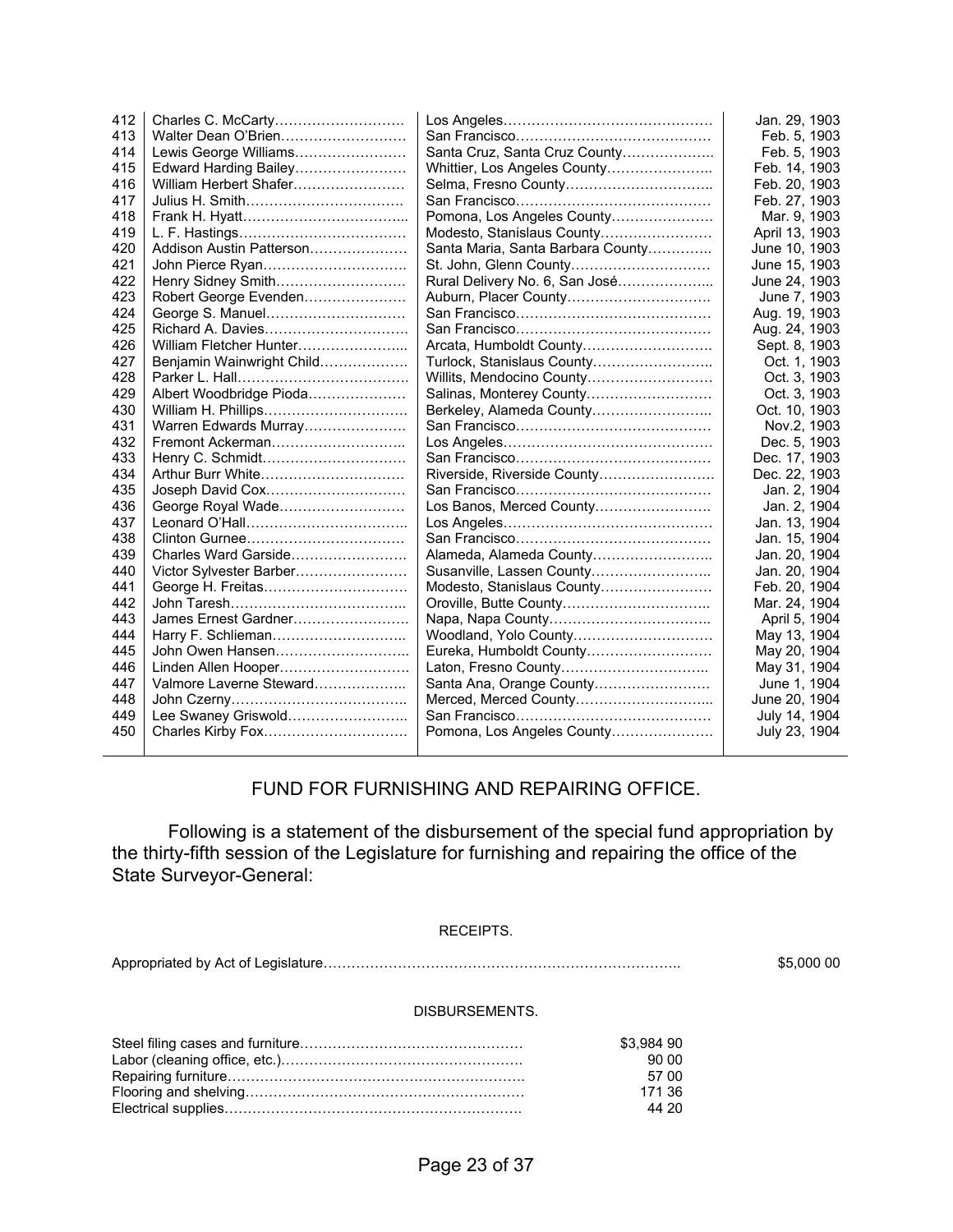| 254.50 |
|--------|
| 45.00  |
| 30.00  |
| 159.50 |
| 163.54 |
|        |

 $-$  \$5,000 00

 There are no deficiencies in any of the appropriations for this office. The accounts appear of record in the office of the State Controller, and vouchers for all expenditures are on file in his office.

Respectfully submitted.

VICTOR H. WOODS. *Surveyor General, and Ex-officio Register State Land Office.*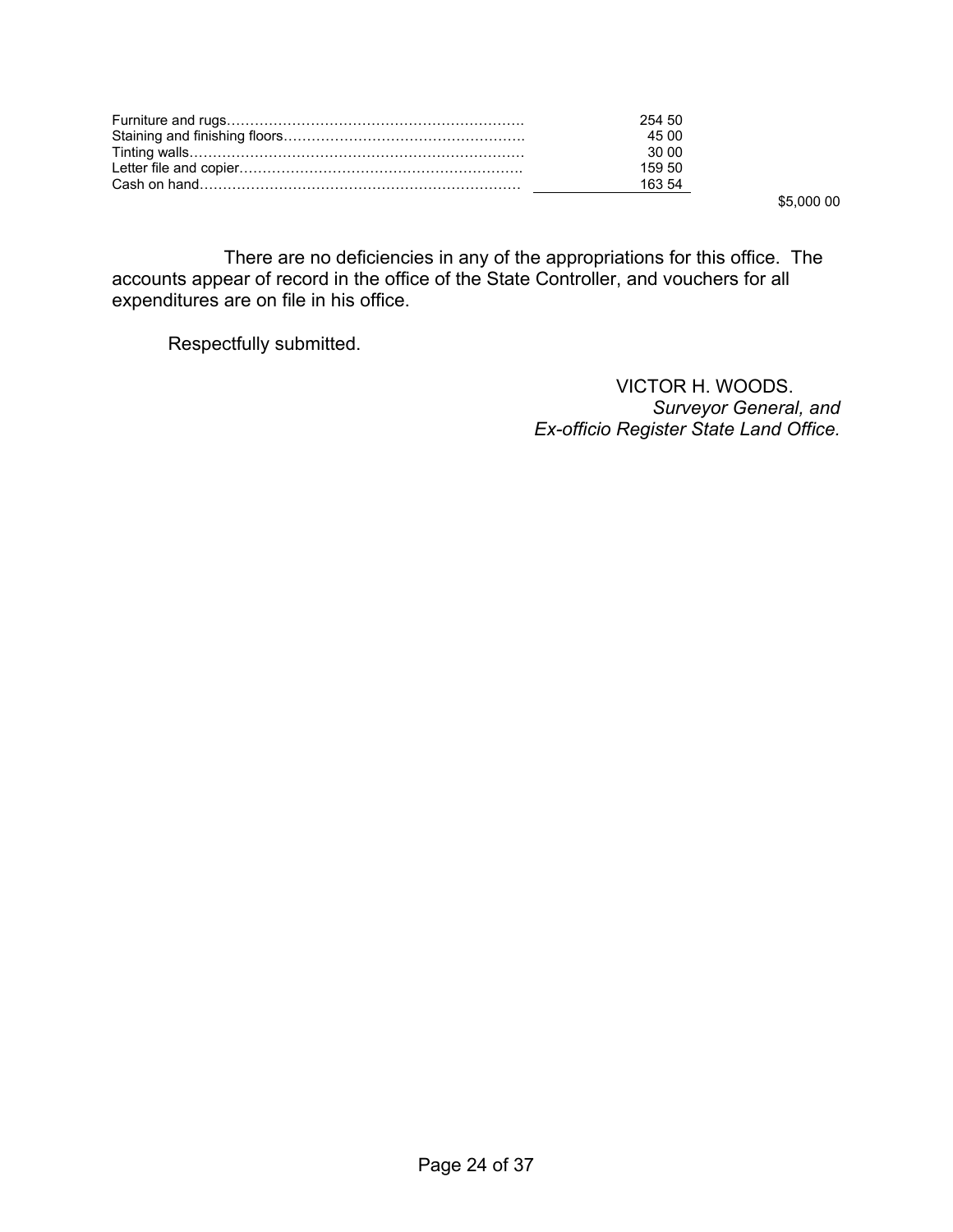## SUPPLEMENT TO THE BIENNIAL REPORT OF THE STATE SURVEYOR-GENERAL.

 $\frac{1}{2}$ 

Containing a Digest of the Existing Laws Relating to the Sale of the Lands Granted to the State of California by the Several Acts of Congress as Enacted by the Legislature of the State of California.

> COMPILED BY VICTOR H. WOODS, *State Surveyor-General and ex-officio Register State Land Office.*

> > SEPTEMBER, 1904.

RELATING TO FILING APPLICATIONS TO PURCHASE SCHOOL LANDS.

 $\frac{1}{2}$ 

 SEC. 3494. The unsold portion of the five hundred thousand acres granted to the State for school purposes, the sixteenth and thirty-sixth sections, and lands selected in lieu thereof, must be sold at the rate of one dollar and twenty-five cents per acre, in gold coin, payable, twenty per cent of the principal within fifty days from the date of the certificate of location issued to the purchaser; the balance, bearing interest at the rate of seven per cent per annum, in advance, is due and payable within one year after the passage of any Act by the Legislature requiring such payment, or before, if desired by the purchaser.

 SEC. 3495. Any person desiring to purchase any portion, not less than the smallest legal subdivision of any of the lands mentioned in Section 3494, situated in any township which has been surveyed by the United States, must make an affidavit that he is a citizen of the United States, or has filed his intention to become such, a resident of this State, of lawful age, that he desires to purchase such lands (describing the same by legal subdivisions) under the provisions of this title; that there is no occupation of such lands adverse to any that he has, or if there is an adverse occupation the affidavit must show that the township has been sectionized three months, and that the adverse occupant (giving his name) has been in such occupation more than sixty days since the plat was filed in the United States Land Office; that he desires to purchase the same for his own use and benefit, and for the use or benefit of no other persons whomsoever, and that he has made no contract or agreement to sell the same. The affidavit must also state whether the land is or is not suitable for cultivation, and if it is, that the applicant is an actual settler thereon, and that he has not entered any portion of any lands mentioned in Section 3493 which, together with that now sought to be purchased, exceeds three hundred and twenty acres; but if the land is not suitable for cultivation the affidavit must further state that the applicant has not entered any portion of such lands, which, together with that now sought to be entered, exceeds six hundred and forty acres. Lands unsuitable for cultivation may be sold in quantities not exceeding six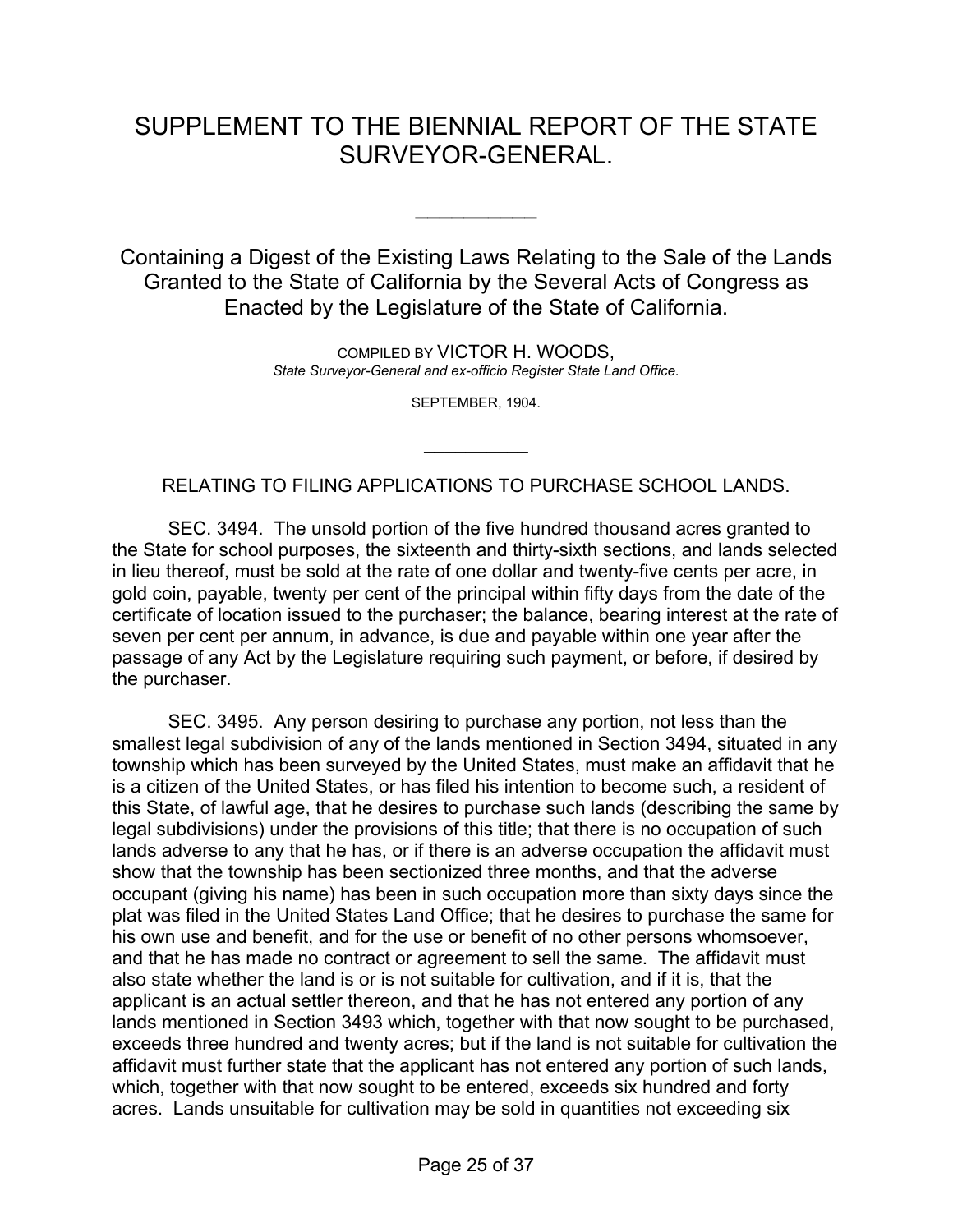hundred and forty acres to any one person, under the restriction other than as to actual settlement prescribed for the sale of cultivable lands. The Surveyor-General and Register of the Land Office must make and enforce all necessary rules and regulations to prevent the sale of school lands suitable for cultivation to any person not an actual settler thereon; *provided*, that any smallest legal subdivision of school lands shall be deemed suitable for cultivation if any part not less than one half of its area will, without artificial irrigation, but with or without the clearing of timber or other growth therefrom, by the ordinary processes of tillage, produce ordinary agricultural crops in average quantity; *and provided*, that any contest of the applicant's right to purchase, arising form the character of the land as cultivable or otherwise, may be referred to the Superior Court of the proper county, as in other cases, for determination; *and provided further*, that no contest of the applicant's right to purchase, arising from adverse occupation, shall be maintained, except by a prior adverse occupant, who shall have filed an application to purchase the land under the provisions of this section, and no occupation within the meaning than the applicant shall be an adverse occupation within the meaning of this section unless such occupation is by a person who is entitled to purchase the same under the provisions hereof, and who files his application therefore within the time prescribed by Section 3497 of this Code.

 SEC. 3496. If the applicant is a female, the affidavit must show that she is entitled to purchase and hold real estate in her own name.

 SEC. 3497. Every occupant of a sixteenth or thirty-sixth section is protected in his occupancy for three months after the township has been sectionized; and any person settling upon a sixteenth or thirty-sixth section after a township has been sectionized has sixty days after such settlement in which to file the application required in the preceding section.

 SEC. 3498. All applications, under whatsoever Act, filed in the office of the Surveyor-General, must be retained ninety days before approval, and must be approved (when there is no conflict) by the Surveyor-General, at the expiration of six months, subject, however, to the provisions of Sections 3406 and 3407 of this code, and all unapproved applications, which have been on file over six months, where in the approval has not been demanded, and wherein the contest has not been referred to court, or a demand made for an order of reference, as provided in Section 3414 of the Political Code, shall be null and void.

 SEC. 3500. Any false statement contained in the affidavit provided for in Section 3495 defeats the right of the applicant to purchase the land, or to receive any evidence of title thereto, and, if willfully false, subjects him also to punishment for perjury. Timber lands belonging to the State shall be sold for cash only, and the Surveyor-General and Register of the State Land Office must made and enforce all necessary rules and regulations to prevent the sale of or issuance of any evidence of title to any timber lands of this State, except on payment in cash of the full price fixed therefore by law.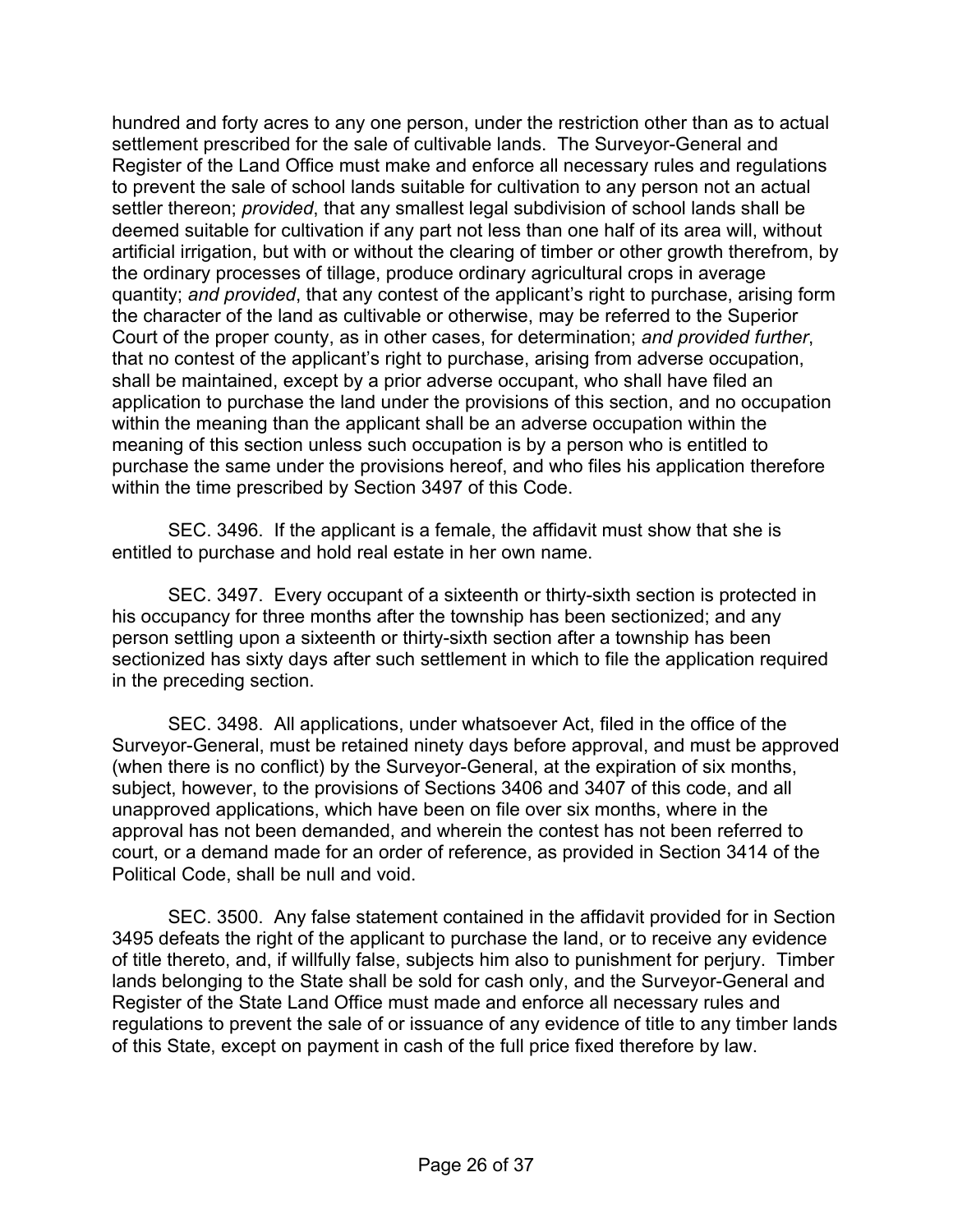#### RELATING TO FILING APPLICATIONS TO PURCHASE SWAMP AND OVERFLOWED LANDS.

 SEC. 3440. The swamp and overflowed, salt marsh, and tide lands belonging to the State must be sold at the rate of one dollar per acre, in gold coin, payable twenty per cent of the principal within fifty days from the date of approval of the survey by the Surveyor-General, and the balance, bearing interest at the rate of seven per cent per annum, payable in advance, is due and payable one year after the passage of any Act of the Legislature requiring such payment, or before, if desired by the purchasers. Bonds or warrants of districts having an outstanding indebtedness are receivable in payment for lands in such districts at par.

 SEC. 3441. The Surveyor-General of the State must not approve any application, nor must the Register issue evidence of title for swamp and overflowed land, until six months after the same had been segregated by authority of the United States.

 SEC. 3442. Settlers upon swamp and overflowed lands belonging to the State, who occupy the same for farming or grazing purposes, and whose occupation is evidenced by the actual extent thereof, are preferred purchasers for such lands for six months after segregation.

 SEC. 3443. Any person desiring to purchase swamp and overflowed or tide lands, above low tide, must make an affidavit and file the same in the office of the Surveyor-General of the State, that he is a citizen of the United States, or has filed his intention to become so, a resident of the State, of lawful age; that he desires to purchase lands (describing them) under the law providing for the sale of swamp and overflowed and tide lands; that he does not know of any valid claim to the same, other than his own; and, if the land is swamp and overflowed, that he knows the land applied for and the exterior bounds thereof, and knows, of his own knowledge, that there are no settlers thereon; or, if there are, that the land has been segregated more than six months by authority of the United States, and that the land which he how owns (swamp and overflowed), together with that sought to be purchased, does not exceed six hundred and forty acres. Any false statement contained in the affidavit defeats the right of the applicant to purchase the land, or to receive any evidence of title thereto, and if willfully false, subjects him also to punishment for perjury. If at any time after such affidavit shall have been filed in the office of the Surveyor-General, and prior to the issuance of patent for the lands described therein, whether such affidavit shall have been filed before the passage of this Act or thereafter, it shall be made to appear to the Surveyor-General that the affidavit of any settler or person occupying such land for farming purposes, that he, or those under him, who claim, have been in possession and occupancy of such lands, or any part thereof, for farming purposes, for over ten years next prior to the date of the filing of the affidavit of the person desiring to purchase, and that his or their occupancy was open and notorious and was evidenced by actual inclosure, or by ditches, or monuments, or embankments, or levees, showing the actual extent thereof, and that he, or they under whom he claims, had, at the time of the filing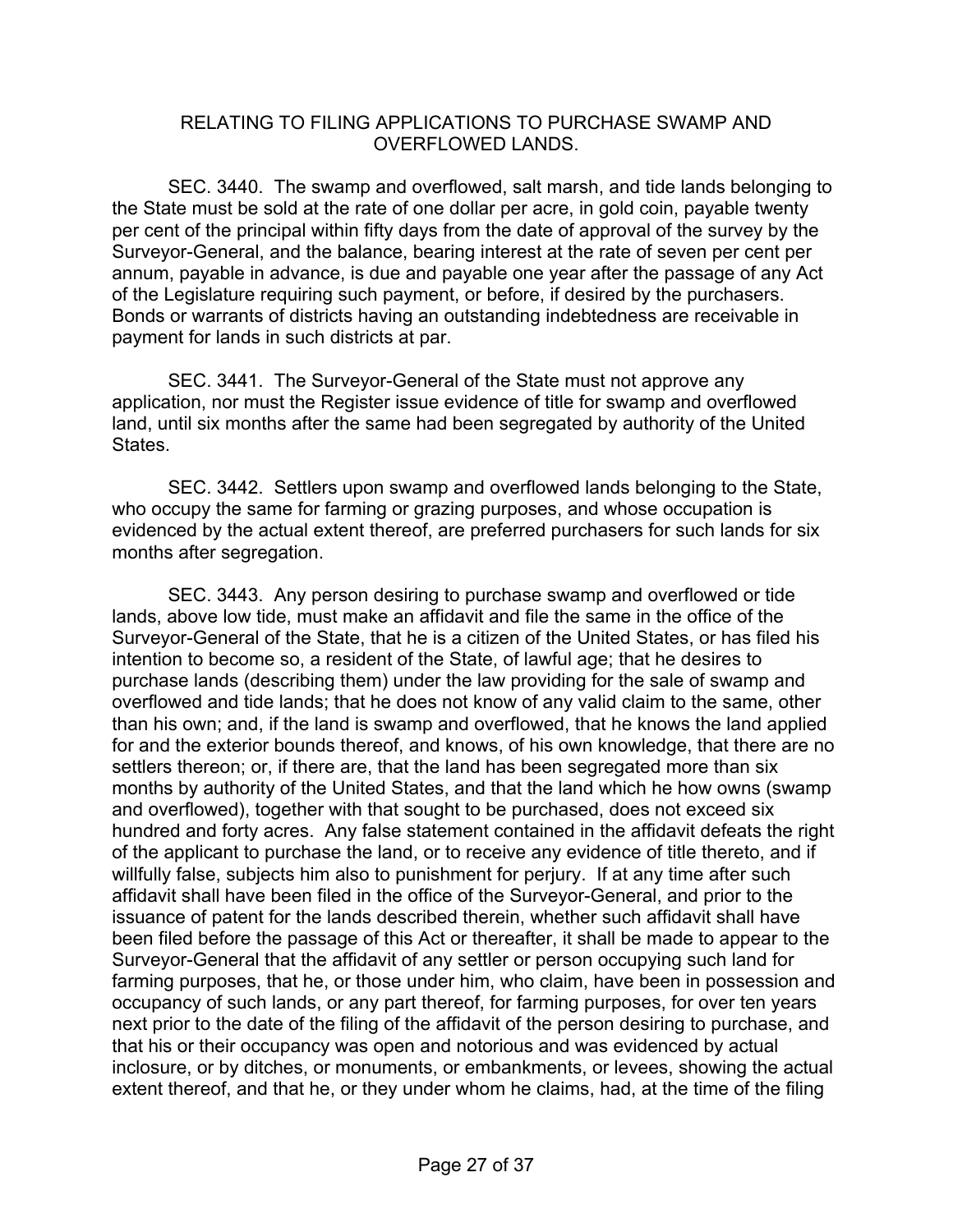of said affidavit by the person desiring to purchase, actually reclaimed such land and reduced the same to a state of cultivation, and had been farming and cultivating the same; or, if it shall appear in such affidavit filed by such person that the affidavit filed by the person desiring to purchase the land is false in any of the statements made therein, the Surveyor-General shall make an order referring the question raised by such affidavit to the Superior Court of the county in which the land, or some part thereof, is situated. Within thirty days from the date of such order of reference the party filing the affidavit raising such question shall commence an action to determine the same. In his complaint in said action he shall set forth copies of the affidavit filed by the person desiring to purchase said land, and of the affidavit filed by himself with the Surveyor-General. The production of a certified copy of such order of reference shall give such court full and complete jurisdiction to hear and determine the action. Pending the final judgment in such action, all proceedings in the Surveyor-General's office respecting such lands shall be stayed. If upon the trial of such action it shall appear that the statements made in the affidavit filed by the person desiring to purchase the land were, in any of the statements made therein, false, or if it shall appear that statements made in the affidavit filed by the settler or occupant of such land are true, the approval of location or certificate of purchase, if any shall have been made or issued, shall be canceled by judgment of said court. But if it shall appear upon the trial of said action that the statements contained in the affidavit of the person desiring pt purchase the land are true, and that the statements made in the affidavit of the settler or occupant are untrue, the said court shall enter its judgment accordingly. Upon the filing with the Surveyor-General of a copy of the final judgment of the court in said action, that officer must, if judgment of said court shall cancel said location or certificate of purchase, enter an order of cancellation accordingly. But if by said judgment it shall be decreed that the person desiring to purchase said land is entitled to purchase the same, the Surveyor-General shall approve the location, or issue the certificate of purchase or other evidence of title in accordance with such judgment.

#### SEC. 3444. [*Same as Section 3496.*]

 SEC. 3445. Any person desiring to purchase lands, as provided in Section 3443 of this code, which have been segregated by authority of the United States, but which have not been sectionized by the same authority, must apply to the Surveyor of the county in which the land is situated to have the land which he desires to purchase surveyed, and a certificate of such survey must be attached to the affidavit required for the purchase of lands, as provided in said section. All survey, required of County Surveyors by the provisions of this section, must conform as nearly as practicable to the system adopted by the United States for the survey of the public lands.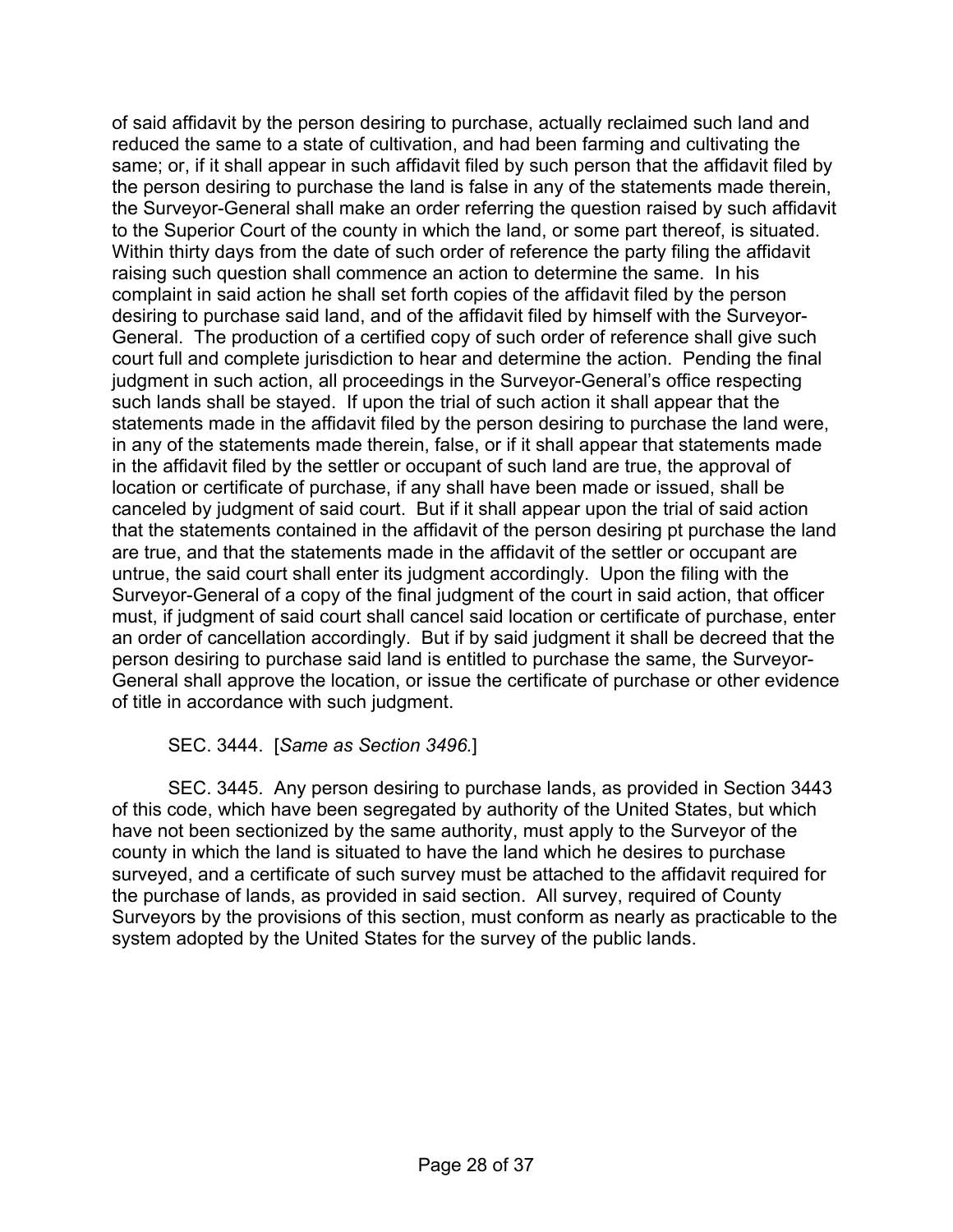#### RELATING TO THE FILING OF APPLICATIONS TO PURCHASE LAKE AND UNSEGREGATED SWAMP AND OVERFLOWED LANDS.

ACT APPROVED MARCH 34, 1893.

 SECTION 1. Any person desiring to purchase any of the lands uncovered by the recession or drainage of the waters of inland lakes, and inuring to the State by virtue of her sovereignty, or the swamp and overflowed lands not segregated by the United States, shall make an application therefore to the Surveyor-General of the State, which application shall be accompanied by applicant's affidavit that he is a citizen of the United States, or has declared his intention to become such, a resident of this State, of lawful age, that he desires to purchase such lands (describing the same by legal subdivisions, or by metes and bounds, if the legal subdivisions are unknown), under the provisions of this Act; that he desires to purchase the same for his own use and benefit, and for the use and benefit of no other person or persons whomsoever, and that he has made no contract or agreements to sell the same, and that he does not own any State lands which, together with that now sought to be purchased, exceeds six hundred and forty acres.

 SEC. 2. Upon the filing of said application, when the land has not been sectionized, the Surveyor-General shall authorize the County Surveyor of the county where the whole or the greater portion of the land lies, to survey the same, who shall make an actual survey thereof, at the expense of the applicant, establishing four corners to each quarter section, and connecting the same with a United States survey; and he must, within thirty days, file with the Surveyor-General a copy, under oath, of his field notes and plat, and a statement under oath, showing whether or not the land is occupied by any actual settler.

 SEC. 3. If the surveyor thus authorized shall fail to make his return to the Surveyor-General within the time specified in the preceding section, the Surveyor-General may designate another person to make the said survey.

 SEC. 4. No application to purchase land under this Act shall be approved by the Surveyor-General until the expiration of ninety days from the filing thereof in his office, and meanwhile the land shall be subject to the adverse claim of any actual settler who has resided thereon when the said application was filed.

 SEC. 5. The swamp and overflowed lands designated in this Act shall be sold and patented at the same price, and on the same terms and manner of payment as at present provided for swamp and overflowed lands. All moneys received for said swamp and overflowed lands shall be paid into the Swamp Land Fund of the county in which the lands are situated, and shall be treated and disposed of in the manner as moneys arising from the sale of segregated swamp and overflowed lands. If any of the lands are suitable for cultivation without reclamation, such lands shall be sold only to actual settlers in tracts not exceeding three hundred and twenty acres. Lands uncovered by recession or drainage of the waters of inland lakes, shall be sold at two dollars and fifty cents per acre, upon the same terms of payment as for swamp and overflowed land. All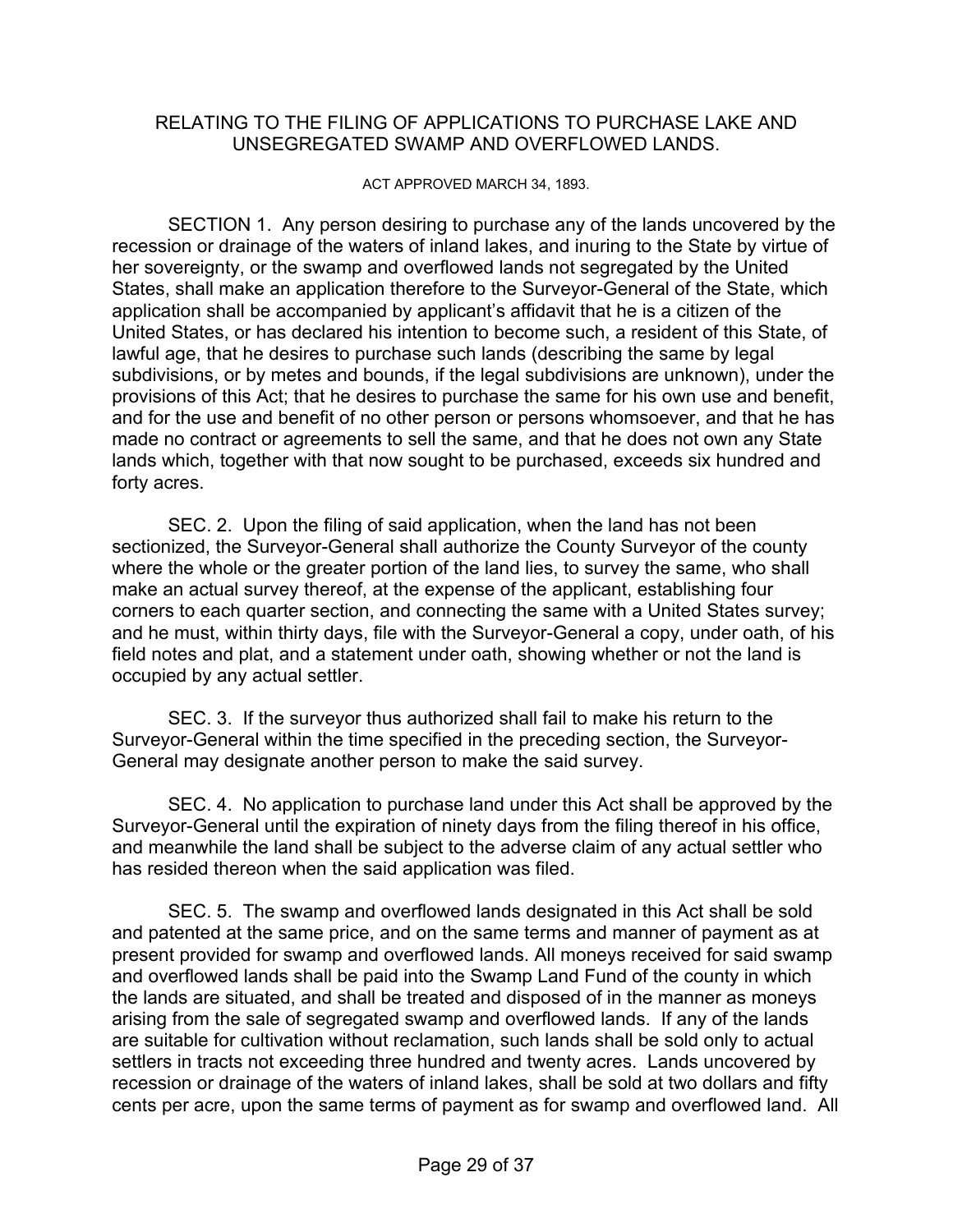moneys derived from the sale of such uncovered lands shall be paid into the School Fund of the county where the land lies.

 SEC. 6. Any of the lands designated in this Act which, by reason of periodical overflow, need and are susceptible of reclamation, may be reclaimed by the formation of districts, in the same manner and subject to all the provisions of law regulating the reclamation of swamp and overflowed lands; *provided*, that the Board of Supervisors of the county in which the lands, or the greater part thereof, are situated, must first determine, upon proper petition presented therefore, by the holders of the title, or evidence of title, representing one half or more of any body of such land, that such reclamation is necessary and feasible.

 SEC. 7. When land has been sold under this Act no contest shall be maintained against the purchaser on the ground that the land is not of the character stated in the application, unless it is shown that it is not of the character recited in section one of this Act.

 SEC. 8. All uncanceled certificates of purchase and patents heretofore issued, and payments heretofore made for any lands as swamp and overflowed lands, which lands belong to any of the classes described in section one of this Act, whether or not such lands were segregated or sectionized, shall, for all purposes, be valid, and shall have the same force and effect as if such lands had been at all times subject to sale as swamp and overflowed lands; *provided, however,* that any and all contests now existing between settlers and holders of certificates of purchase shall not be affected by the provisions of this Act.

#### RELATING TO FEES FOR FILING APPLICATIONS TO PURCHASE STATE LANDS.

 SEC. 3574. Each application for lands must be accompanied by a fee of five dollars, and no application shall be received, filed, or noted in any way until such fee is paid. The Surveyor-General shall charge the same fees as are allowed the Register for like services; and all fees collected by either the Surveyor-General or Register shall be paid into the State Treasury on the first Monday of each and every month, and placed to the credit of the General Fund; and said officers shall, on the first Monday of each month, make a written report to the State Controller, stating the amount of fees so paid, together with the sources from which they were derived, and the several amounts, by items. The Surveyor-General and Register, whenever it may be necessary, may purchase such maps and records as the needs of their office may demand, but all claims against the State, authorized by this section, shall be certified to the State Board of Examiners, and if the same be allowed, the board shall direct the Controller of the State to draw his warrant in payment of the same, payable out of the General Fund.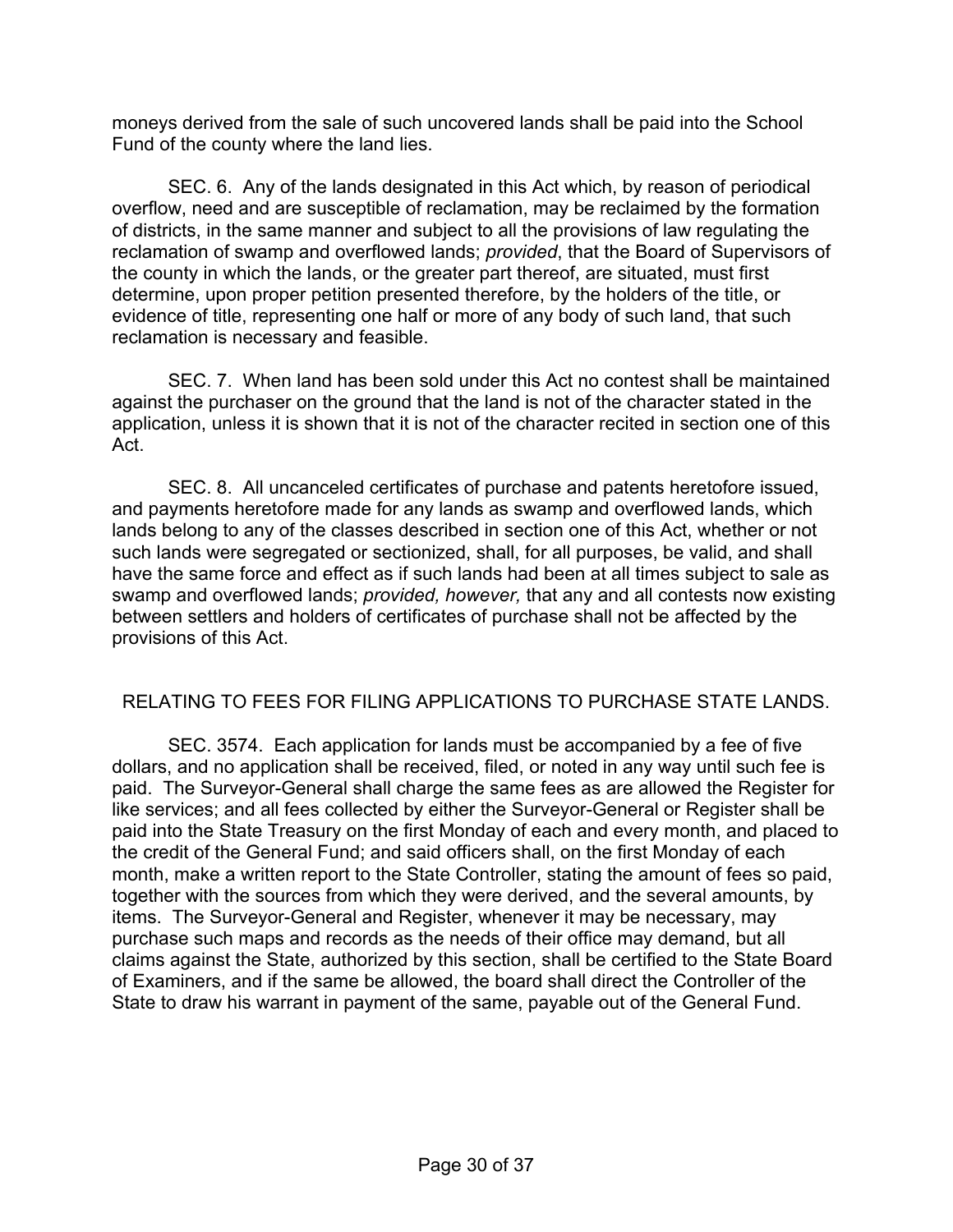#### ACT APPROVED MARCH 20, 1889.

 SECTION 1. Every application to purchase any portion of the sixteenth and thirty-sixth sections shall be accompanied by a deposit of twenty dollars, in addition to the fee for filing now required by law, for which the Surveyor-General shall give the applicant a receipt, which receipt shall be accepted by the County Treasurer in part payment of the purchase price of said land. If the applicant shall abandon or forfeit his said application, or shall fail to make proper proof as to the character of the said land, or as to his residence thereon, within the time allowed by law, or if his application shall be rejected by reason of any false statement in the affidavit herein contained, the twenty dollars thus paid shall go to the State School Fund. If it is found that the Surveyor-General erred in receiving the application, or that the State can not make a good title to the land, then the applicant or his assigns may surrender to the Surveyor-General the said receipt, and receive in exchange therefore a certificate showing the amount so paid, and the reason why the application should not be approved or perfected, and the Controller, upon the surrender to him of the said Surveyor-General's certificate, shall issue to the applicant, or his assigns, a warrant for the said amount.

 SEC. 2. Any number of fillings of any section of land is hereby permitted and allowed under the provisions of this Act. Should the first filing be abandoned by the applicant, the next filing on such section, in order, shall have the same right as if it has been the first filing.

#### RELATING TO ISSUANCE OF CERTIFICATES OF PURCHASE AND PATENTS.

 SEC. 3512. Whenever any survey location has been made or approved the purchaser must, within fifty days from the date of approval or location, present his copy of the same to the County Treasurer of the county in which the land, or some part thereof, is situated, who must receive the amount to be paid, and the fee for the certificate of purchase, indorsing his receipt therefore upon the certificate of location or survey, and returning it to the purchaser.

 SEC. 3513. In case payment is not made within fifty days, the lands described in the surveyor location revert to the State, without suit, and the survey or location is void. All subsequent payments must be made to the County Treasurer, in like manner, who must indorse the same upon the certificate. The Treasurer must direct the purchaser to take the certificate so indorsed to the Auditor, who must charge the Treasurer with the amount received, and make his check upon the indorsed receipt.

 SEC. 3514. Whenever the Register receives from a County Treasurer a statement showing that an applicant for State lands has made the first payment, he must issue to the person entitled thereto a certificate of purchase, showing the class of land purchased, the number of acres, the price per acre, the date of payment, the date from which interest is to be computed, and amount paid, and the amount remaining unpaid, which certificate is prima facie evidence of title.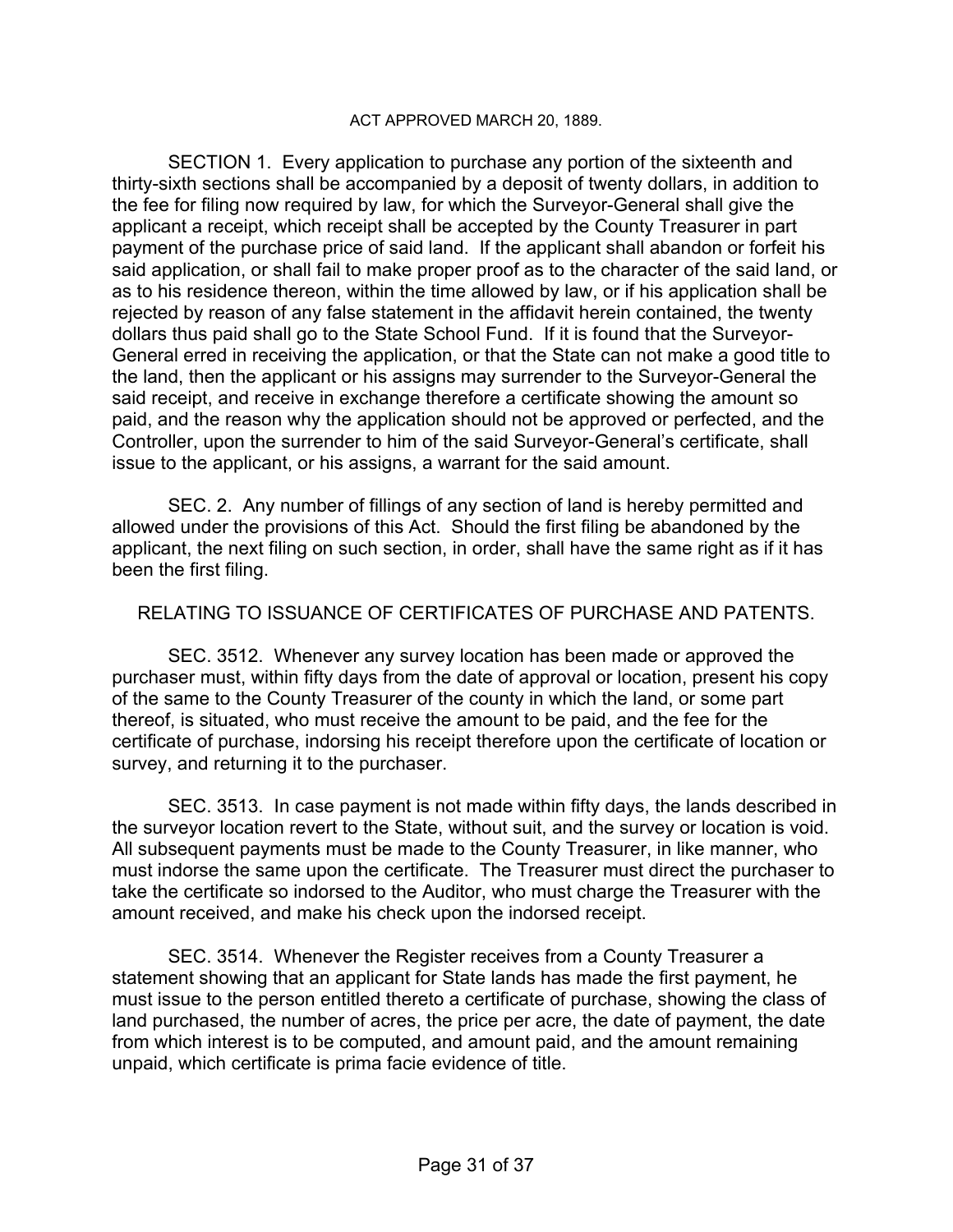SEC. 3515. Certificates of purchase, and all rights acquired thereunder, are subject to sale, by deed or assignment, executed and acknowledged before any officer authorized by law to take acknowledgements or conveyances of real property or before the Register.

 SEC. 3516. All such sales must, when the deed or assignment is recorded by the County Recorder, be reported by him to the Register, to be entered in the books of his office.

 SEC. 3518. If the owner of a certificate of purchase claims that it has been lost, destroyed, or is beyond his control, the Register must take testimony concerning the loss, destruction, or reason why the same is beyond his control. But the party must, before the hearing, make affidavit that he has not sold the said certificate of purchase, or the land described therein, and must publish a notice in some newspaper in the county where the land is situated, or if there is no newspaper published in the county, then in some newspaper of general circulation in the county, for at least four weeks, describing the certificate and the lands for which the same was issued and the person then claiming to own it, together with the time and place of the hearing. If the Register is satisfied of the loss or destruction of the certificate, or that it is beyond the control of the person owning the same, he must issue to the owner thereof a duplicate, with the word "duplicate" written across the face thereof in red ink. Such duplicate shall have the same force and effect as the original. If there is a contest as to the issuing of a duplicate certificate, the Register may hear and determine the same, or may refer it to the proper court as provided in Section 3414.

 SEC. 3519. Whenever final payment has been made for any tract of land, the selection of which has been accepted and approved by the United States authorities, or when the tract finally paid for or reclaimed is swamp and overflowed, salt marsh, or tide lands, the Register upon the surrender of the certificate of purchase by the person entitled to the same, must prepare a patent for the land, and send it to the Governor, together with a certificate that the laws in relation thereto have been complied with, that payment in full has been made, and that the party named in the prepared patent is entitled to it.

 SEC. 3520. The patent must then be signed by the Governor, attested by the Secretary of State, sealed with the Great Seal of the State, and be countersigned by the Register.

 SEC. 3521. No patent must issue until after the expiration of one year from the date of approval of the survey or location by the Surveyor-General, nor until the lands are relinquished to the State by authority of the General Land Office at Washing ton. Such relinquishment is not required for locations of the sixteenth and thirty-sixth sections in place, or for swamp and overflowed lands, shown to be such by the official surveys made by authority of the United States Surveyor-General.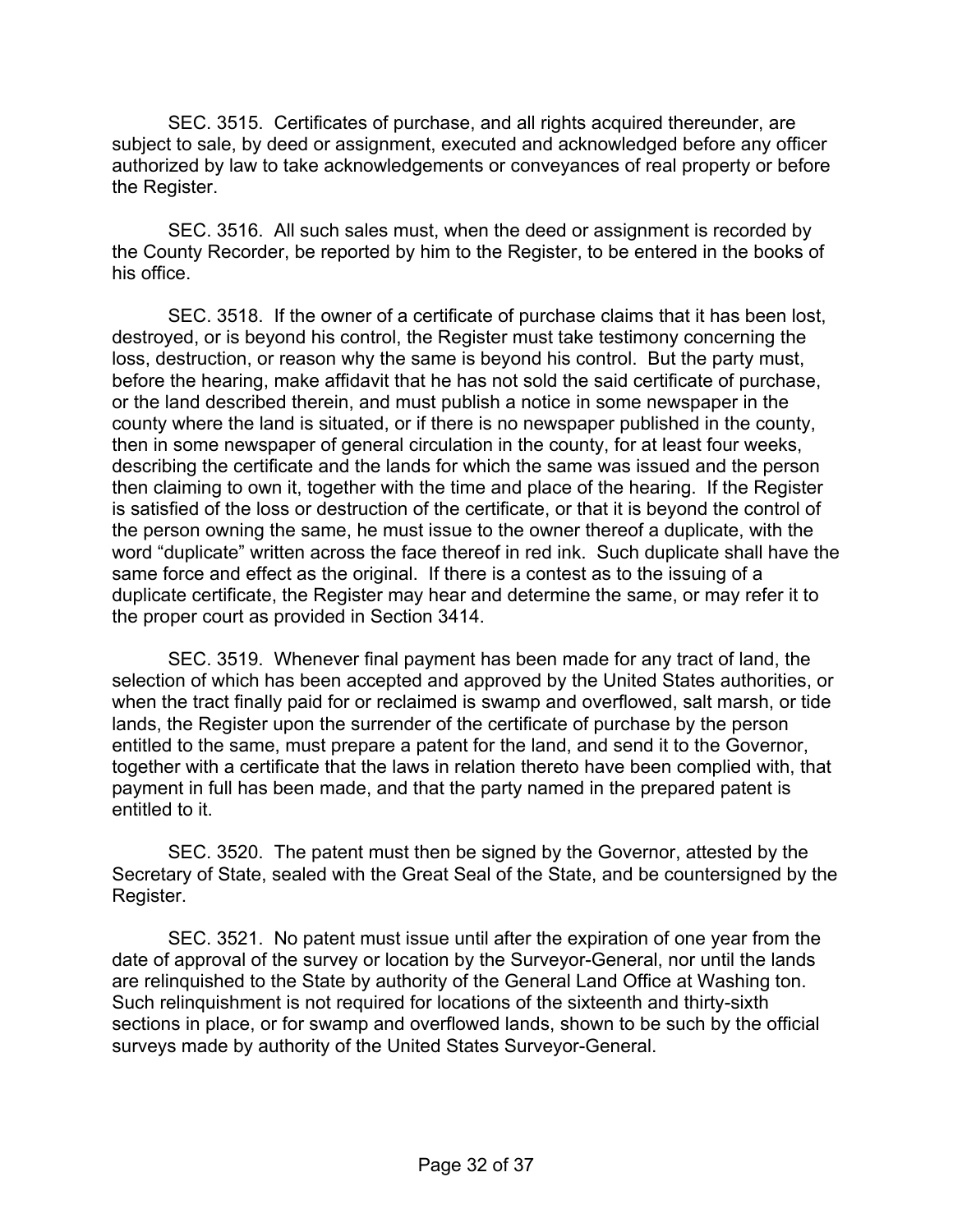SEC. 3522. The Register must record all patents in books to be kept in his office for that purpose, and then deliver them to persons entitled thereto.

 SEC. 3523. Where a patent for lands is issued in the name of a deceased person, the title is vested in the heirs, devisees, or assignees of such person, in the same manner as if the patent had issued to such person during life.

 SEC. 3570. Whenever a purchaser of land upon credit desires to abandon the location or entry made by him, he may do so by conveyance of his title to the State and surrender of the certificate of purchase, or, if it has been lost, by filing an affidavit of that fact with the Register.

#### CONTESTS.

 SEC. 3414. When a contest arises concerning the approval of a survey or location before the Surveyor-General, or concerning a certificate of purchase or other evidence of title before the Register, the officer before whom the contest is made may, when the question involved is as to the survey, or one purely of fact, or whether the land applied for is a part of the swamp or overflowed lands of the State, or whether it s included within a confirmed grant, the lines of which have been run by authority of law, proceed to hear and determine the same; but when, in the judgment of the officer, a question of law is involved, or when either party demands a trial in the courts of the State, he must make an order referring the contest to the District Court of the county in which the land is situated, and must enter such order in a record book in his office.

 SEC. 3415. After such order is made either part may bring an action in the Superior Court of the county in which the land in question is situated, to determine the conflict, and the production of a certified copy of the entry, made by either the Surveyor-General or the Register, gives the court full and complete jurisdiction to hear and determine the action.

 SEC. 3416. Upon filing with the Surveyor-General or Register, as the case may be, a copy of the final judgment of the court, that officer must approve the survey or location, or issue the certificate of purchase or other evidence of title in accordance with such judgment.

 SEC. 3417. Unless the party contestant commences his action within sixty days after the order of reference is made, his rights in the premises and under his application cease.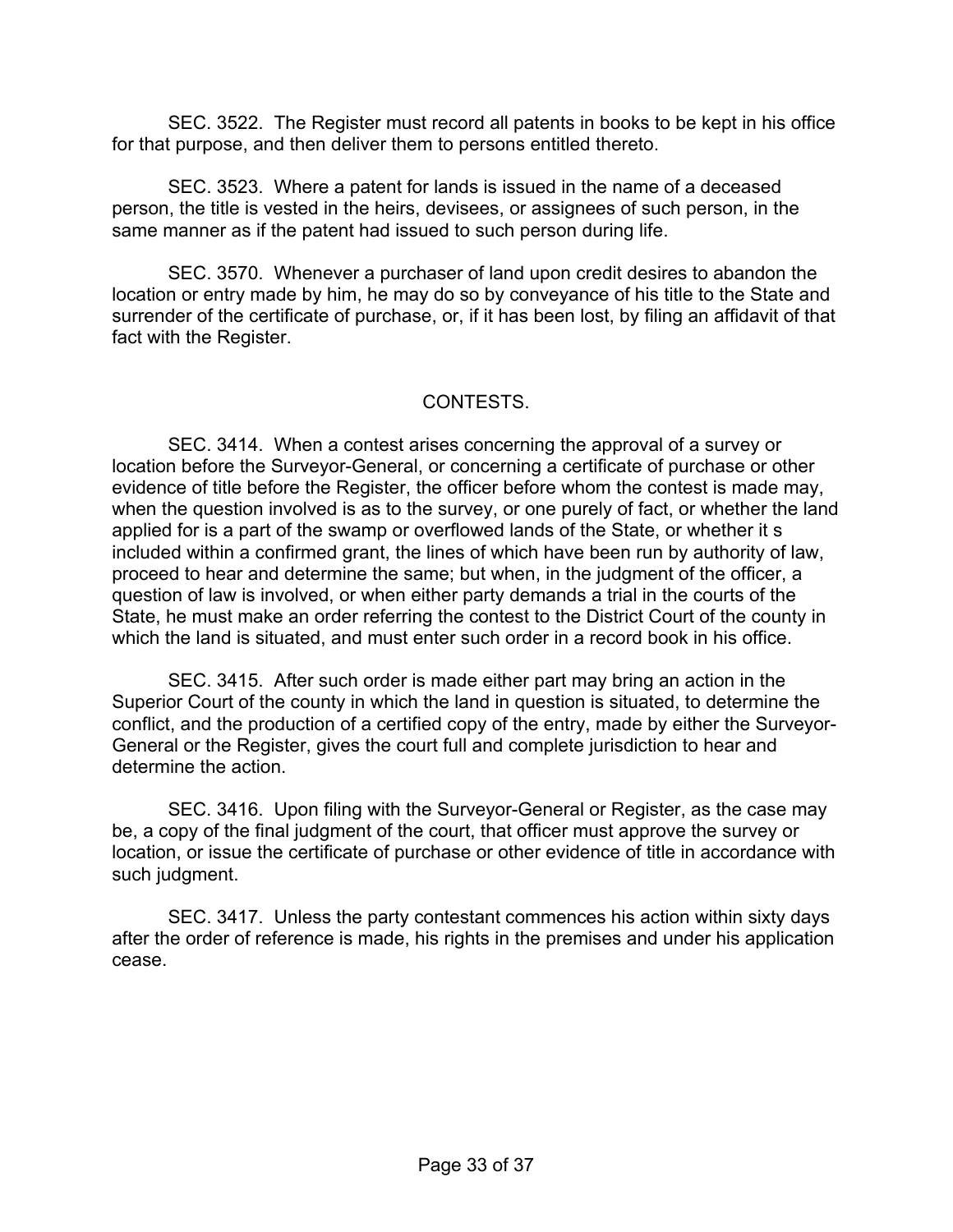#### PROCEEDINGS AGAINST DELINQUENT PURCHASERS.

 SEC. 3546. The Register must, on the first day of May of each year, forward to the District Attorney of each county a statement embracing all the lands in the county upon which payments have not been made, which statements must show the name of the purchaser, the number and date of the survey or location, and of the certificate of purchase, the amount paid, the amount unpaid, and the amount then due. No lands within any reclamation district must be embraced in such statement after the receipt by the Register of the certificate of the Board of Supervisors that works of reclamation have been commenced.

 SEC. 3547. Upon receipt of the delinquent list of the District Attorney must add thereto a notice that if the amount die is not paid in fifty days after the date thereof he will commence suit to foreclose the interest of purchasers in the lands, and must publish the list and notice for four weeks immediately following the date of the notice, in a newspaper published in the county, or if there is no newspaper published therein, then he must post copies of the same in at least five public places in the county.

 SEC. 3548. After the expiration of the fifty days he must, in the name of the People of the State of California, commence actions in the Superior Court against all purchasers, or holders of certificates of purchase, who have not either paid the amount due, together with the cost of publication, or surrendered the title to the State, as provided in Section 3570, to obtain a judgment of foreclosure of the interest of the purchaser, or assignee of the purchaser in the land, and to annul the certificate of purchase.

 SEC. 3549. Service of summons in such actions may be made by publication in some newspaper published in the county for four weeks, or if no newspaper is published in the county, then by posting one copy of the summons for four weeks at the court-house door of the county, and two copies in public places in the township where ht eland is situated.

 SEC. 3550. Twenty days after the entry of judgment of District Attorney must file in the office of the Register, and in the Recorder's office of the county in which the land is situated, certified copies thereof.

 SEC. 3551. The holder of the certificate of purchase may, at any time before such filing, pay to the Sheriff the amount due the State, and the costs of suit that have accrued up to the time of payment; whereupon the District Attorney must dismiss the suit or vacate the judgment, and the purchaser or holder of the certificate of purchase is restored to his rights in the premises.

 SEC. 3552. A judgment against the purchaser binds the assignee, unless the notice of the assignment was filed with the Register before the commencement of the action.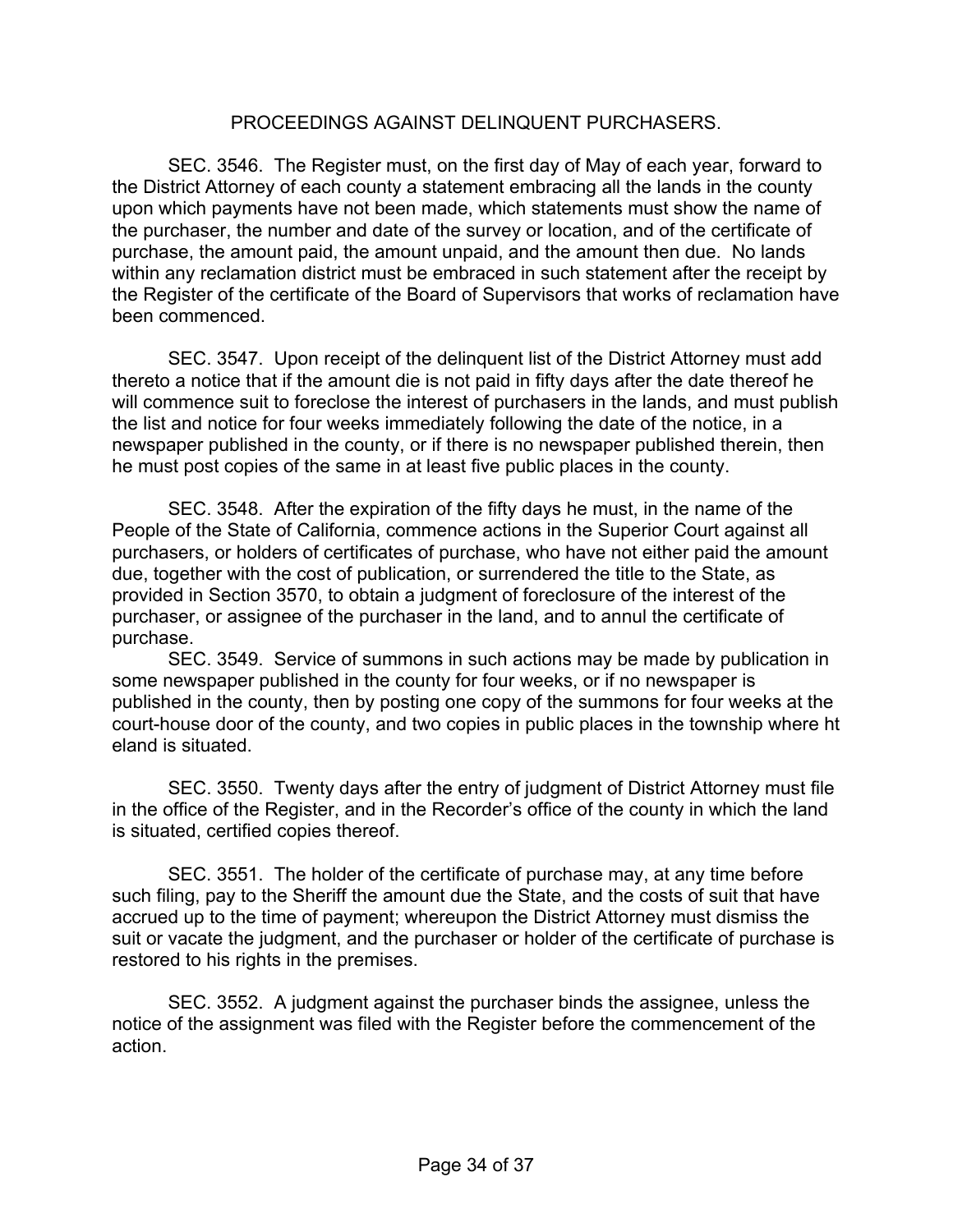SEC. 3554. After judgment foreclosing the interest of the purchaser or the holder of the certificate has been entered, and the certified copies filed, the land is again subject to entry and sale.

 SEC. 3555. Upon the rendition of a judgment foreclosing the interest of the purchaser or of his assigns in the land, and annulling the certificate of purchase, judgment for costs must be entered against the defendant; but if execution issued thereon is returned not satisfied, the judgment and costs must be paid from the principal or interest paid by the purchaser at the time of the original location.

 SEC. 3556. Any person having a conveyance of the whole or any portion of the lands described in any certificate of purchase, to annul which suit has been commenced, but to whom the certificate has never been surrendered, may defend such action; and if it appears to the court that he is entitled to any portion of the lands described and the holder of such certificate does not pay the amount due, the court must order the certificate annulled and a new one to issue to such person upon payment into court by him of the amount due the State upon the hole tract; and such person is thereupon entitled to two certified copies of the decree, one of which he must file in the County Recorder's office, and the other with the Register.

ACT APPROVED MARCH 7, 1811.

 SECTION 1. In all cases where the title of purchasers of land from the Sate has been foreclosed, or attempted to be foreclosed, or that may hereafter be foreclosed, for non-payment of interest, said purchasers, their executors, administrators, or successors in interest, shall have twelve months after said foreclosures are to have been completed, within which to redeem such land by paying to the County Treasurer, for the benefit of the fund, or parties entitled thereto, all delinquent interest, and interest that would have accrued in case there had been no foreclosure; also all costs of foreclosure to be paid to the fund, or the parties who paid said costs. When said payments are made, and indorsed on the certificate of purchase, specifying the amount paid as interest and for costs, and duly reported to the Register of the Land Office, the annulments shall be canceled by said officer, and the rights of the purchasers shall thereby be fully restored.

#### REFUNDING OF MONEY PAID FOR SCHOOL LANDS.

 SEC. 3571. If any land sold is not the property of the State the holder of the certificate of purchase or patent may receive in exchange therefore from the Register a certificate showing the amount paid and the class of land upon which the payment was made.

 SEC. 3572. If the land sold was swamp and overflowed the County Auditor of the county in which the land is situated must, upon the surrender to him of the certificate mentioned in Section 3571, draw his warrant, in favor of the person surrendering such certificate, for the amount therein specified, upon the Treasurer of the county, who must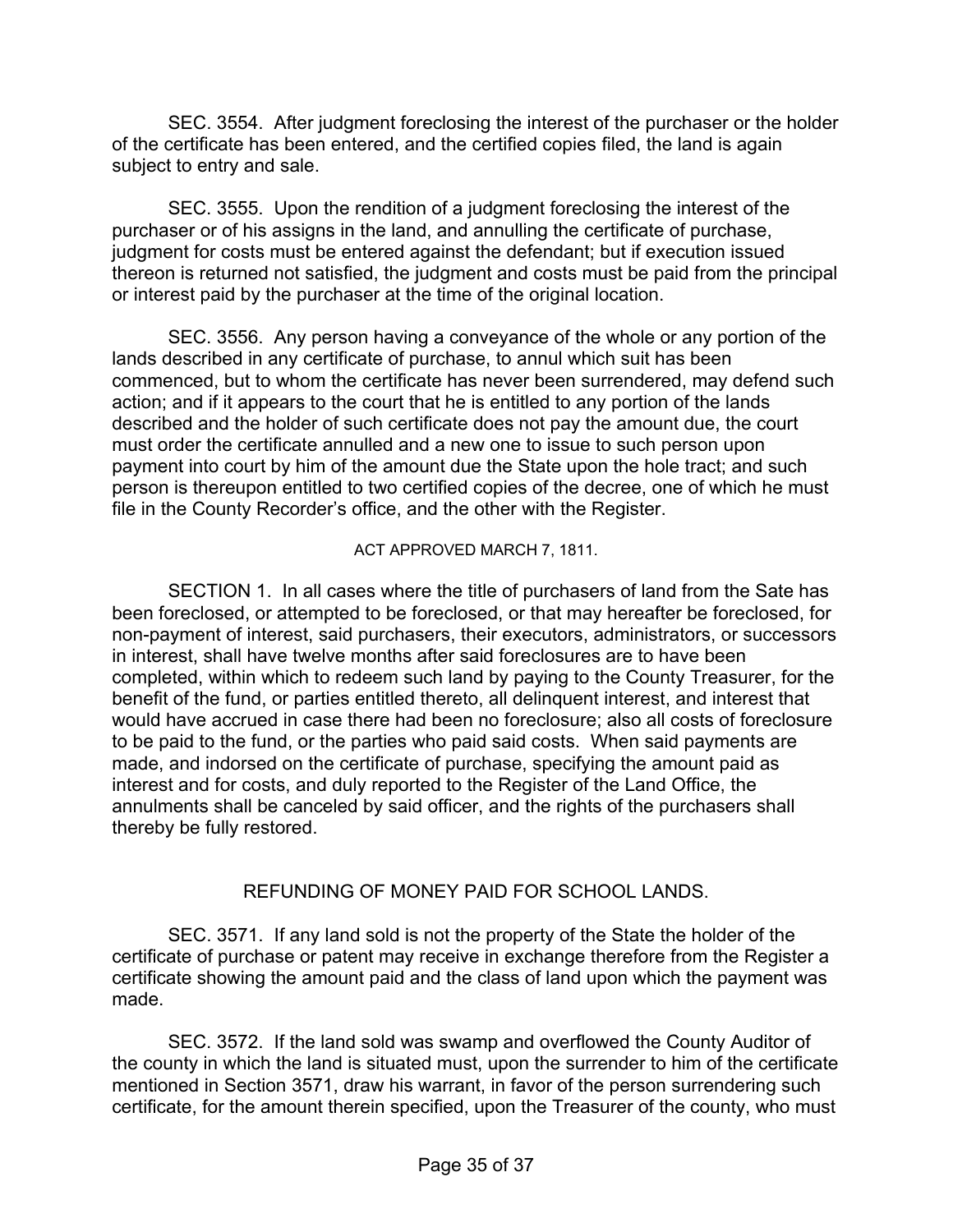pay the same out of the swamp and overflowed land fund of the district in which the land is situated. If the land sold was no swamp and overflowed, the Controller of the State, upon the surrender to him of such certificate, must draw his warrant in favor of the person surrendering the same, for the amount therein specified, upon the Treasurer of State, who must pay the same out of the fund into which the purchase money was paid.

#### PURCHASE OF LANDS WHICH HAVE BEEN REVERTED TO THE STATE THROUGH NON-PAYMENT OF TAXES.

 SEC. 3788. When State lands, upon which the full purchase price of one dollar and twenty-five cents per acre has not been paid, and the deed therefore to the State provided for in Section 3785 has been forwarded to and filed with the Surveyor-General, the said lands shall again become subject to entry and sale, in the same manner, and subject to the same conditions, as apply to other State lands of like character, except that the former possessors of the lands thus deeded to the State, their heirs or assigns, shall be preferred purchasers thereof for the period of six months after the deeds are filed with the Surveyor-General; but the Surveyor-General shall not permit an entry, or make a sale of any lands thus deeded to the State, except upon the previous payment into the State Treasury, as other moneys are required to be paid therein, in addition to the price of said lands as compared with the price fixed for other State lands of like character, by the person or persons proposing to make the entry or purchase, of a sum equal to the delinquent taxes, penalties, costs and accruing costs, by virtue whereof the State became a purchaser of the lands thus sought to be entered or purchased, and also all delinquent taxes, penalties and costs which may have accrued upon such lands prior to and subsequent to the date of the sale to the State in pursuance of which the State received a deed therefore. The money thus paid into the Treasury shall be distributed in the manner prescribed in Section 3816; *provided*, that the moneys received for twenty per cent of the purchase money and accruing interest, together with the principal, in case of full payment on the lands, shall be distributed by the Surveyor-General, in the manner now prescribed by the law for such distribution.

 SEC. 3897. Whenever the State shall become the owner of any property sold for taxes, and the deed to the State has been filed with the Controller, as provided in Section 3785, the Controller may thereupon, by a written authorization, direct the Tax Collector of the county, or city and county, to sell the property, or any part thereof as in his judgment he shall deem advisable, in the manner following: He must give notice of such sale by first publishing a notice for at least three successive weeks in some newspaper published in the county, or city and county, or if there be no newspaper published therein, then by posting a notice in three conspicuous places in the county, or city and county, for the same period. Such notices must state specifically the place of, and the day and hour of sale, and shall contain a description of the property to be sold, and shall also embody a copy of the authorization received from the Controller. At the time set for such sale, the Tax Collector must sell the property described in the Controller's authorization and said notices, at public auction to the highest bidder for